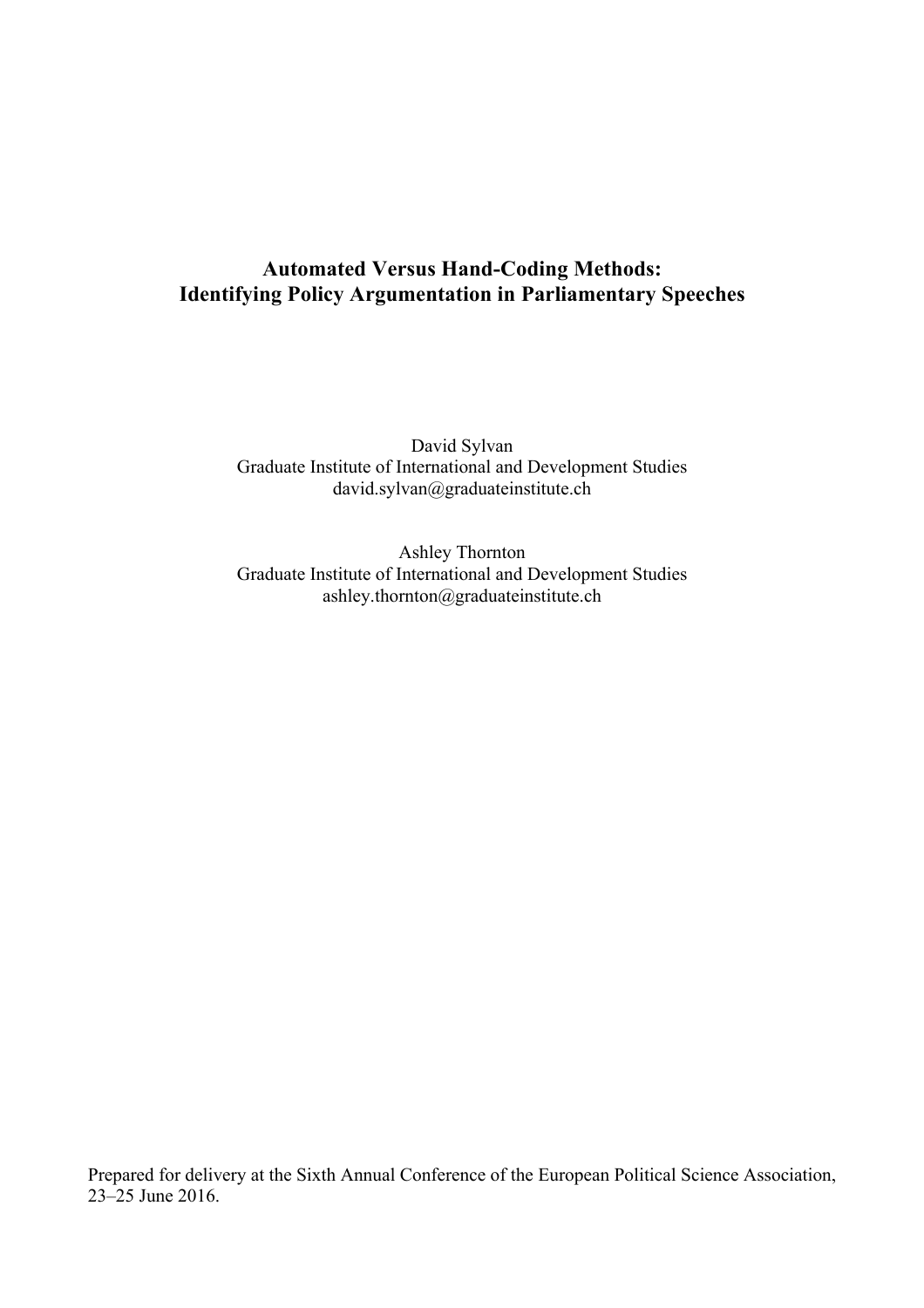## **Abstract**

Political texts offer valuable insights into policy reasoning. But to know that a politician has taken a particular policy position tells us relatively little, in itself, as to the rationale for doing so. Does someone oppose liberal immigration policies because of budget concerns, or security ones, or of a generic dislike of foreigners? Is a bombing campaign a way of demonstrating toughness, eliminating terrorist training facilities, or supporting a regional ally? To answer questions of this sort, one needs to identify the arguments employed in a particular text. This paper proposes a methodology for identifying interconnected arguments (through "reasons" and "reasoning chains") in parliamentary speeches, then considers how that method can be scaled up. Unfortunately, automated techniques of textual analysis do not permit reliable identification of major classes of policy arguments. By contrast, a variation of crowdsourcing offers the possibility of using our proposed methodology on a larger scale.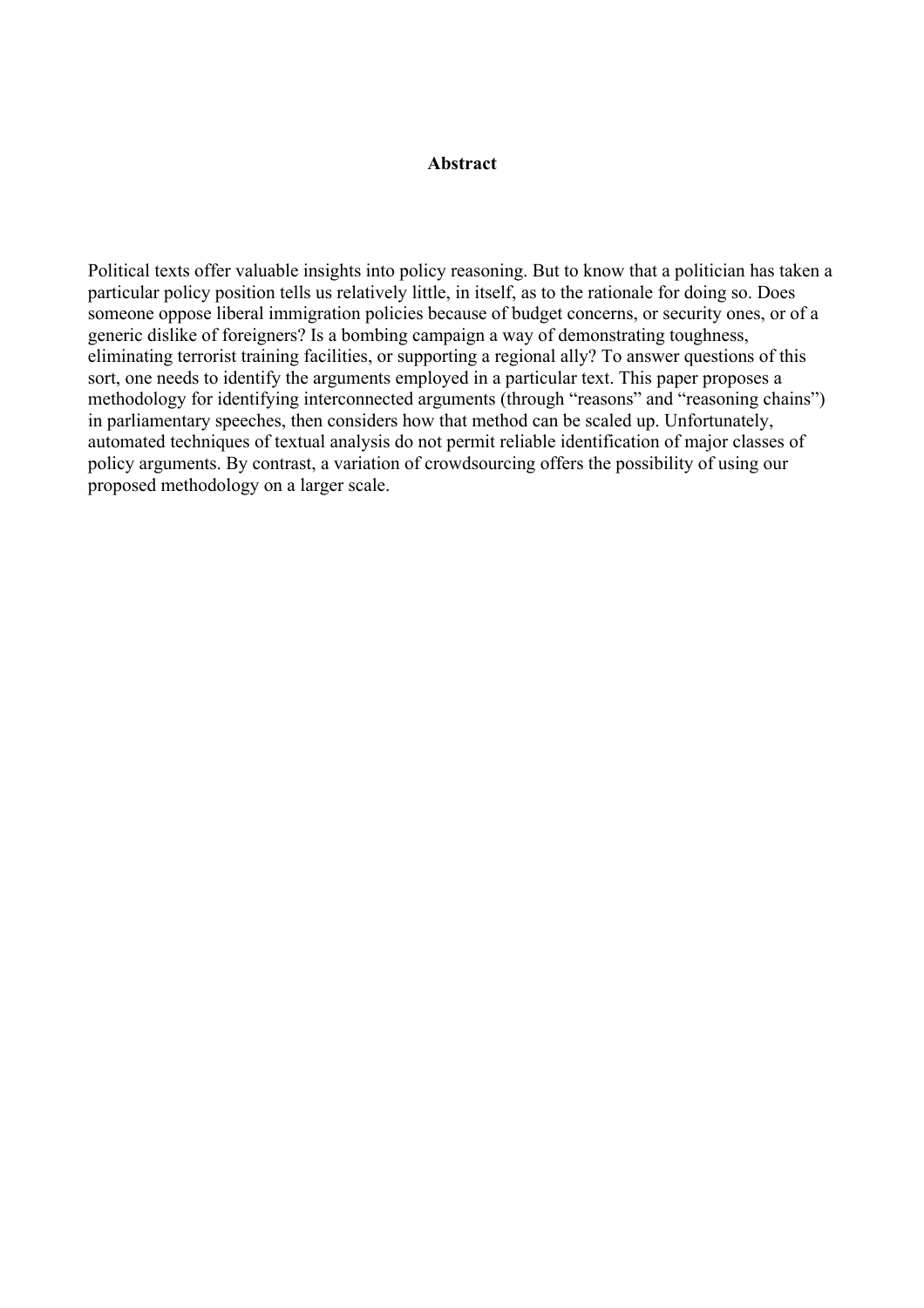To a significant degree, parliamentary speeches are exercises in policy argumentation. Although legislators make various sorts of addresses—from campaign stump speeches to eulogies, celebrations, and requisitories—it is when they are speaking on the assembly floor, in favor of or against a particular piece of legislation, that they produce arguments to justify their vote. Those arguments, of course, may be shot full of non sequiturs, or fantasies, or ad hominem attacks, or gaps in logic; but they are the rationale used by speakers to account publicly for the position they take on the legislation. As such, if we wish to study issue coalitions (particularly recurring ones) or the ideological distance between the opposing sides on specific pieces of legislation, it is helpful to look at parliamentary speeches, as those speeches can shed light on the similarities and differences between the policy argumentation of different speakers.<sup>1</sup>

This paper addresses the specific question of how to extract policy argumentation from parliamentary speeches. We begin with an overview of policy argumentation, defining our key concepts of reasons and reasoning chains, along with the various ways in which the latter are composed. For reasons to be used in a speech, they have to be distinguished from each other, a point that raises the issue of just how granular or, conversely, how abstract, reasons are. Our position is that the degree of abstraction of the reasons depends on the distinctions made by the speaker (i.e., whether s/he will vote in favor of or against the impending bill or resolution), with some distinctions being highly subtle semantically or syntactically, whereas others are much

 $<sup>1</sup>$  It is those similarities and differences we are interested in, as part of a larger project on Lasswell's "garrison state"</sup> hypothesis. Our specific concern is whether there has been an increase in elite consensus, over a half-century, on national security issues as compared with other issues in foreign policy and domestic politics. We examine overlaps in policy argumentation by legislators for eight separate countries, seeing whether the hypothesized pattern of growth in consensus holds for a variety of developed democratic states. For an overview of the project, as well as a discussion of the technical issue of determining overlap in policy argumentation, see Sylvan and Thornton 2016.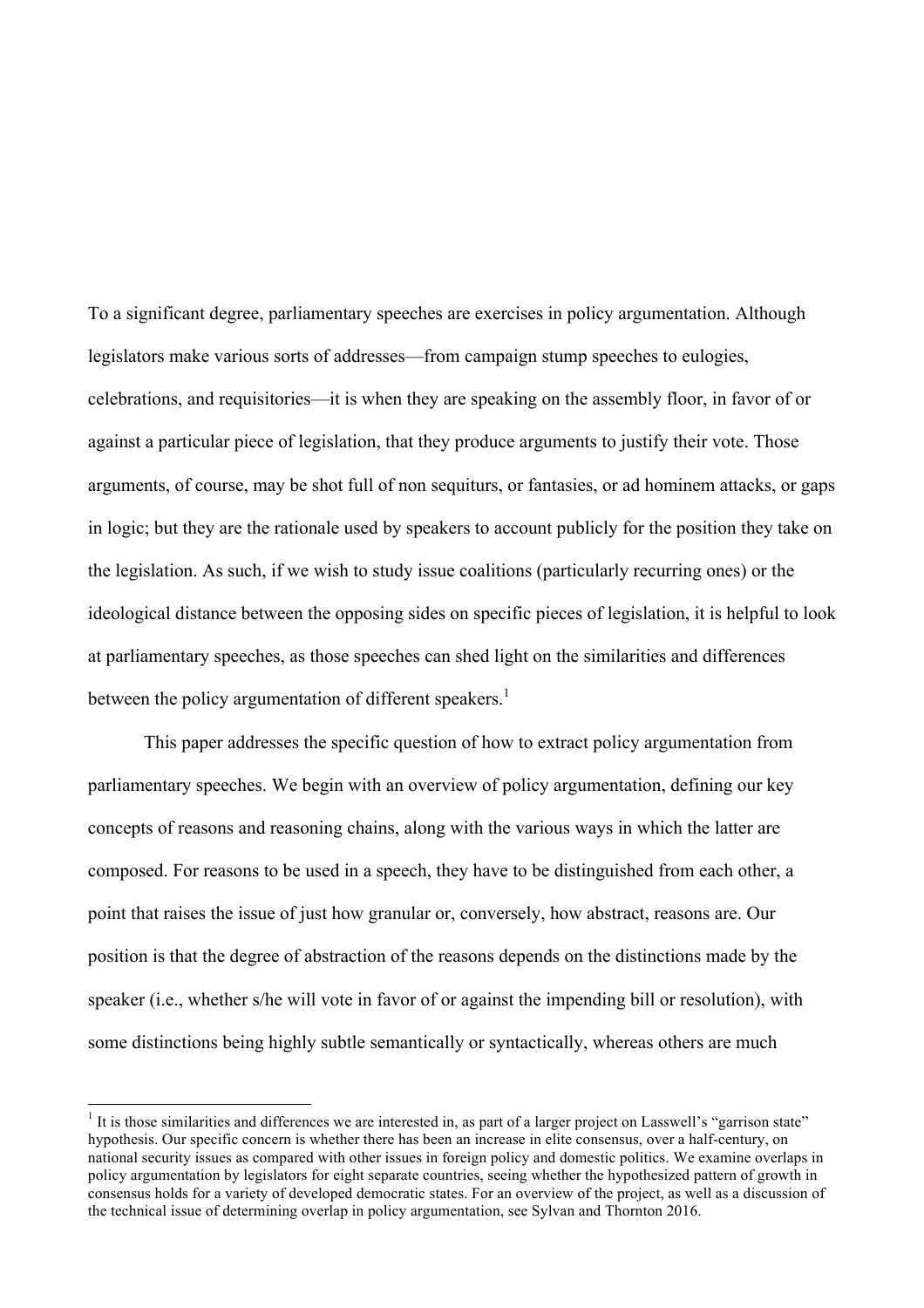broader, resembling issue dimensions. This implies a more bottom-up approach to coding speeches than the standard classification schemes used in many data construction efforts, a point made in other "text as data" projects (e.g., Grimmer and Stewart 2013; D'Orazio et al. 2014; cf. Bunea and Ibenskas 2015).

We then turn to the relation between individual speeches. Even if different speakers use different words, they may nonetheless put forward the same reasons, a point which implies that policy argumentation for any particular debate can be seen as akin to a space, with the reasoning chains used in individual speeches occupying specific regions of that space.<sup>2</sup> Speakers' legislative intentions—whether any particular point is a justification of their position on the legislation, as contrasted with other things they may also be doing in the speech, such as demonstrating bona fides, or settling scores, or announcing future struggles—can be used as a filter in coding speeches as reasons and, by comparing those reasons to other speakers', in giving an informal sense of how central or peripheral individual speeches are relative to the others on the same side.

These considerations then lead us to a detailed methodological discussion. The criterion of justifying a position on legislation implies a multi-step procedure for hand-coding speeches. As the procedure is both intricate and time-consuming, it would be helpful if it could be automated; for various reasons tied to both the nature of policy argumentation and limitations in existing parsing programs, this simply is not possible right now. Instead, we argue, as have others in the last few years (references in Marinova 2016), that a methodology related to crowd-sourcing may be a way to address the resource constraints inherent in having dedicated, professional hand-coders. The paper concludes with some thoughts on next steps in the study of political speech.

#### 1. Policy argumentation

We take a nominalist approach to argumentation: an *argument* is any verbal construction of the sort A because of B. The various types of "because" (e.g., causal, legal, and so forth) will be discussed

 $2$  Technically, reasoning chains can be seen as paths in the space, and it is possible to define a metric that permits calculation of the distance between any two paths.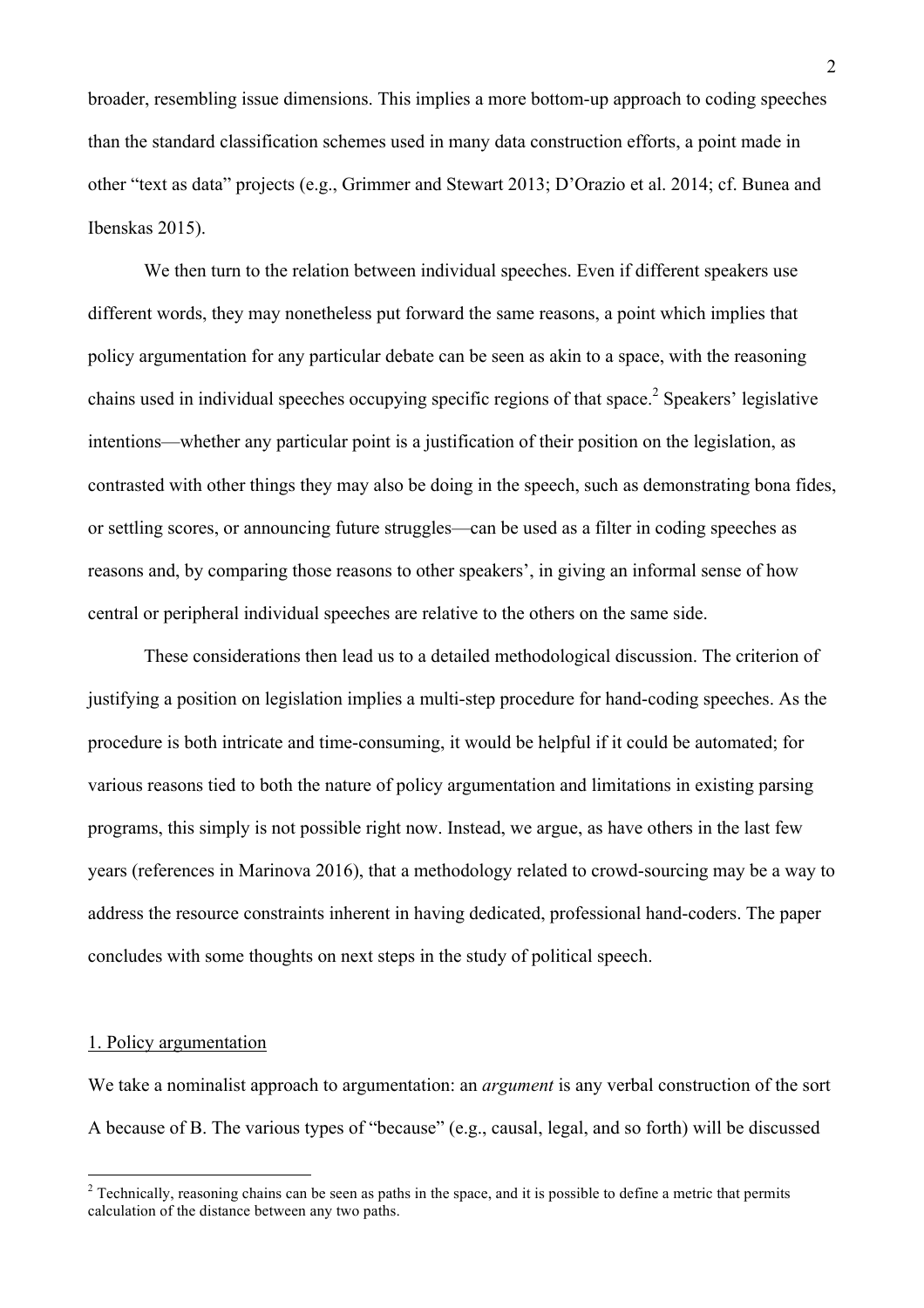below; but the important thing is that an argument links two points. As we are concerned with legislation being debated in parliaments, the A point is a *claim*: a speaker's position on the pending vote.<sup>3</sup> A *reason* is a point made in support, whether directly or indirectly, of a claim. A reason that supports a claim directly (so that we could represent the role of reason X in the speech, say, as "vote for the bill because of X") is a *core reason*; a reason that supports a core reason (hence, for reason Y, "vote for the bill because of X and X because of Y") is a *secondary reason*. There can be multiple core reasons in a speech and also multiple secondary reasons in support of a given core reason; there can also be a secondary reason in support of another secondary reason, with the latter in support of a core reason. In some cases, a reason that is used as a secondary reason in one speech may be used as a core reason in another (indeed, this may even occur in different paragraphs within a single speech). A *reasoning chain* is a claim supported by a core reason which in turn is supported by at least one secondary reason and, recursively, any secondary reasons in support of the latter. At the minimum, then, reasoning chains are composed of three connected elements, a claim, a core reason, and a secondary reason; but if the latter is in turn supported by one or more secondary reasons, the reasoning chain may be composed of four, five, or more connected elements, though these latter possibilities are relatively rare. As we will discuss below, two chains in a speech may start out with the same core reason in support of the claim and the same immediately supporting secondary reason in support of the core, then, further down, as it were, diverge into different supporting secondary reasons. Such *compound* chains may, for purposes of pairwise similarity assessment, be treated as composed of multiple individual chains. In Figure 1, for example, there are four individual reasoning chains:

#### Figure 1 here

 $3$  As noted above, legislators can and do announce their positions on issues which are not the subject of pending votes. but although some parliaments set aside time for members to make speeches of that sort, this is not universal. Hence we have opted for speeches on pending measures, even if the measure may not yet have been introduced formally or if, on the contrary, it ends up being withdrawn for redrafting or in the face of opposition. Similarly, for reasons of tractability, we ignore speeches on amendments unless the amendment is in effect a proposal to kill the bill ("strike the rest of the text") or if it sparks a major debate on its own.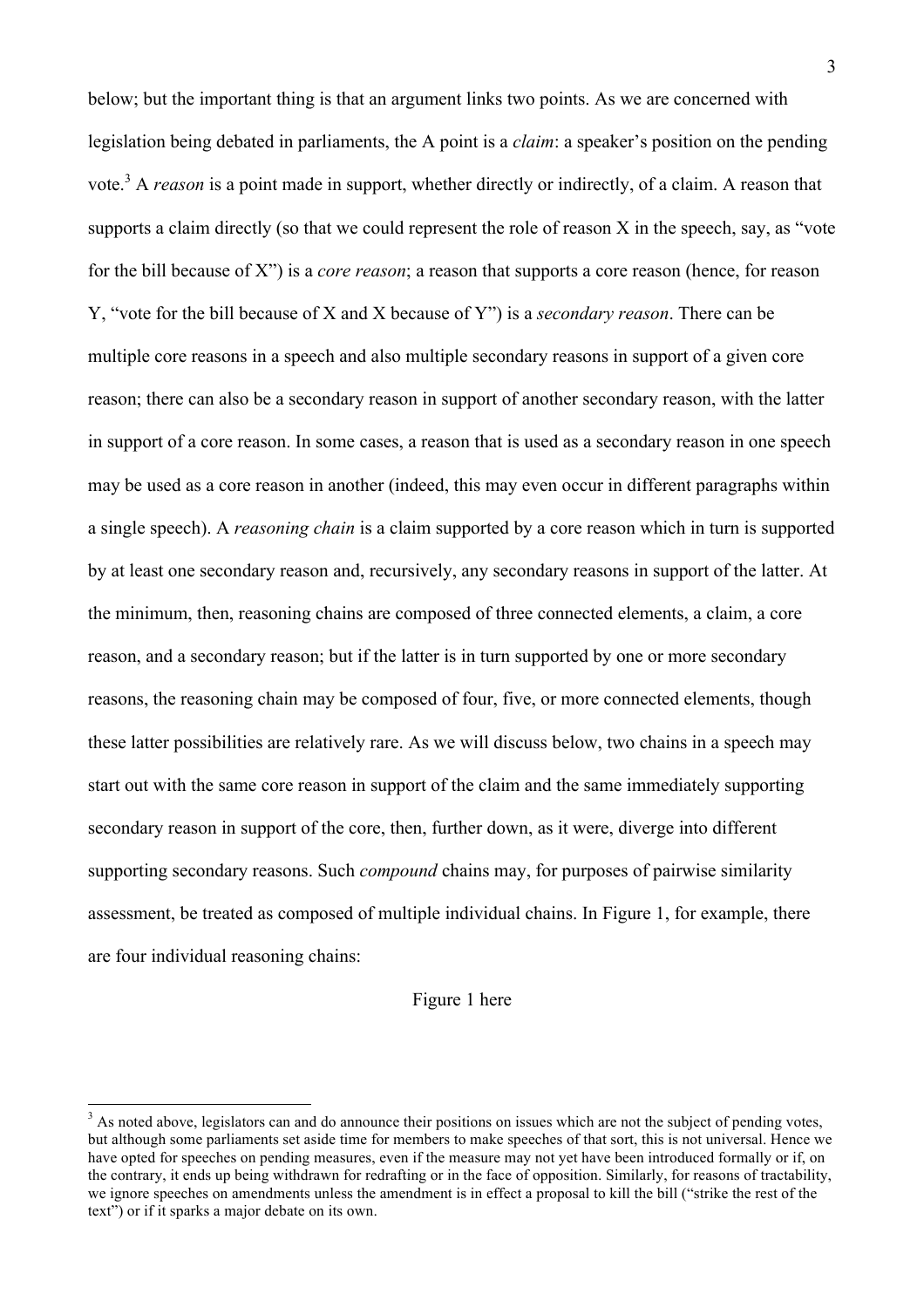two *simple* chains, one linking C to B and the other linking F to E to D; and one compound chain with an individual chain linking I to H to G and another individual chain linking J to H to  $G<sup>4</sup>$ Finally, the *justification* made in a speech is the combination of the claim and all the reasoning chains supporting it.<sup>5</sup>

Note what justifications do not include. First, as touched on above, whatever else a speaker is doing in a speech besides arguing in favor of or against a piece of legislation (or, perhaps, arguing for abstaining) is not part of the justification. A member of parliament may use a speech to signal a future negotiation, for example, or settle scores with political adversaries, but unless those portions of the speech are arguments in support of the speaker's claim, they are of no particular significance for policy reasoning. Second, and of more immediate analytical significance, justifications do not include isolated reasons. Not all reasons are linked together as chains: quite often, speakers put forward a core reason unsupported by a secondary reason.<sup>6</sup> and the former are not part of justifications. The rationale here is simply that unsupported reasons are more likely to be tropes or undeveloped items on a list than bona fide explanations of positions on legislation.

It is important to keep in mind that the reasoning chains for a particular speech may not be consistent, at least in the eyes of many observers. A justification may include chains that not only differ in their content but appear contradictory: for example, "vote against the resolution because the Soviets are aggressive; they are aggressive because Stalin made a speech calling for supporting revolutions" and also "vote against the resolution because the Soviets are trying to lull us to sleep;

<sup>&</sup>lt;sup>4</sup> Chains may be interconnected not only because they all lead to the same claim (this is trivially the normal case, although there are speeches in which more than one claim is made [e.g., to vote in favor of something and also to be wary of something else in the future]), but because they may be so-called "divergent structures" (Freeman 1991) in which a given secondary reason is used in support of more than one "higher" reason. We do not discuss such chains here because they pose no particular issues for coding or similarity assessment, though, interestingly, they are not permitted in many kinds of argument mapping software (since they are not, mathematically speaking, trees).

 $<sup>5</sup>$  Terminological notes. The phrase "reasoning chain," as we use it, overlaps to some degree with its use in political</sup> science and in computational linguistics (e.g., Sniderman et al. 1986; Sizov and Öztürk 2013). Our concept of "argument" is similar, though not identical, to the first two meanings discussed by Hornikx and Hahn (2012); it is definitely not as differentiated in its notion of "support" as Toulmin's (1958) canonical model or as limited to direct responses as Rescher's (1978) notion of a back and forth between two different persons.<br><sup>6</sup> Note that the reverse cannot be true: a secondary reason must by definition support a core reason, and thus be part of a

reasoning chain. However, as we will discuss below, our coding procedure does not actually identify secondary reasons directly from summarized speeches. Instead, we code summaries as a set of candidate core reasons, then, among the latter, identify some as supporting others, i.e., as secondary reasons. Any core reasons left unsupported by secondary reasons after this step are precisely the isolated reasons referred to above. The rationale behind this procedure is discussed below.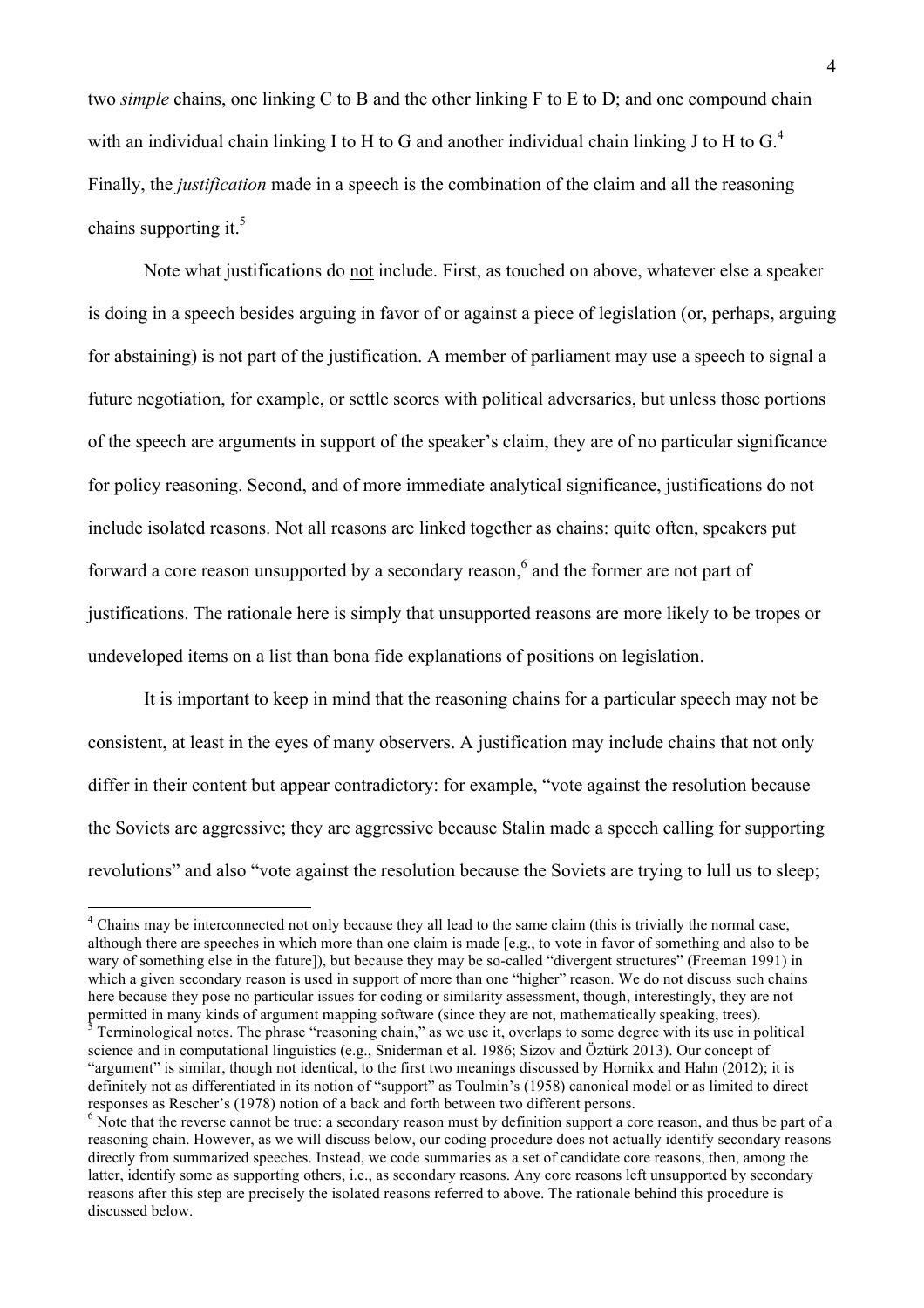they are trying to lull us to sleep because Stalin made a speech calling for peace and negotiations with us." A justification can thus be composed of chains that are mutually inconsistent; on the other hand, a particular chain will display some consistency, via the type of connection (as discussed below), even if the individual reasons may appear ludicrous to observers.

Consider now the connections by which reasons are linked into chains. We said above that each reason is connected to other reasons, or to the claim, by a "because." These *connectors*, as we call them, are subdivided by type: 1) L: legal or conceptual/definitional (e.g., "we can't do X because it would be unconstitutional"); 2) H: historical (e.g., "we should do it because we've done it before"); 3) C: consequential (including slippery slope arguments) of the sort X occurs, triggering Y (e.g., "if we do X, it will put the budget into deficit"); 4) N: normative (e.g., "we can't do X because it's immoral to treat people in that way"; 5) A: anthropological (e.g., "we should do X because it's the only kind of language people like Y understand"); 6) I: identity/who we are or are not (e.g., "we shouldn't do X because we're a democracy, not a dictatorship"; "do X because advocates of X [like me and my allies] are certain kinds of people"); and 7) O: opponents (e.g., "do X because opponents of X are reprobates").<sup>7</sup> Note that ad hominem arguments (connection type O), pleas of good faith or being on the side of the angels (connection type I) can be categorized using these connectors, as can "notwithstanding" arguments ("yes, it's true that so-and-so is a dictator, but we should still do X because ... [any of connection types L, H, C, N, or A]").

Below, we will discuss the procedure for coming up with connectors, including a consistency criterion that constrains the variety of connectors in a given chain. For now, just note that representing speeches as justifications along the lines proposed above offers a tractable and systematic way of seeing just how much agreement in reasoning there is across speeches. For example, consider the quotations on waterboarding drawn from different political elites in the United States and displayed in Appendix  $1<sup>8</sup>$  An informal look at the quotations suggests that

 $<sup>7</sup>$  This list of connectors was put together after provisionally coding a number of speeches in the U.S. Senate debate over</sup> Philippines annexation (Thornton and Sylvan 2015), as amended after coding speeches in the research project. <sup>8</sup> Note that only one of the statements (Cheney's) was part of a speech, although another one—the McCain press release—reflected what he said on the Senate floor. Bush's statement was drawn from his memoirs, which were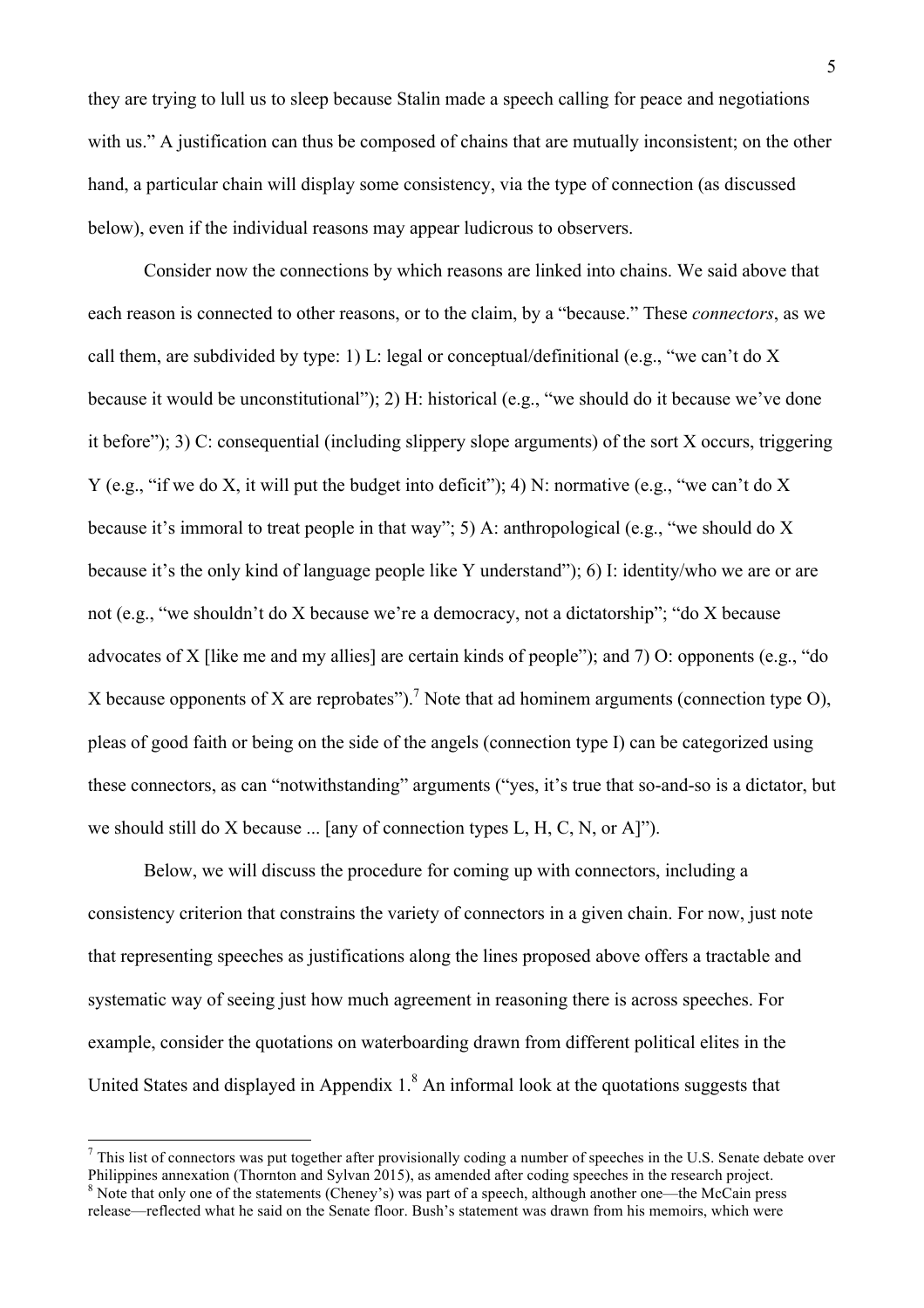Bush's reasoning is similar to that of his vice president, Cheney; that McCain and Clinton agree in some respects; and that Trump partly tracks Bush and Cheney while going further in other regards. These intuitions can be checked through coding the statements as arguments, using the methodology laid out below. Appendix 2 lists all the reasons used in the statements, as well as the reasoning chains which connect them in the arguments; the chains should be read across in this fashion: S-3-5 means support the claim because of reason 3 and support reason 3 because of reason 5.9

## 2. Distinguishing reasons

In coding a speech, it is necessary to identify which reasons are being used in support of the claim. Here, it is important to avoid two obvious extremes. It obviously would add very little if the reasons being abduced are too general: vote for the resolution because good things will happen, or because it is the right thing to do, or because the opponents are incorrect. Just as obviously, one should avoid abducing hyper-specific reasons: vote against the bill because its provision for sending troops for 4 months violates Title 14 of Public Law 882, as per the Constitutional Court's ruling in 1973. Within these extremes, there is a broad range of alternatives, and it is impossible to say a priori how abstract or granular reasons should be; instead, the degree depends on the distinctions made by the speaker in developing his/her argument. For example, in the House of Commons debate of 1947 about reinstating military conscription in the UK, one speaker (Yates) made this particular complaint partway through his speech:

This then is our problem. Here we have these huge Forces and we have a policy of peacetime secretiveness. We do not know where the Forces are or how many there are, for they are stationed all over the world. I understood in my early days in the Labour movement that we did not believe in secret diplomacy, or in secrecy at all. I do not see any reason for approving this Measure. Even the right hon. Gentleman the Member for Woodford (Mr. Churchill) was asking for information which is, of course, absolutely essential if the House is to make a sound decision on a matter of

presumably drafted with some concern for consistency. It should also be noted that Clinton's statement to some degree contradicted another statement made years before when she was still in the Senate:

 $\frac{http://www.democraticunderground.com/1251711013}{0}$  If the claim were to be opposed, the string would begin with O. For reasons of legibility, in this example we have omitted the types of connections discussed above.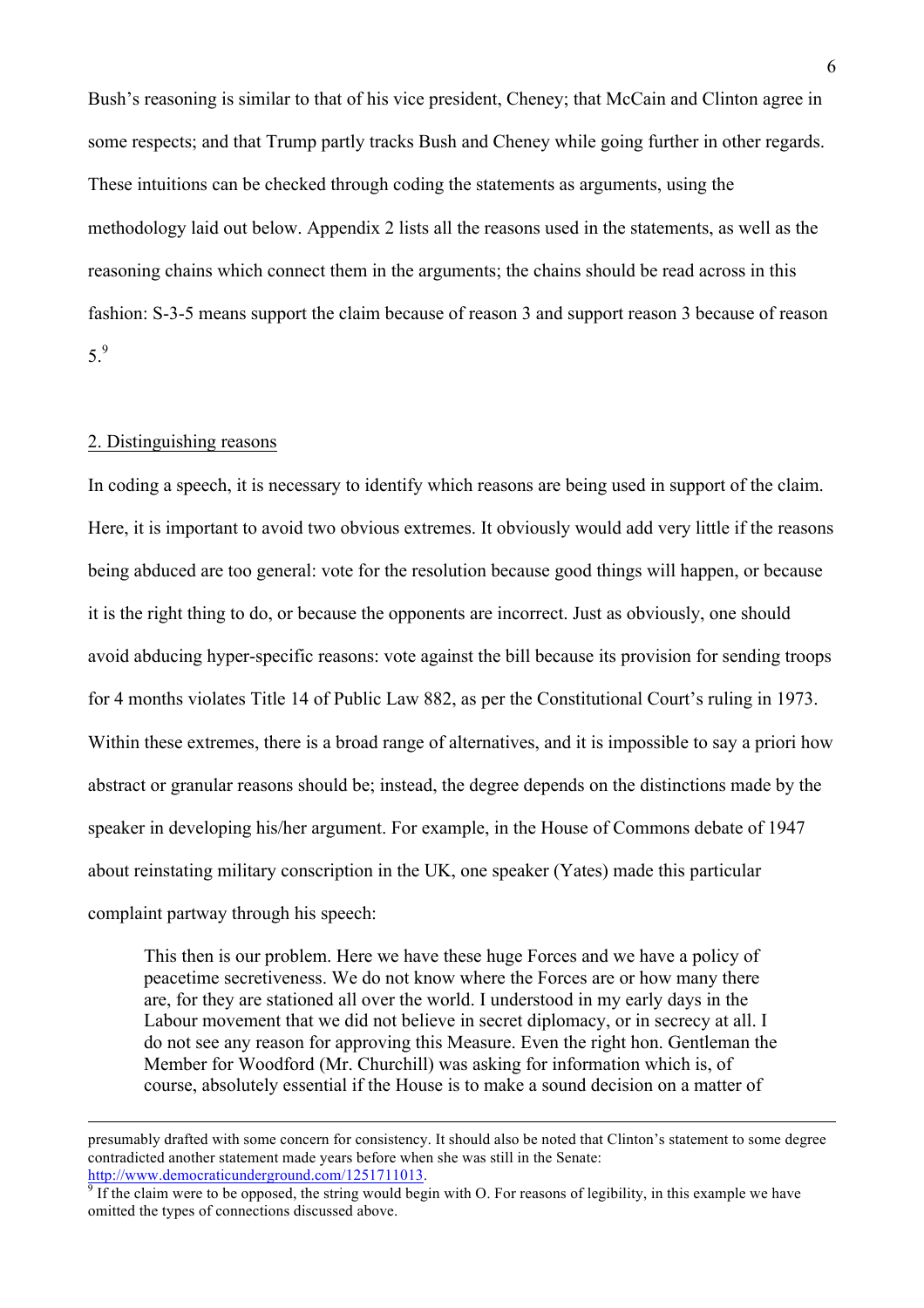#### this kind.

The coding procedure we followed (see below) led us to code this passage as a single reason: "Government hasn't given us the info we need to decide on conscription." The claim about what Labour used to believe, or the reference to Churchill, are not in this particular case indicative of a finer-grained distinction.

On the other hand, the government minister (Isaacs) who began the debate by introducing the bill made a point of distinguishing between, on the one hand, deferment of service because of employment or educational training, and, on the other hand, reinstatement in the pre-conscription job following military service. We could have coded both these points as a single reason—for example, "not harm conscripts' civilian employment"—but, because the speaker insisted on the difference as a way, inter alia, of arguing for the legislation on grounds of both flexibility and equity, we instead coded two reasons: "Some valid deferments/postponements of service will be permitted" and "Reinstatement rights will continue to apply, with some caveats." (As there were several other specific but related distinctions made by Isaacs, we then added an additional, more overarching reason, one used with some frequency by other speakers: "Conscription will not interfere with young men's futures.")

This emphasis on the speaker's legislative intentions implies that the reasons used in any one speech may be heterogeneous in their degree of granularity; taking the collection of reasons across all speeches in a given debate, we would expect high levels of heterogeneity. Consequently, standard top-down approaches to coding speeches will be problematic, except of course as a starting point. On the other hand, so-called bottom-up approaches, such as that employed in topic modeling methods (Quinn et al. 2010; Lucas et al. 2015; Törnberg and Törnberg 2016) or in Wordfish (Slapin and Proksch 2008, 2014) not only are problematic because of the sheer size of the corpora needed to discover co-occurrence patterns but, above all, because of the idea that particular phrases are determinately mappable onto reasons irrespective of the speakers' legislative intentions.<sup>10</sup> Instead,

 $10$  As we will see below, some distinctions (e.g., between "dictators" and "thugs") may be irrelevant pragmatically, whereas others (e.g., between "we will be able to act" and "we may be able to act") may be relevant. More importantly,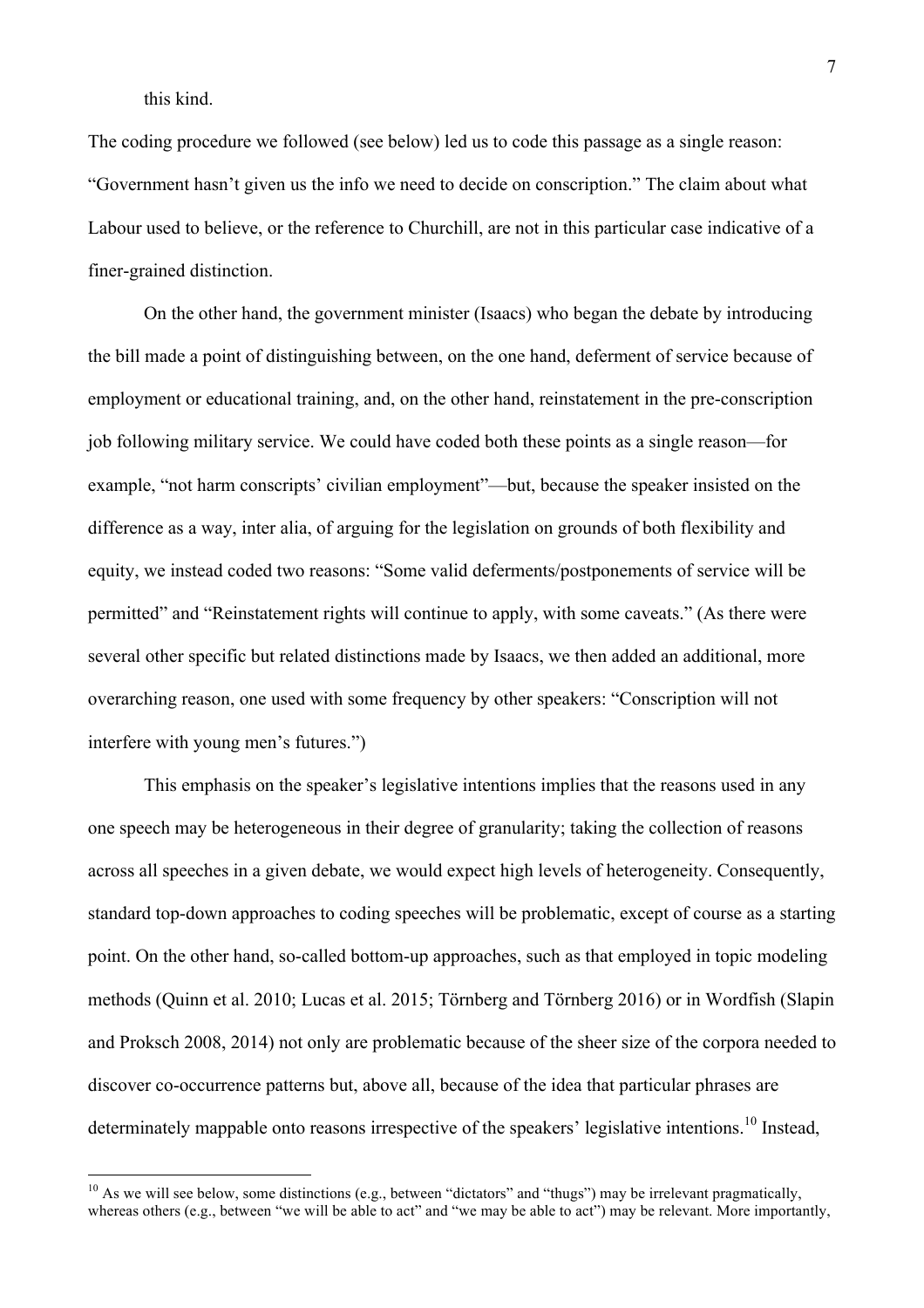the implication of using legislative intentions as a guide to coding reasons is that the coding procedure is very much an exercise in "grounded theory" (Glaser and Straus 1967): an iterative process in which an initial set of reasons is added to with successive speeches, some reasons being complemented by new ones, others being merged, and still others split up into multiple reasons. As the number of coded speeches increases, the general tendency is that each additional speech adds fewer new reasons and changes few existing ones (though there are some flagrant exceptions to this, typically involving marginal or independent legislators; see below).

## 3. Reasons and speeches

How are individual speeches related to each other, and to reasons? To start with, we know that regardless of how striking or idiosyncratic a given legislator's language may be, it must be (and almost always is) understood by others. Although some of this understanding may well be due to the speaker's past performances and to listeners' expectations, the words actually uttered must be sufficiently comprehensible that, at a minimum, the speaker's claim must be clear, and most likely the justification as well.<sup>11</sup> This places a severe limit on the extent to which not only words can be used nonstandardly by any individual speaker, but also the extent to which the reasons advanced through certain words are different than those of any other legislator.

In addition, we know (and the various speeches we have studied demonstrate clearly) that speakers often aim at making points similar to those of other speakers. This can happen because a legislator approves what his/her peers have said, or deliberately echoes their speeches, or is repeating "talking points" distributed by party whips or floor leaders. We thus should expect that certain reasons will be advanced over and over in the course of a debate, so much so that later speakers may well fall into a sort of shorthand, condensing details or referring to reasons by exophora (e.g., "Mr. Smith's [or: "my distinguished colleague's"] argument").

some reasons are inferrable even without explicit words: for example, in the Yates quotation above, there is nowhere a sentence stating explicitly that the government has not in fact given the information; rather, it is an inference that most competent English speakers would routinely and unproblematically make.

 $11$  Evidence for this is abundant, from characterizations of speakers by other speakers (then, or afterward) to press accounts of speeches.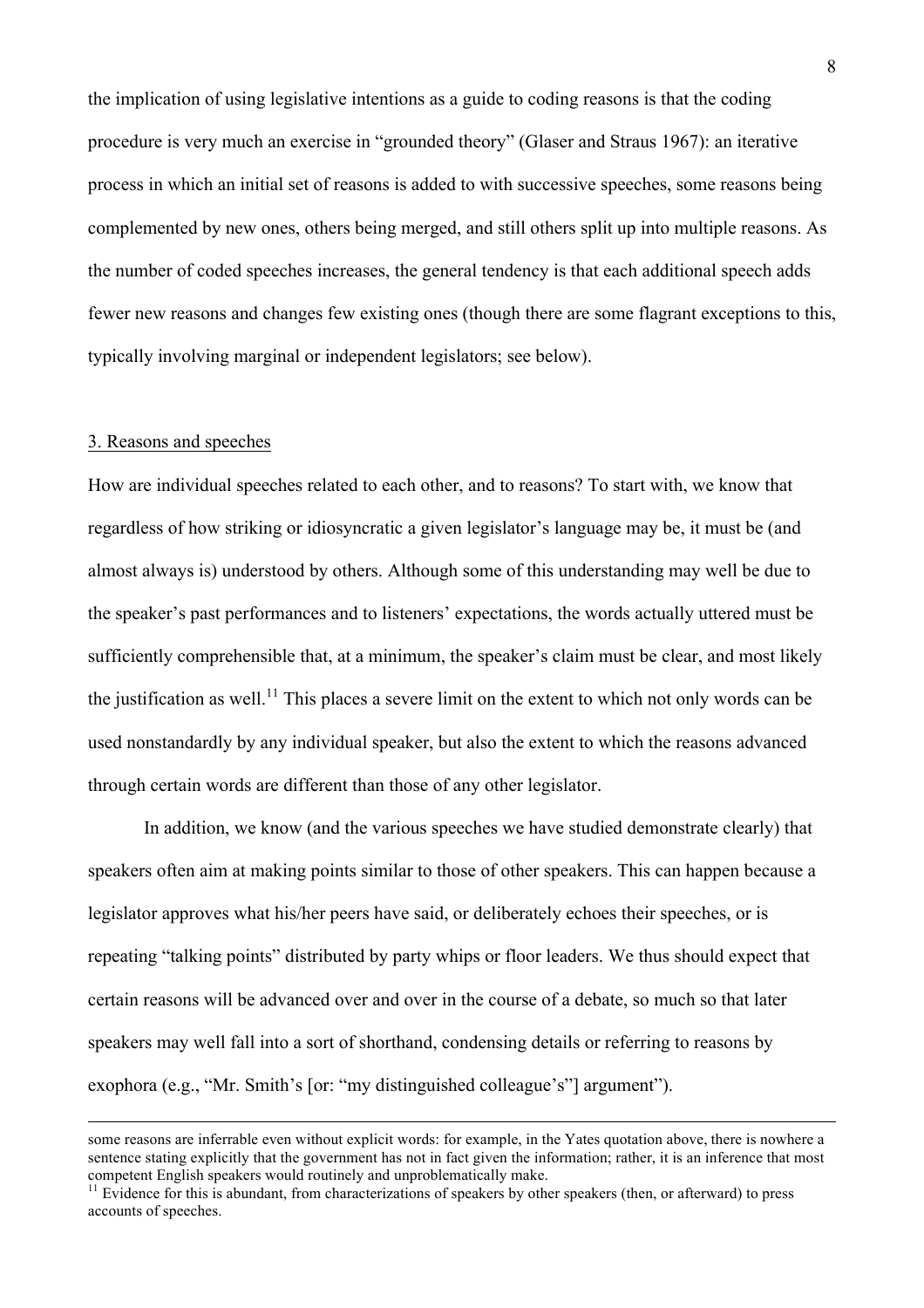It follows, then, that the same reason can be advanced by more than one speaker and thus that, for two or more reasons, the same reasoning chain can also be advanced in different speeches. This has two implications. The first is that, as mentioned above, policy argumentation in a particular debate can be seen as akin to a space, with reasoning chains occupying specific regions of that space. It is possible to compute an ordinal distance between pairs of chains, based not on a priori similarity of issue areas but on whether any given pair shares one or more reasons. By extension, we can therefore calculate the distance between any two speeches (aggregating over pairs of their respective chains) and therefore determine the degree of overlap across speeches within each side of a debate as well as across sides. An interesting corollary of this calculation is that it helps to validate informal assessments of particular speakers as independents, rebels, or simply cranks.<sup>12</sup>

The second implication of the fact that reasoning chains can be advanced by more than one speaker is that speeches are sequentially structured in a way that reasoning chains are not. Although many speeches are highly repetitive—we are continually struck by how often speakers make the same point over and over, often in immediate succession—or, conversely, are in essence long lists of reasons, the speeches are sequentially organized at least insofar as they have to start and to end; moreover, sequential order also comes out because if a reason is indeed advanced repeatedly, its prior invocation will often be acknowledged. Reasoning chains, however, do not exist in any kind of sequential order. The fact that a chain may involve historical or consequential connections does not mean that the linked reasons of that chain are temporally ordered, much less that such chains must precede or follow certain other chains. Speeches put forward reasoning chains relevant to a position on legislation, but the speeches are not the chains themselves. As mentioned above, speakers may well be using their speeches for multiple purposes, of which justifying a claim is only one. Even if the latter is the only point of the speech, the fact that there is not a one-to-one relation between particular phrases of a speech and particular reasoning chains (there are many

 $12$  We have found that in coding the paragraphs of isolated speakers, there either are no reasons advanced in many of them (to be precise, no reasons which support the claim. There are certainly other points being made, but they are not germane to justifying the speaker's position on pending legislation) or very long paragraphs will end up being coded as advancing only one or two reasons.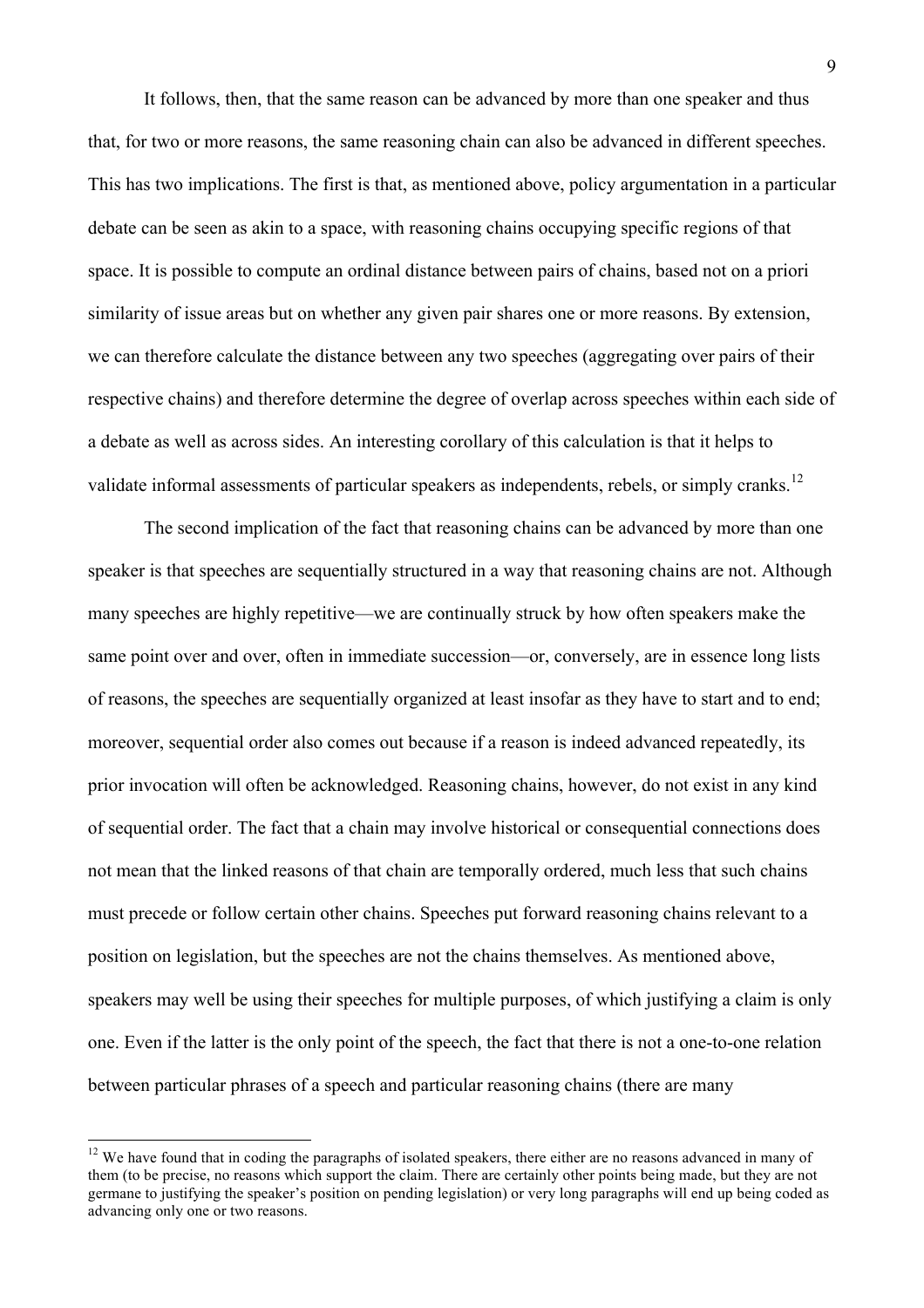combinations of words by which speakers can put forward the same reason; some reasoning chains are only implied by the words rather than stated explicitly; and the same exact words, in different contexts, can put forward different reasons) means that automated coding procedures, involving precisely a determinate mapping of words onto reasons, are likely to be of limited use (see below).

However, the fact that reasoning chains are put forward in speeches but are not the same as speeches does not mean that there is a pre-set collection of reasoning chains for any particular debate and that speakers, say, choose among that collection to construct their own speeches. Certainly speakers have in mind that they do wish to make a particular point, but they cannot do so without words, and it is exactly their choice of words that not only instantiates reasoning chains, but also modifies them. A speaker may want to emphasize a hitherto neglected point, or to modify someone else's argument, and so even if debates were not joined—e.g., speakers did not try to rebut their opponents—they would still progress, because later speakers will necessarily make slightly different points than earlier ones. (Imagine that you are the 30th speaker in a debate. Even if you only say, "I agree with everyone else on my side of the issue," the fact of saying that adds a reason: "Those on my side are correct.")

#### 4. Methodology: hand-coding

The above considerations suggest that we use the legislative intentions of speakers to code speeches as reasoning chains. We have developed a methodology for doing so. It involves a series of steps, starting with pre-processing debates and ending with a data set consisting of the reasoning chains for each speech in the debate. That set of chains can then be analyzed to determine homogeneity of reasoning both within and across the opposing sides of the debate. We pass over the question of choosing debates, which is a task that depends on the researcher's substantive and theoretical focus. We would simply observe, in passing, that many contested issues do not necessarily make it to the floor; that not all debates involve numerous speeches on both sides; and that some debates do not terminate in votes. The debates we examine meet all three criteria.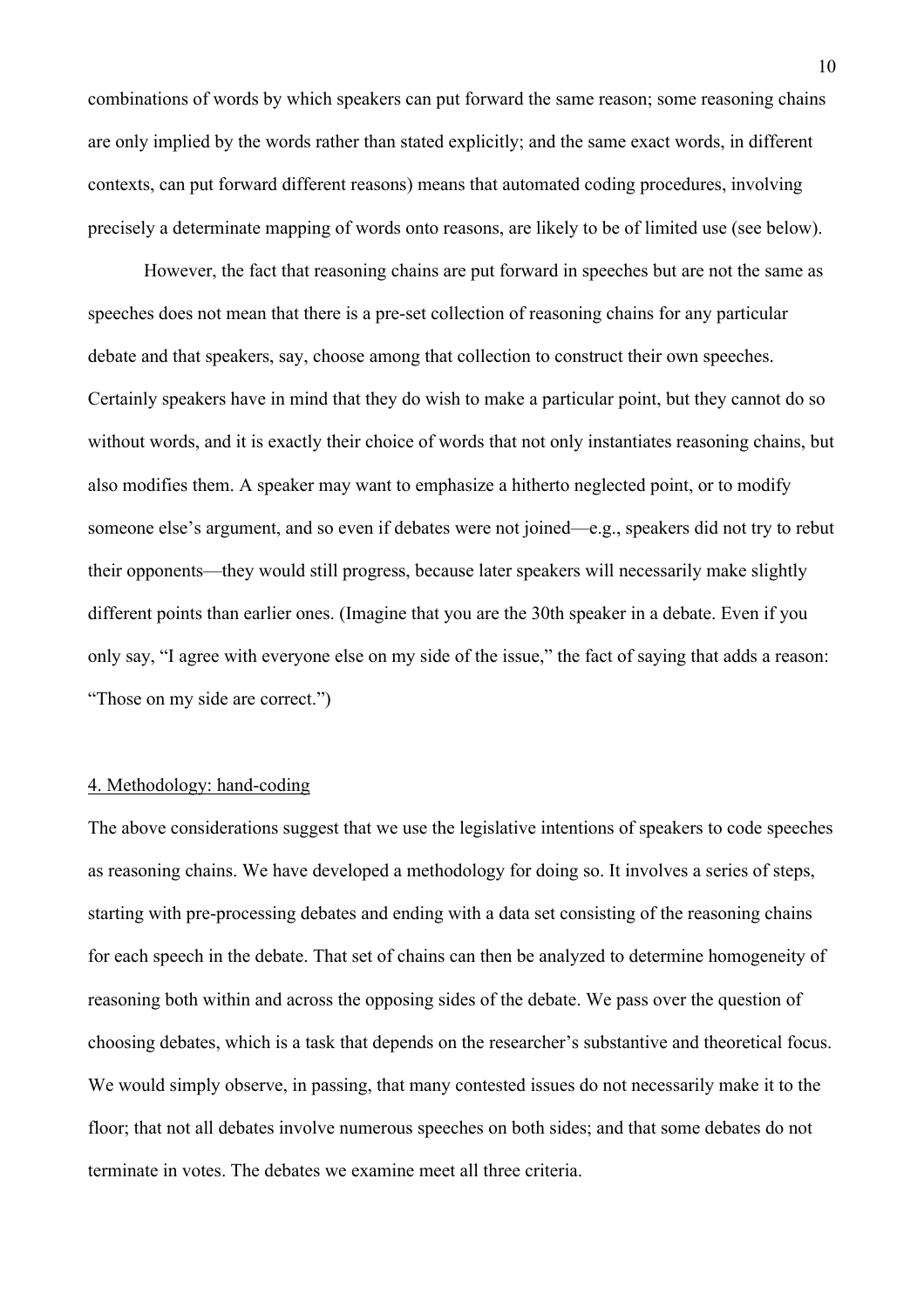Pre-processing. We take a debate and reduce it in size by eliminating procedural preliminaries (unless they raise substantive points), as well as end-game skirmishes; we also eliminate many lower-level debates on amendments, though some of the latter are kept because they raise general questions. By the same token, we eliminate many colloquies, whether insulting or friendly, unless they involve reasons advanced in support of the proposed legislation. Speeches that are interrupted by questions are stitched together. The end result of the pre-processing is that debates are cast as a collection of pro- and anti- speeches. The number of such speeches varies, depending on country and time period, from 20 to 60; those speeches are usually clustered in a handful of days, often nonconsecutive. Depending on the country, the collection of speeches may only include those made in the lower house.

Paraphrasing. We operate on transcripts that are divided into paragraphs, even if paragraphing conventions vary considerably from one language and indeed one parliament to another. Each paragraph in a speech is paraphrased in English (obviously for speeches in other languages, this adds considerable time), sentence by sentence. The paraphrasing aims to simplify sentence structure (in some cases, sentences have to be broken into parts to produce readable English), eliminate quotations and presentation of numbers, clarify obscure references, standardize courtesies, and in various ways to produce texts that can be read as stand-alone documents by other researchers. Paraphrasing is carried out by individual researchers, who then on two occasions, and with somewhat different personnel, distribute their paraphrases to other researchers and answer questions about confusing or perhaps repetitive points. Often, those question-and-answer sessions involve the paraphraser going back over the original text; it is the first in a series of reliability checks (not ideal, as we would like to have at least a second researcher paraphrasing the same texts, but given resource constraints, it is unavoidable).

Summarizing. After a speech is paraphrased, each paraphrased paragraph is summarized, the idea being to focus on the main point(s) of the speaker in that paragraph. Sentence structure is further simplified, repetitions are (usually) eliminated, and tacit points are interpolated or added.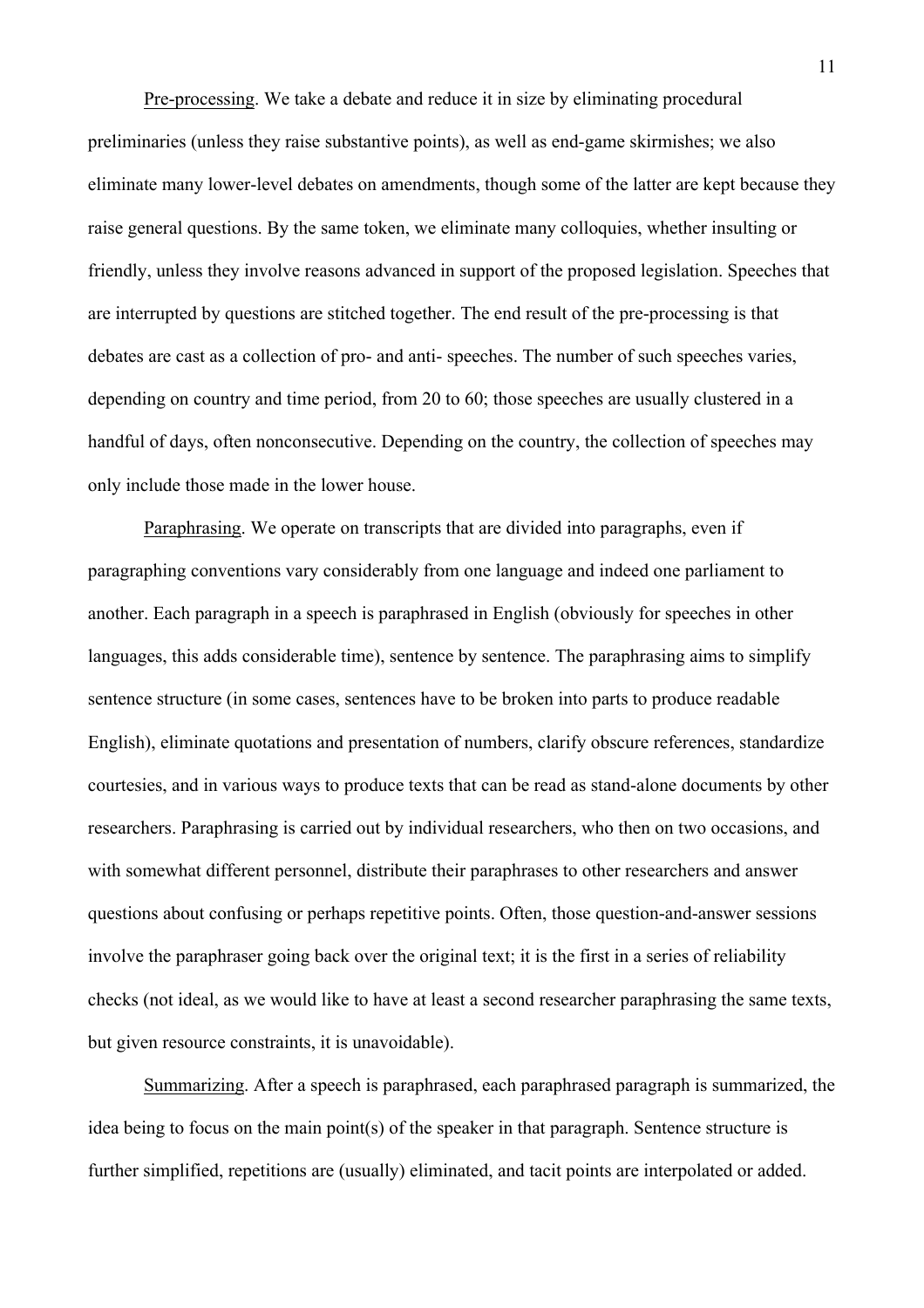Often, the summarizing will be abstract and be written in a form quite different in tonality or word choice than the paraphrase. Summaries are produced by the same researcher who did the paraphrasing; as with the latter, summaries are presented on two occasions to other researchers for discussion and amendment as a second reliability check.

Reasons. Summaries are coded as collections of reasons. In principle, each phrase, or at least clause, of each sentence in a summary is coded as one or more reasons. Many times, the reason borrows some of the same terminology as the phrase, but at other times, if the reason was already put forward by another speaker in a previous speech, there will be a slight difference in terminology. Tacit points, whether complementary to a particular explicit reason or implicit in a set of explicit reasons, will also be coded as reasons, though we signal this to ourselves by putting them in square brackets. To capture the speaker's legislative intentions, researchers are instructed to use argument-related formulas such as "vote for the bill because of X," where X is the candidate reason. Reasons are initially coded, after the summaries of all speeches in the debate have been done, by the same researcher who produced the paraphrases and summaries for that debate. As with the preceding steps, reasons are checked, twice, by other researchers.

As indicated above, there are some summary paragraphs for which no reasons are coded. These paragraphs involve other types of arguments irrelevant to justifying the core claim. Although this does not happen all that often, it occurs from time-to-time that a particular speech has few or no reasons after processing.

As speeches are coded, researchers construct, draw upon, add to, and at times revise the wording, of a master list of reasons. That list can be quite lengthy: of three debates we are currently coding, it appears that there will end up being between 250 and 300 reasons (for 20–60 speeches). For retrieval and simplicity purposes, reasons are assigned a number and arranged in the master list either numerically or, in some cases, crudely, by topic (e.g., cost of the bill, motivations of supporters). Although our focus is not on individual reasons, impressionistically, it appears that debates in different parliaments at roughly the same time period overlap at least to some degree on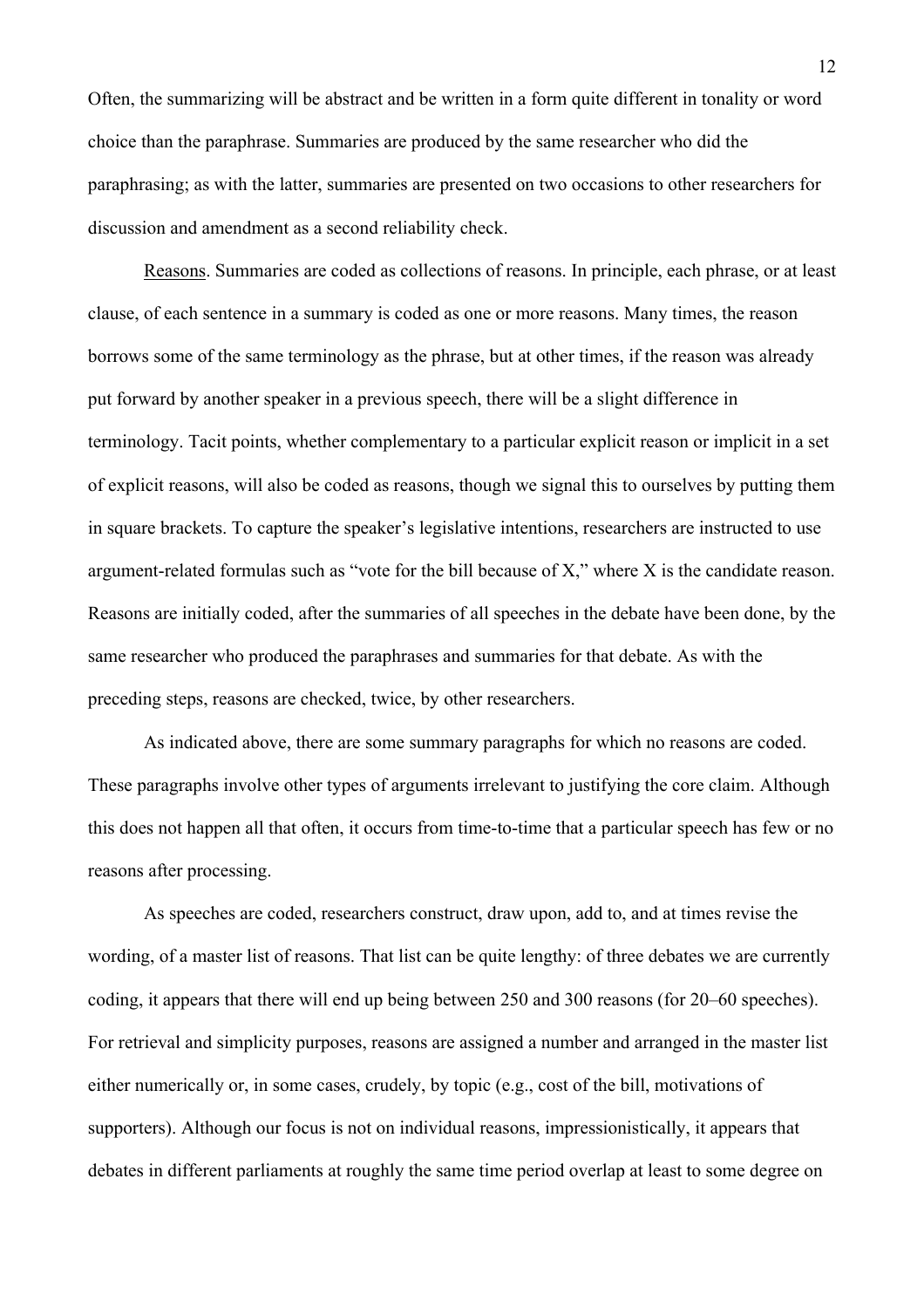the type of reason: for example, and unsurprisingly, speakers in the debates in the UK on conscription (1947), in the US on aid to Greece and Turkey (1947), in Japan on the Peace and Security Treaties (1951), in Germany on the EDC (1952), and in Switzerland on the purchase of jet fighters (1947) all advance reasons having to do with the cold war.

Reasoning chains. After each summary paragraph has been assigned reasons, researchers make another pass through the summaries and, for each paragraph, code the reasons into chains. Researchers are instructed to use the same sort of argumentative formula as for the abducing of reasons "vote for the bill because of X, and X because of Y." This means that some reasons are, so to speak, orphaned because they are neither supported by, or themselves support, other reasons. In linking reasons into chains, some standard political science ways of producing arguments, notably causality (A leads to B, which leads to C, etc.) have to be modified: if situation A leads to situation B, then the reasons referring to those situations may have to be reversed: vote for the bill because situation B will occur (which is a good thing), and situation B will occur because of situation A. Again, reasoning chains are checked, twice, by other researchers.

Filtering. In order to avoid overemphasizing particular reasons and to capture the main points of a speech, after the reasoning chains are coded, researchers make a final pass and eliminate all reasons that are only used once in that speech. If a reason is eliminated, then the chain in which it may be included will also be eliminated. The result is a datum for each speech consisting of a claim and a filtered set of chains.

To get an idea of how this procedure works in practice, consider an example. Partway through the UK conscription debate (1 April 1947), a Conservative MP, Oliver Stanley, spoke. Appendix 3 presents his speech, complete with interruptions. Pre-processing of the speech led to elimination of interruptions and of numerous details, as can be seen in the paraphrase (interspersed with italicized summaries) in Appendix 4. The summaries further reduced the amount of detail, while adding (signaled by square brackets) a number of points that seemed to be made, though not explicitly, in the paragraphs (see, for example, paragraphs 4, 10, and 14). Note that when the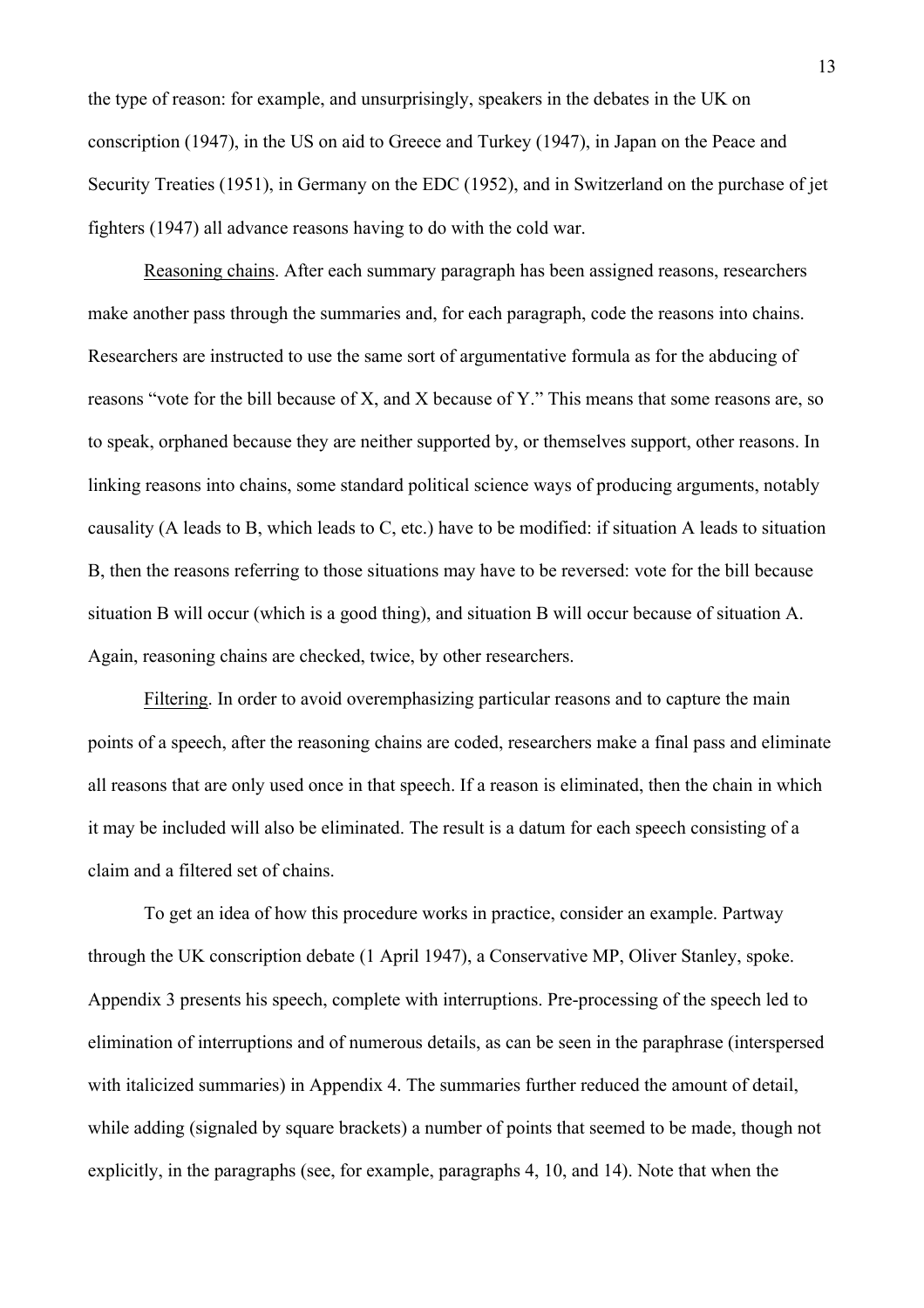summarizing was complete, what had begun as a 7-page transcript of a 35-minute speech was reduced to just over a page of summary.

The summary was then coded for reasons and reasoning chains. This is shown in Appendix 5, with each summarized paragraph being followed by reasons (numbered by their order in the master list) and reasoning chains. It will be noted that some reasons are not included in reasoning chains, because we could not see any links between them and other reasons. Some reasons are in square brackets because they are implied, though not stated explicitly, or because they have been interpolated from another part of the speech. Still other reasons, and all chains including them, are lined through because they did not pass the "used more than once" filtering test. Finally, some paragraphs are marked N/A because they do not contain any reasons relevant to the claim. In the end, Stanley's speech is coded as using a single reasoning chain (twice): the bill should be supported because opponents (Liberals and left-wing Labour Party MPs) are playing politics; and they are playing politics because, contrary to their claims, conscription is not a fundamentally Conservative Party idea. Everything else in the speech is either a one-off which we cannot claim is part of the main reasoning supporting the claim or irrelevant to the claim itself.

#### 5. Methodology: alternatives

It is apparent from the intricacy and time-consuming nature of the above procedure that it would be preferable to have an automated procedure that would operate on debate transcripts and produce one or more of the subsequent products (pre-processed transcripts, paraphrases, summaries, reasons, reasoning chains, or filtered reasoning chains). Unfortunately, there are no such automated procedures, at least as far as we are aware. Even the first two steps—pre-processing and paraphrasing—require an examination of content and a discrimination among points germane to the debate, or to the justification in the speech, which in turn requires a knowledge of both the issue at hand as it was debated in that country at that time, and how politicians argue and position themselves. Summarizing requires not only both types of knowledge but also a sense of how points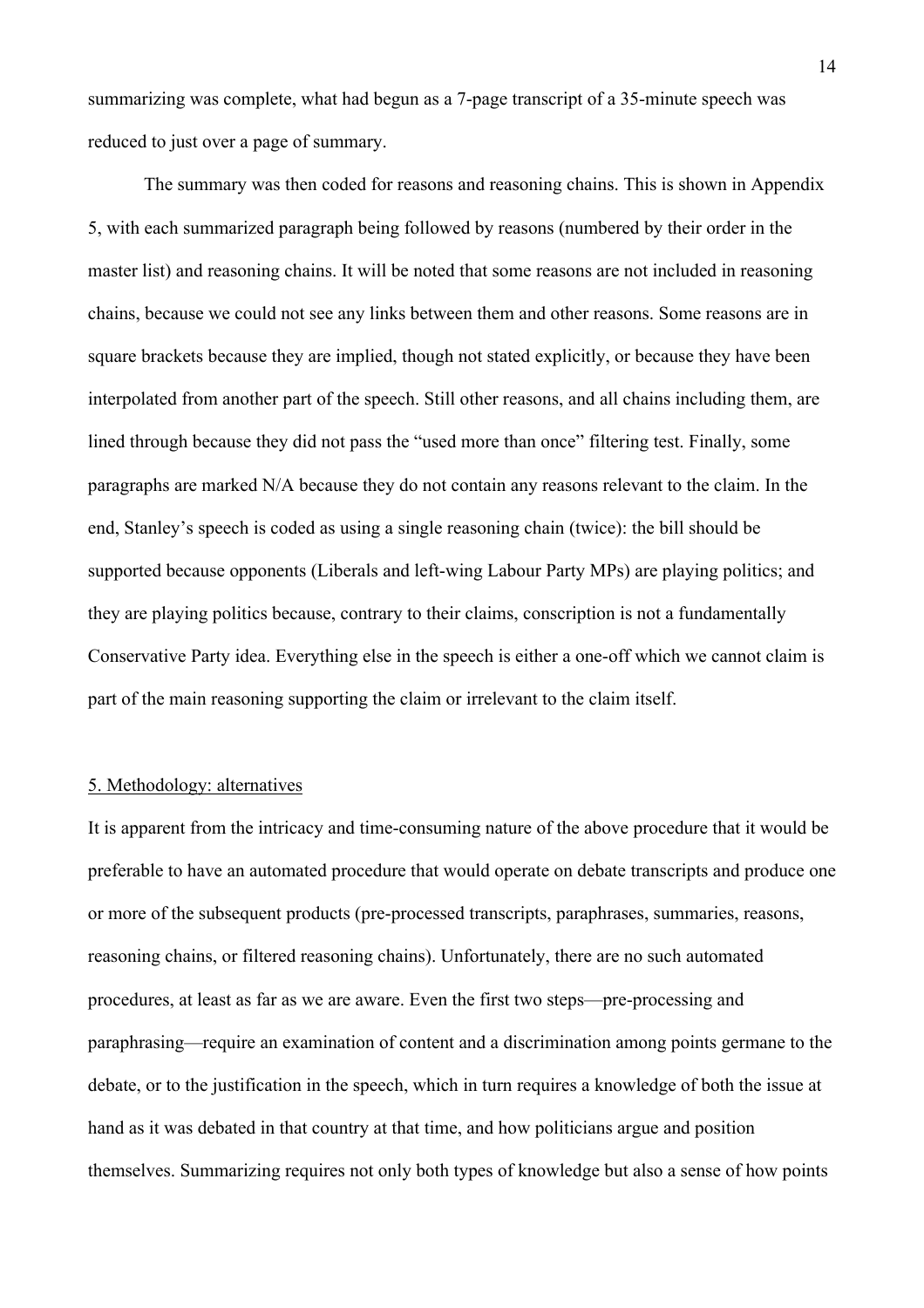can be made allusively, indirectly (we frequently found ourselves asking why a speaker would utter a particular sentence, or what an otherwise obscure reference or a certain turn of phrase was getting at; this is particularly true for so-called dog whistle politics (Lopez 2014; Mimno and Bamman 2015): the use of certain expressions which will be interpreted in a savvy way by the target audience while being ignored by other audiences<sup>13</sup>), or indexically (what does "this" or "here" mean?). Similarly, and as we saw above, coming up with reasons requires not only a sense of the semantics of certain phrases (so that we know which reason a given phrase seems to be pointing to) but a knowledge of how arguments are constructed, in order to add square-bracketed (i.e., inferred) reasons. Indeed, we know of no work in either political science or computational linguistics that even raises the issue of coding reasons, much less does so. Finally, coding reasoning chains is only to a very limited degree a matter of hunting for connectives such as "because" and "hence" and more a matter of using our formula (vote for X because of Y) in a way that we think corresponds to what is happening in the speech. Indeed, as we pointed out above, some chains are constructed without the use of any standard connectives, whereas many connectives are used in a way that has nothing to do with what we mean by reasoning chains.<sup>14</sup>

One of the ways in which researchers have been able to correct the shortcomings of automated methods has been by "training" parsers to recognize certain words or phrases as pointing to other linguistic objects, such as actions or sentiments (e.g., Young and Soroka 2012; Zhou 2013). However, training requires prior hand-coding, and to have sufficient range in a training corpus, the

<sup>&</sup>lt;sup>13</sup> The canonical example is the late Lee Atwater, a Republican Party operative who, when interviewed in 1981, explained how politicians appealed to Southern white voters over time: "You start out in 1954 by saying, 'Nigger, nigger, nigger.' By 1968 you can't say 'nigger'—that hurts you. Backfires. So you say stuff like, uh, forced busing, states' rights and all that stuff, and you're getting so abstract. Now [1981] you're talking about cutting taxes, and all these things you're talking about are totally economic things and a byproduct of them is, blacks get hurt worse than whites." http://www.thenation.com/article/170841/exclusive-lee-atwaters-infamous-1981-interview-southern-strategy <sup>14</sup> Most discourse connection parsers use explicit connectors drawn from the Penn Discourse Treebank, a lar

collection of *Wall Street Journal* articles which have been manually annotated for this purpose. For example, see Pitler et al. 2008; Ling, Ng, and Kan 2012. Much work has been put into training parsers to recognize implicit discourse connectors (e.g., Pitler, Louis, and Nenkova 2009; Lin, Kan, and Ng 2009; and Feng, Lin, and Hirst 2014), but none of these efforts come near to the types of reasoning connectors discussed here. Alternative approaches, such as looking for clusters of covarying words (e.g., Klebanov, Diermeier, and Beigman 2008) also fall short, mostly because of the mapping problem referred to above.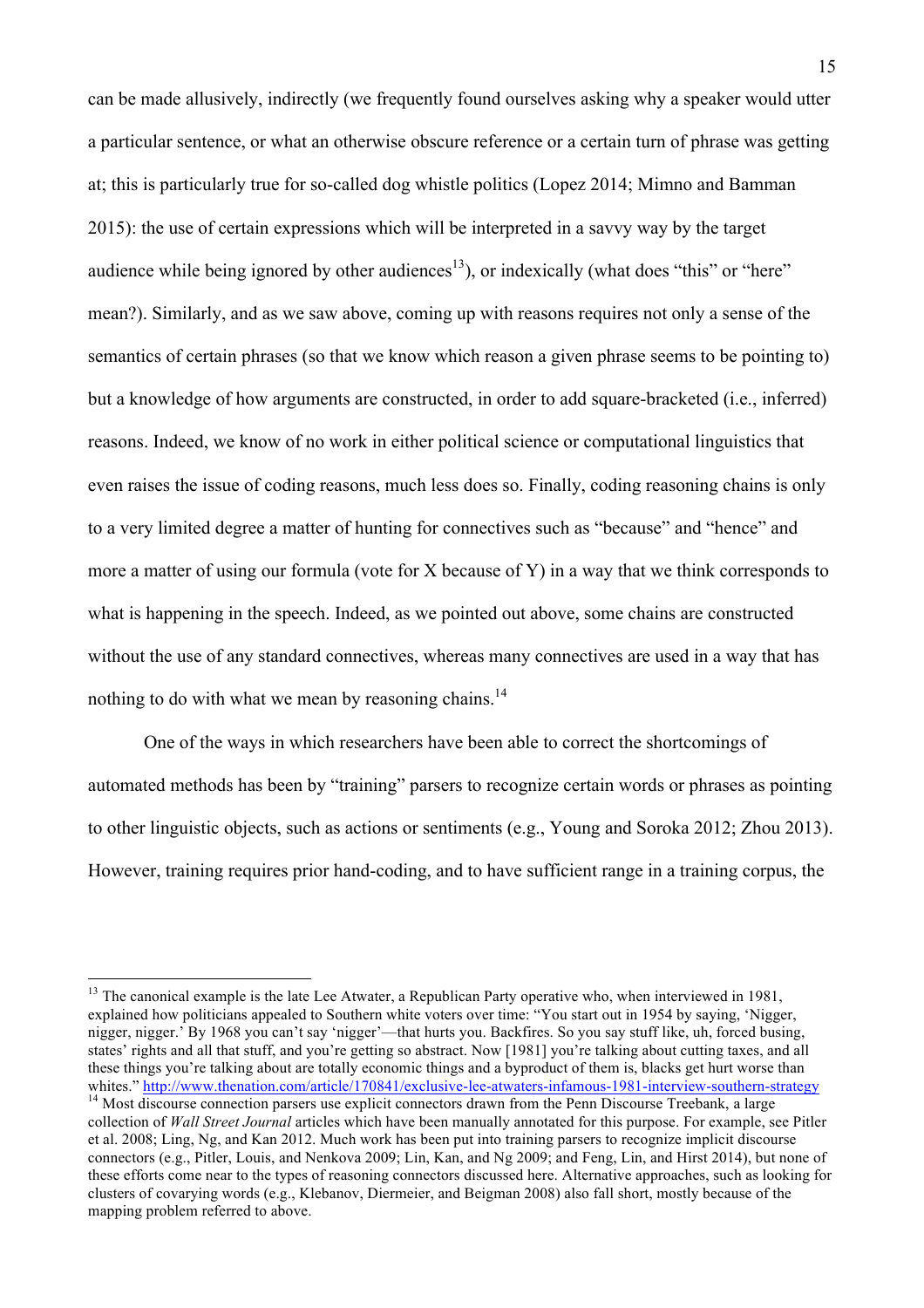latter would end up being around the same size as our hand-coded debates.<sup>15</sup> In fact, since many important debates do not exceed 60 speeches, and since debates vary massively across issue areas, countries, and time periods, there would be no particular value to training, since there is no larger, unified corpus on which software could operate.

Our original intent, in planning this paper, had been to test two different automated parsing methods: one based on frequency counts (Wordfish) and the other on discourse connectives along the lines of the Penn Discourse Treebank. However, as we refined our methodology and coded reasoning chains for a number of speeches, it became apparent that a test along these lines would add no particular value. For now, there simply are no automated methods available for replacing hand-coding.

Nonetheless, there is one way of scaling up the number and perhaps variety of coded speeches, and that is through a sort of crowdsourcing methodology. As we mentioned at the start of this paper, researchers analyzing text have recently turned to crowdsourcing (Leeper 2013: 4–6; Conway 2013; Benoit et al. forthcoming), and we think that, with modifications, that approach might well turn out to be useful. What we need is a cadre of coders with some knowledge about politics, as well as being sufficiently fluent in both English and another language to produce paraphrases. This suggests that it might be possible to solicit graduate students (perhaps undergraduates) in political science at different universities to code speeches. Our estimate is that the time required to paraphrase, summarize, code reasons, and code reasoning chains for a single speech is between one and four hours, and it might therefore be possible to code a debate by asking one or two classes of political science students at a given university to do the work, with each student coding a single speech. Of course, there would be additional complications, because there would be no master list of reasons to consult for each student, therefore necessitating project

<sup>&</sup>lt;sup>15</sup> Laver, Benoit, and Garry (2003: 315; see also Lowe 2008: 369; Hiorth et al. 2015: 6), in their seminal paper on Wordscores, indicate that their two "reference texts" each run from 10,000 to 30,000 words in length, with between 2,000 and 4,000 unique words per text. The Stanley speech reproduced in Appendix 3, which is somewhat on the long side for the UK parliament, is around 5,000 words, and so we would likely need anywhere from 10 to 20 speeches just to train a parser to code individual words. Since we want to code reasons, we would need phrases, which drastically scales up the number of reference texts required.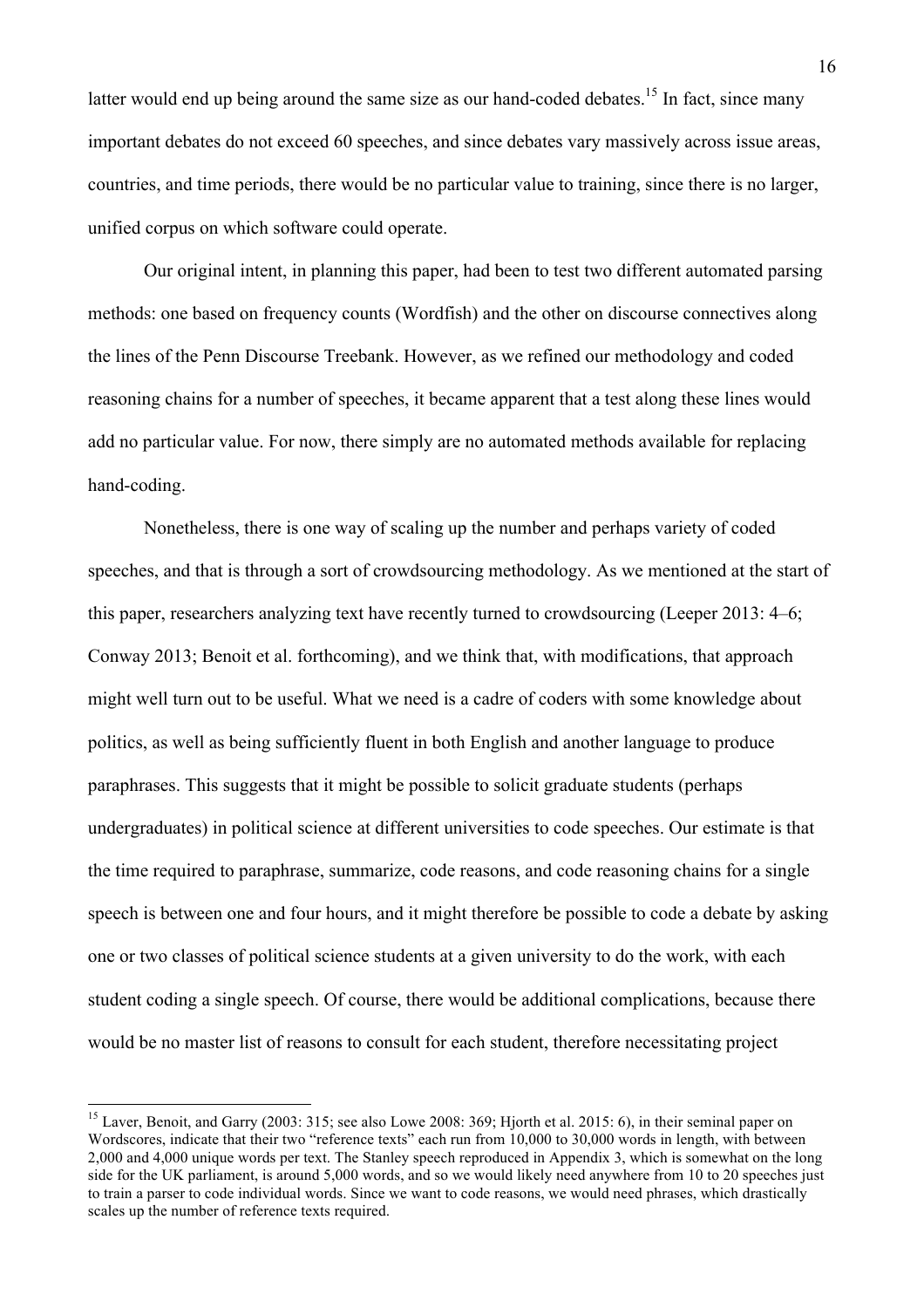researchers to construct such a list after the fact, using as inputs the list of reasons put forward in each speech (this would take a nontrivial amount of time, though it could replace time currently spent in going through the entire coding procedure scores of times); alternatively, students could simply be asked to paraphrase and summarize, with current researchers coding the summaries for reasons and reasoning chains. It would also be challenging to come up with a clear set of instructions for the exact procedure the students would follow, but in principle, it should be possible to modify the existing set of instructions used for our current researchers to work with students who do not have prior contact with us. By the same token, it should be possible to devise a remuneration scheme, either monetary or in-kind, to compensate the students for their time.

#### 6. Conclusion

The thrust of this paper is that the glass is half-full. Yes, coding along the lines we have presented is time-consuming and intricate, and yes, there are significant methodological and logistical constraints on doing it on a large scale. But the methodology is both systematic and reliable, and the end result is a deeper insight into legislative debate, precisely by attending to the points that speakers are making, than even the subtlest analyses of voting or of key words can currently contribute.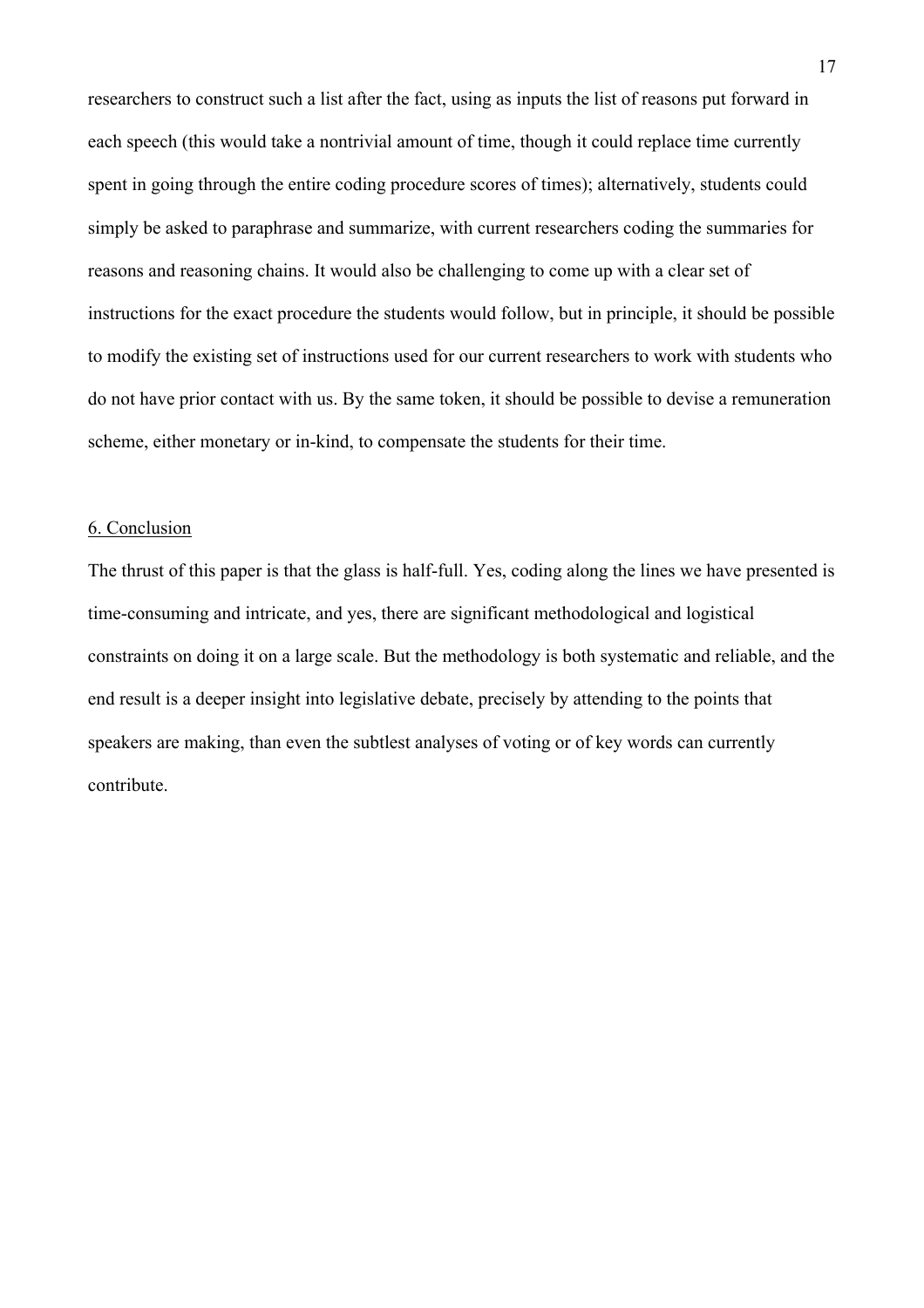**Figure 1** Four reasoning chains

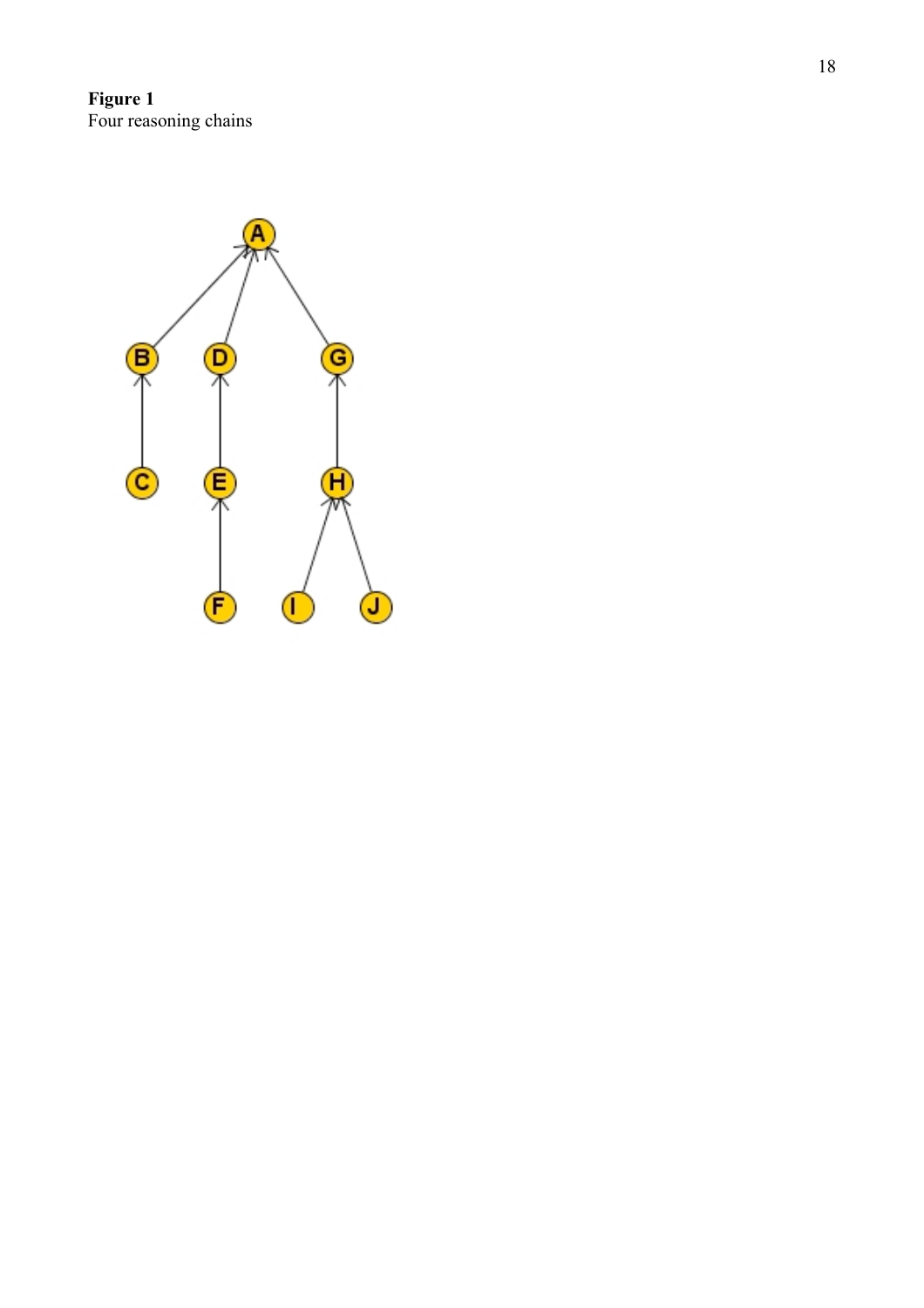# **Appendix 1**  Statements on waterboarding

# 1. Cheney (2008)

"The military has interrogated terrorists held at Guantanamo Bay. And in addition, a small number of terrorists, high-value targets, held overseas have gone through an interrogation program run by the CIA. It's a tougher program, for tougher customers. These include Khalid Sheikh Mohammed, the mastermind of 9/11. He and others were questioned at a time when another attack on this country was believed to be imminent. It's a good thing we had them in custody, and it's a good thing we found out what they knew.

"The procedures of the CIA program are designed to be safe, and they are in full compliance with the nation's laws and treaty obligations. They've been carefully reviewed by the Department of Justice, and very carefully monitored. The program is run by highly trained professionals who understand their obligations under the law. And the program has uncovered a wealth of information that has foiled attacks against the United States; information that has saved thousands of lives.

"The United States is a country that takes human rights seriously. We do not torture—it's against our laws and against our values. We're proud of our country and what it stands for. We expect all of those who serve America to conduct themselves with honor. And we enforce those rules. Some years ago, when abuses were committed at Abu Ghraib prison, a facility that had nothing to do with the CIA program, the abuses that came to light were, in fact, investigated, and those responsible were prosecuted. …"

# http://www.cbsnews.com/news/cheney-defends-us-use-of-waterboarding/

# 2. Bush (2010)

"CIA experts drew up a list of interrogation techniques. ... At my direction, Department of Justice and CIA lawyers conducted a careful legal review. The enhanced interrogation program complied with the Constitution and all applicable laws, including those that ban torture.

"There were two that I felt went too far, even if they were legal. I directed the CIA not to use them. Another technique was waterboarding, a process of simulated drowning. No doubt the procedure was tough, but medical experts assured the CIA that it did no lasting harm."

Though Bush confirms that he knew the use of waterboarding would one day become public, and acknowledges that it is "sensitive and controversial," he asserts that "the choice between security and values was real," and expresses firm confidence in his decision. "Had I not authorized waterboarding on senior al Qaeda leaders, I would have had to accept a greater risk that the country would be attacked. In the wake of 9/11, that was a risk I was unwilling to take," he writes.

Bush further declares that the new techniques proved effective, yielding information on al Qaeda's structure and operations, and leading to the capture of Ramzi bin al Shibh, the logistical planner of the 9/11 attacks who was captured on the first anniversary of 9/11.

And if there were any lingering doubts or conflict about the use of waterboarding, Bush discloses that he received reassurance from an unlikely source: terror suspect Abu Zubaydah.

The former president writes, "His understanding of Islam was that he had to resist interrogation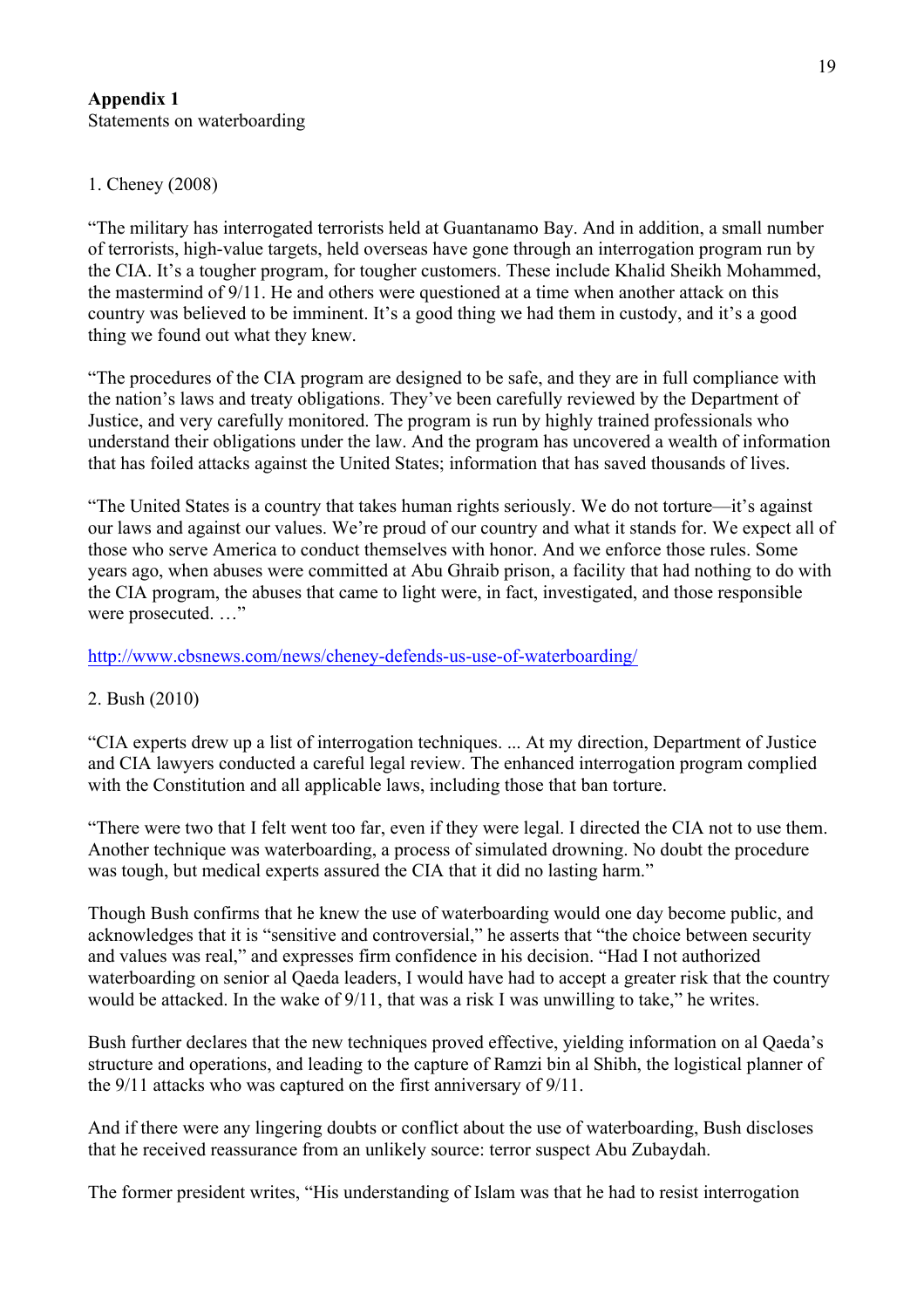only up to a certain point. Waterboarding was the technique that allowed him to reach that threshold, fulfill his religious duty, and then cooperate." Bush elaborates that Zubaydah gave him a direct instruction, "'You must do this for all the brothers.""

Intelligence gleaned from interrogations of Abu Zubaydah and other suspects led to the capture of Khalid Sheikh Mohammed, Bush writes. During a raid on Mohammed's compound, agents discovered more plans for terrorist attacks on U.S. soil.

Prompted by the discoveries, Director of Central Intelligence George Tenet asked if he had permission to use enhanced interrogation techniques including waterboarding on Mohammed.

Bush exposes his inner thoughts on what led him to reach this decision: "I thought about my meeting with Danny Pearl's widow, who was pregnant with his son when he was murdered. I thought about the 2,971 people stolen from their families by al Qaeda on 9/11. And I thought about my duty to protect my country from another act of terror.

'Damn right,' I said."

http://edition.cnn.com/2010/POLITICS/11/05/bush.book/

# 3. McCain (2016)

"Given the loose talk on the campaign trail about reviving waterboarding and other inhumane interrogation techniques, it is important to remember the facts: that these forms of torture not only failed their purpose to secure actionable intelligence to prevent further attacks on the U.S. and our allies, but compromised our values, stained our national honor, and did little practical good. It is also important to remember that our nation has tried, convicted, and executed foreign combatants who employed methods of torture, including waterboarding, against American prisoners of war. As I have said before, our nation should never have employed such practices in the past, and we should never permit them in the future.

"There is broad, bipartisan agreement on this fundamental question. Last year, the United States Senate passed in an overwhelming vote of 91–3 the National Defense Authorization Act for Fiscal Year 2016, legislation that took a historic step forward to ban torture once and for all by limiting U.S. Government interrogation techniques to those in the Army Field Manual. The Manual embodies the values Americans have embraced for generations—preserving the ability of our interrogators to extract critical intelligence from our adversaries while recognizing that torture and cruel treatment are ineffective interrogation methods. Some of the nation's most respected leaders from the U.S. military, CIA, FBI, as well as faith communities and human rights organizations, have expressed their support for this legislation.

"As Americans of conscience we must remember that in the war on terrorism, we are fighting not only to defend our security, but for an idea that all men are endowed by their Creator with inalienable rights. How much safer the world would be if all nations believed the same. How much more dangerous it can become when we forget it ourselves even momentarily, as we learned in the aftermath of Abu Ghraib. Our nation needs a Commander-in-Chief who will make clear to those that fight on our behalf that they are defending this sacred ideal, and that sacrificing our respect for human dignity will make it harder, not easier, to prevail in this war."

http://www.mccain.senate.gov/public/index.cfm/press-releases?ID=6044CE90-20F1-4823-A126- C03D5F770565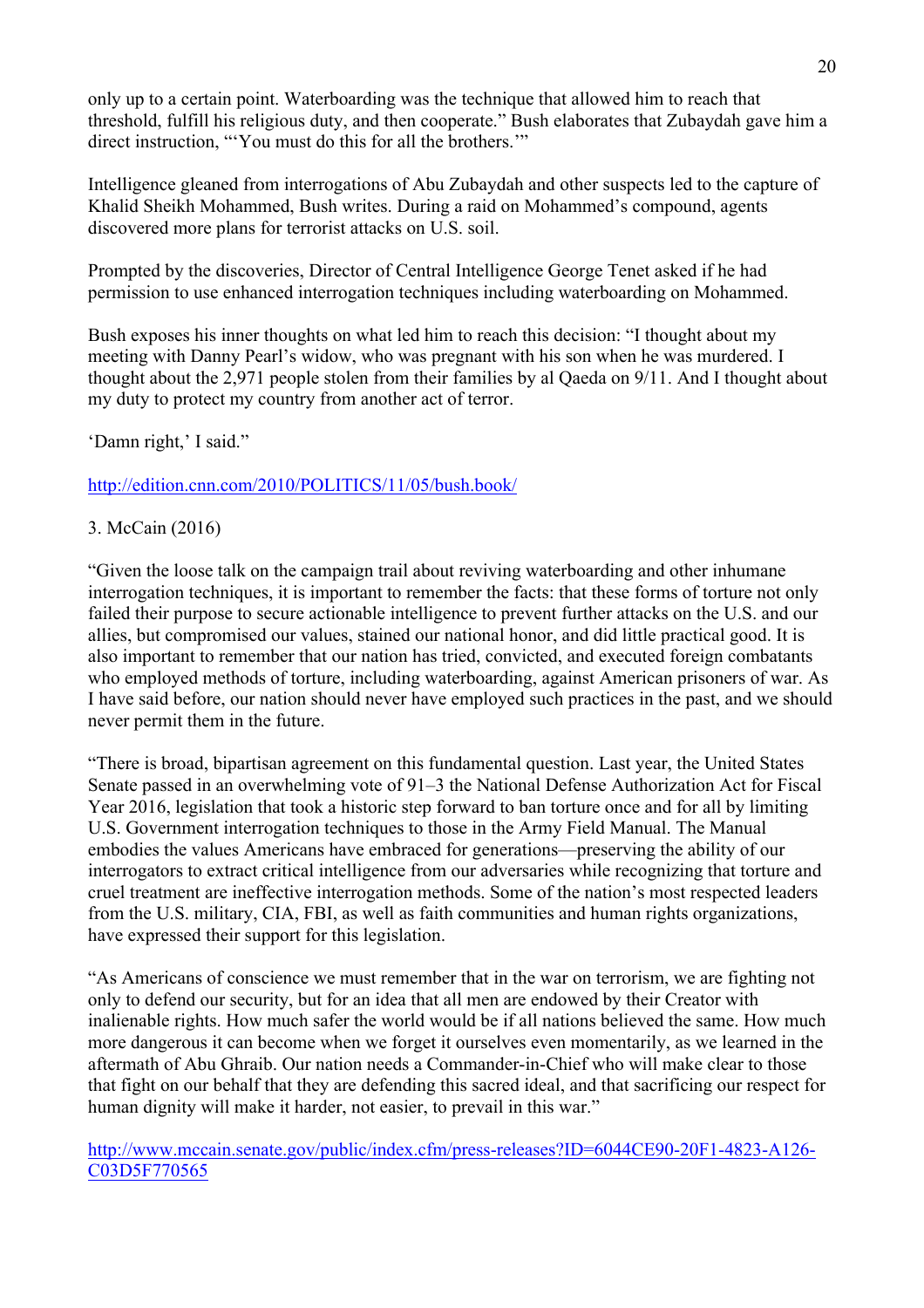## 4. Clinton (2014)

"Today we can say again in a loud and clear voice, the United States should never condone or practice torture anywhere in the world," Clinton said.

The former secretary of state, accepting an award from the Robert F. Kennedy Center for Justice and Human Rights, acknowledged that Americans are frustrated by the country's "division and polarization" that often seems to block progress.

"That should be absolutely clear as a matter of both policy and law, including our international treaty obligations, and if that requires new legislation, then Congress should work with President Obama to quickly enact it and it shouldn't be an issue of partisan politics," Clinton said of eliminating the use of torture techniques.

"America is at our best when our actions match our values," she said.

Clinton said she was "proud" to be part of the Obama administration noting brutal interrogation tactics such as waterboarding were banned with a 2009 executive order.

"Yes, the threat of terrorism is real and urgent, scores of children were just murdered in Pakistan, beheadings in the Middle East, a siege in Sydney, these tragedies not only break hearts but should steel our resolve and underscore that our values are what set us apart from our adversaries," Clinton said.

http://abcnews.go.com/US/hillary-clinton-speaks-us-torture/story?id=27654296

# 5. Trump (2015)

"Would I approve waterboarding? You bet your ass I would—in a heartbeat," Trump said to loud cheers during a rally at a convention center here Monday night that attracted thousands. "And I would approve more than that. Don't kid yourself, folks. It works, okay? It works. Only a stupid person would say it doesn't work."

Trump said such techniques are needed to confront terrorists who "chop off our young people's heads" and "build these iron cages, and they'll put 20 people in them and they drop them in the ocean for 15 minutes and pull them up 15 minutes later."

"It works," Trump said over and over again. "Believe me, it works. And you know what? If it doesn't work, they deserve it anyway, for what they're doing. It works."

https://www.washingtonpost.com/news/post-politics/wp/2015/11/23/donald-trump-onwaterboarding-if-it-doesnt-work-they-deserve-it-anyway/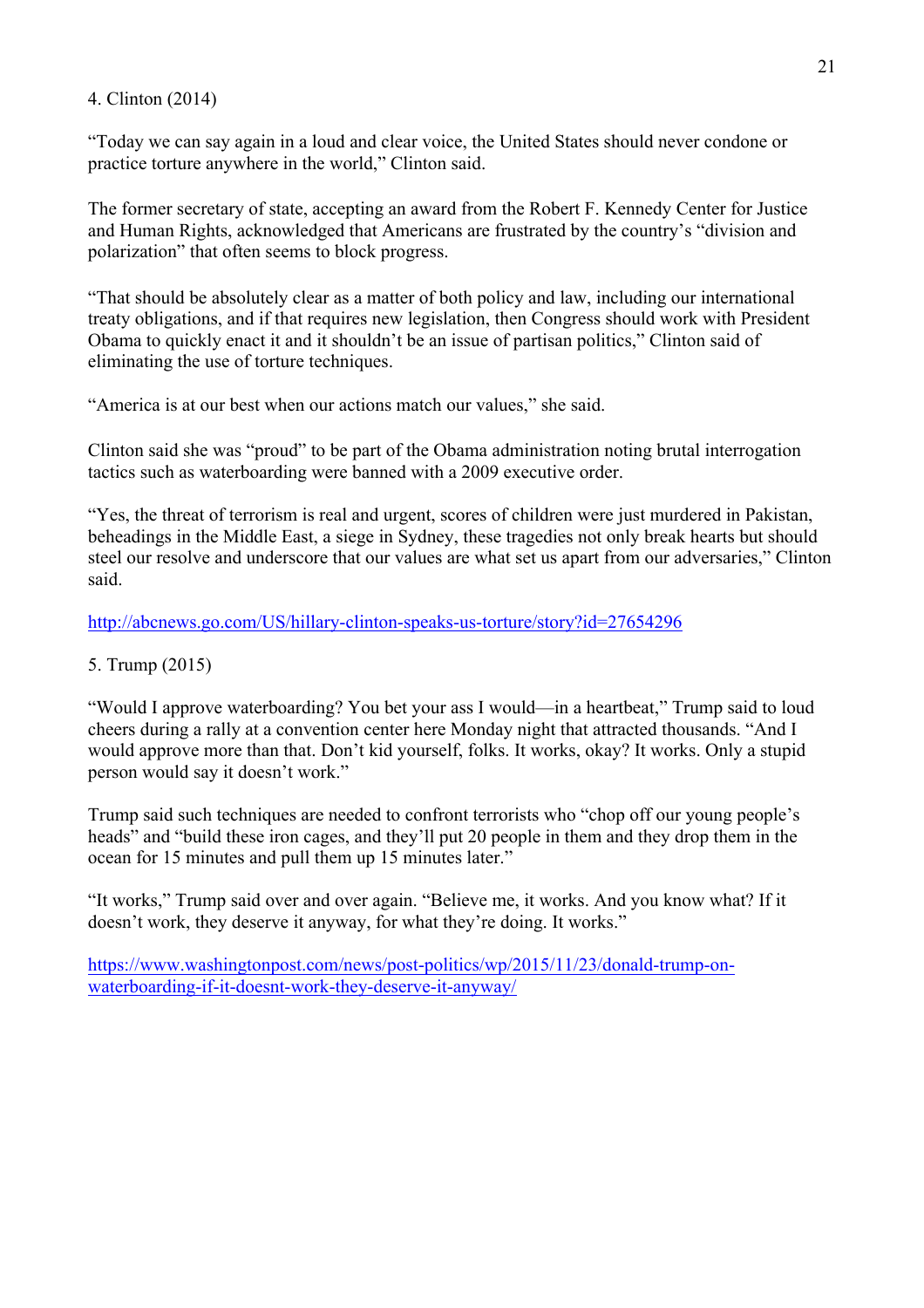# **Appendix 2**

Reasoning chains for waterboarding

Claim: Blanket prohibition on waterboarding

## Reasons

- 01 Waterboarding is good
- 02 Prisoners talk
- 03 Waterboarding is not torture
- 04 Waterboarding is safe
- 05 Prisoners deserve to be waterboarded
- 06 Waterboarding is torture
- 07 Waterboarding is bad
- 08 Prisoners lie
- 09 Waterboarding stains our reputation
- 10 Waterboarding is contrary to our values
- 11 US should never condone waterboarding
- 12 US follows international law

## Reasoning chains

Cheney

O-1-2 O-3-4

## Bush

O-1-2 O-3-4

## McCain

S-7-8 S-9-10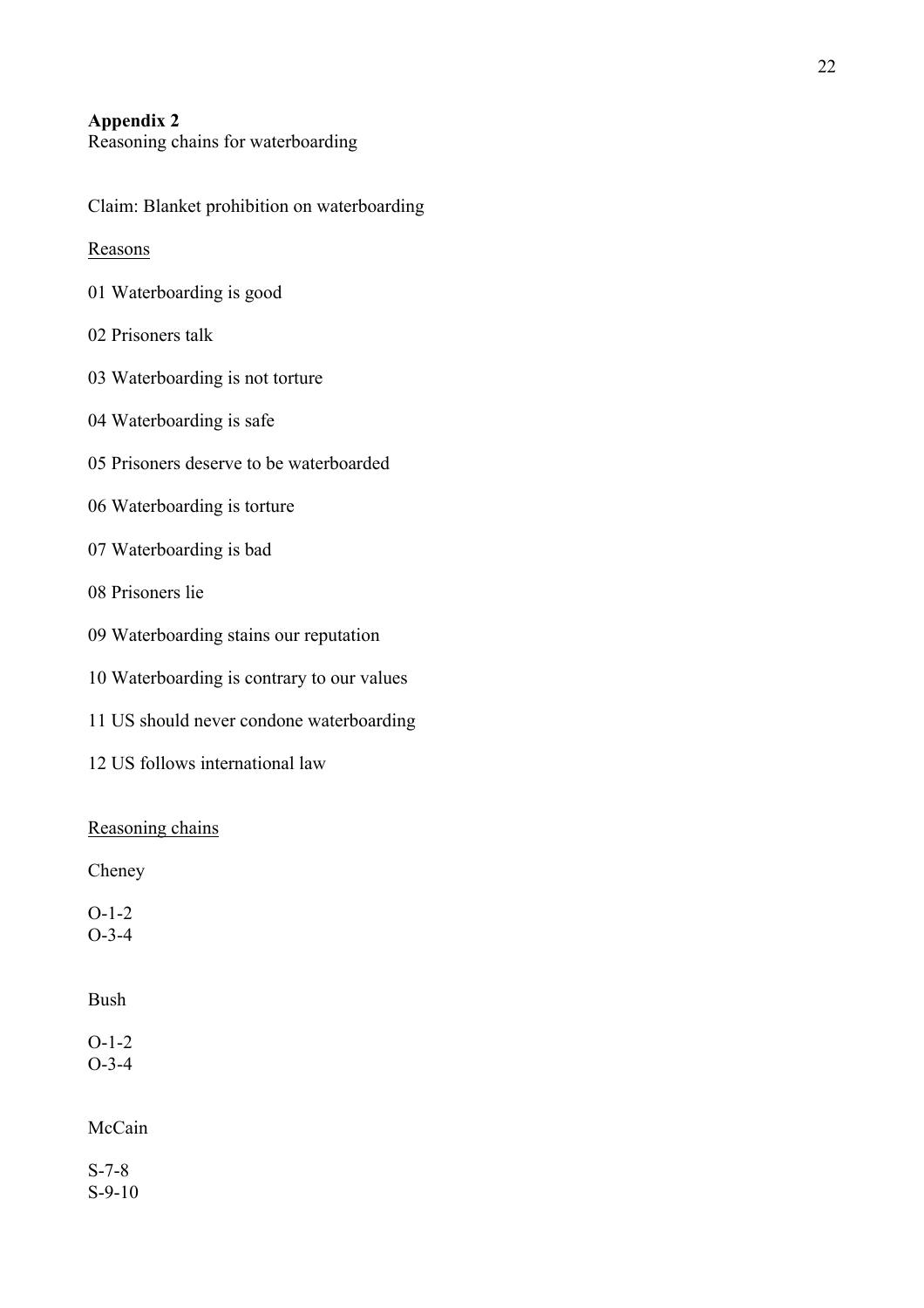# Clinton

| $S-11-12$ |  |
|-----------|--|
| $S-9-10$  |  |

# Trump

O-1-2 O-5-6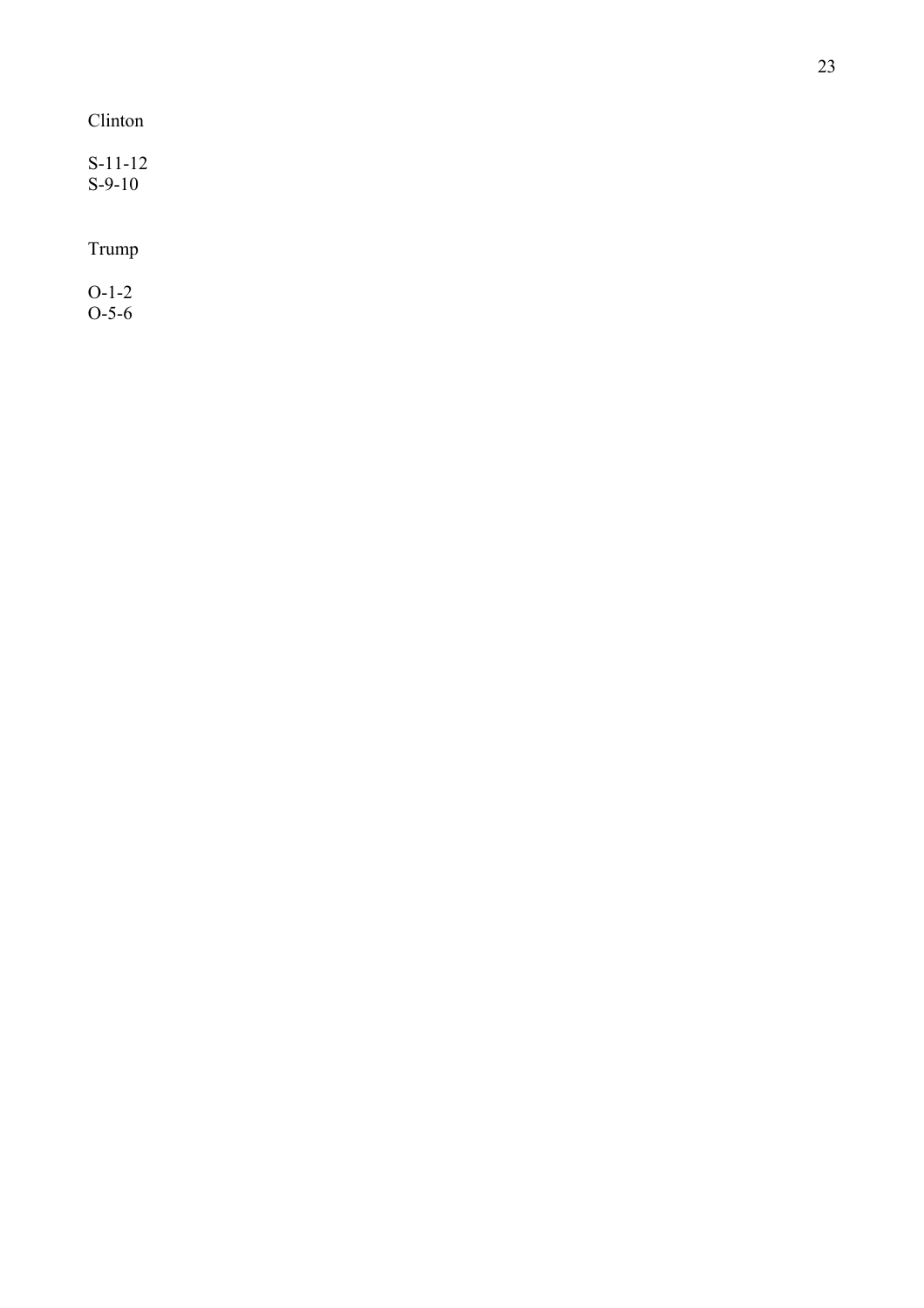## **Appendix 3** Speech in a debate

Oliver Stanley (Bristol, West) The House has listened with great interest to the speech of the hon. Member for West Leeds (Mr. Stamford) who has explained to us with great clarity the reasons why he is unable to take a stand either for or against the Bill. I think that probably most people in this House approach the decision to be taken tonight, with a certain amount of difficulty and hesitation. I exempt from that, of course, the right hon. and learned Member for Montgomery (Mr. C. Davies) and his followers. He has told us that the whole of his band in this House are united in the stand they are taking, and definite in their views. If he has had no difficulty among the Liberal Party in the House of Commons, he cannot say there is the same unity of belief in the Liberal Party throughout the country. If he were to say that, he would show that he had not done, what every good Liberal ought to do every morning, and that is to read the "News Chronicle." If he had read the "News Chronicle" this morning, he would have noticed a leader which stated that: "It is apparent, for instance, that within the Liberal Party all do not think alike on this issue. Parliamentary Liberals are to oppose outright the Government's Conscription Bill. Yet the recent draft statement of Liberal policy, which is to be submitted to the Party Assembly, while regarding conscription as undesirable as a permanent institution goes on to say that, 'the existing situation clearly makes a continuation of the war-time Measure obligatory'." We, no doubt, on our side of the House, could, if we liked, have also made our decision an easy one. I noticed that my Sunday paper, last Sunday, was full of the events of what was described as the biggest sporting day of the year. The semifinals of the Cup, the Grand National, the Boat Race, and a speech by the Attorney-General. This speech was full of bitter complaint against the Tory Party. [Interruption.] Hon. Members opposite, surely, have learned by now never to applaud any statement by the Attorney-General, without waiting, not only for the end of the speech, but for the apology that comes after it. He accuses us of putting party advantage before national interest, and of being prepared to exploit the country's difficulties in order to inconvenience the Socialist Government. It is fair to say that he did not only deal in generalities. He cited a grave charge in support of his views. He said that we have encouraged people to grumble against the blessings which that benevolent bunch on the Front Bench opposite are continually bestowing upon us. If that were true, it would be a grave charge, but, of course, like most of the Attorney-General's charges, it is untrue.

If it were true and if, in fact, we thought nothing but of our party advantage and if we were prepared to subordinate the national interests to them, what a glorious opportunity we should be having this evening. If we chose to oppose this Bill tonight we should not be causing the party opposite only some petty annoyance. We should be inflicting upon it a first-class Parliamentary defeat, and as I speak from this Box we would be looking on many of the faces opposite for the last time—an aesthetic loss but one that could be fully compensated for by the political advantages. No doubt the Chancellor of the Exchequer as he goes into the Lobby tonight will do so with a song in his heart, and as he looks on his followers so soon to be reduced the song may well prove to be, "Will ye no' come back again?" But what the Attorney-General said about this party on Saturday is going to be proved wrong on Tuesday. That is unusually quick, even to disprove a statement by the Attorney-General, and I hope, therefore, that tonight when he and I go through the same Lobby—because we shall be tonight what I think is technically called "fellow travelers"—he will favour us with one of those felicitous apologies for which, if for nothing else, he has during the last year gained such reputation.

We are going to take on this occasion what is, politically at any rate, the hard course. We are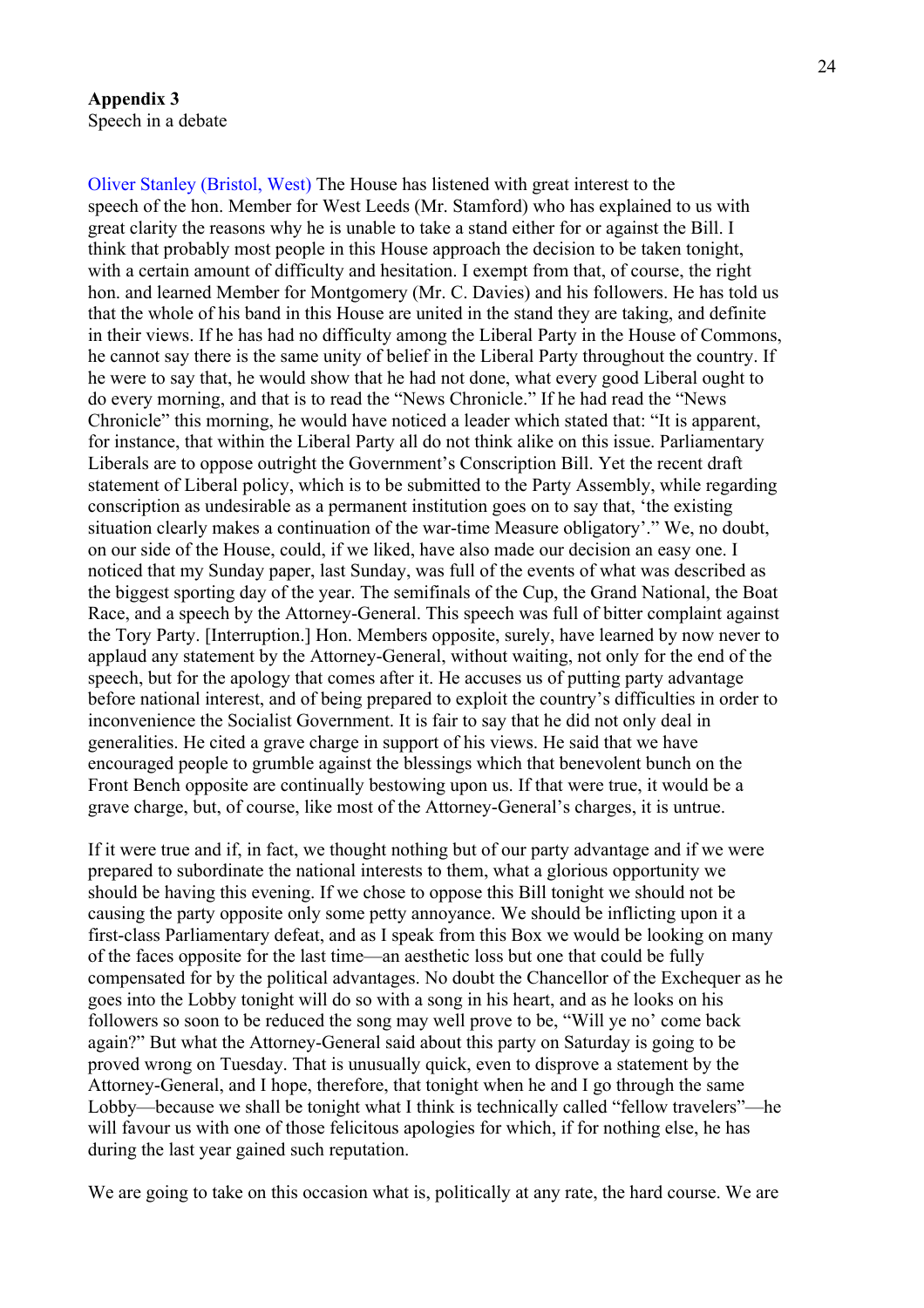going to divide on this Bill as we think it to be in the national interest and not to our party advantage, and we or at any rate the great majority of us intend to support the Bill. It is not a very pleasant decision for anyone to have to take. There cannot be anybody in any party on any side of the House who likes conscription in peacetime or the consequences that it entails. At the best, it is as was described by an hon. Member opposite in the Debate yesterday a reluctant necessity.

I was very interested yesterday in the speech of the hon. and gallant Member for Dudley (Colonel Wigg). I listened to the whole of it, I read it again this morning and I hope I am not doing the hon. Member an injustice if I say he spoke in favour of the Bill, but curiously enough most of his speech was devoted to a condemnation of my hon. Friends on this side of the House for supporting the Bill, and what remained was a condemnation of the Liberal Party for opposing it. The hon. and gallant Member's chief reason against us was he said that we had been in favour of conscription for 40 years. Even if he is right, I do not see why that would make it wrong for us to vote in favour of it tonight. There is nothing fundamentally wrong in sticking to an opinion for a long time. However, the hon. and gallant Member has only been in the House a short time and he may have been misled by his experiences. I can assure him that only recently has it been considered shameful to maintain after the Election the same themes as one propounded before it. There are many earlier and most respectable precedents in favour of saying the same thing, both before and after appealing to the electors.

As a matter of fact, the hon. and gallant Member was wrong. Conscription has not been a part of the Conservative policy for 40 years. It has never figured in our programme. With regard to the argument of the right hon. and learned Gentleman the Member for Montgomery that if it was not in our programme or speeches or policy it was in our heart of hearts, I would reply: Is not that rather a dangerous argument to put forward? It is, of course, an easy line to take. If one's opponent does not say things to prove one's case it is open to one to say that a certain view is still held by him in his heart of hearts. It is, of course, an argument that several people can use. It would be quite possible, although I would not dream of saying so, to say that "in their heart of hearts" the Liberal Party really believe that conscription is necessary. I should have just as much evidence to give in support of that, as there is in support of the charge which the right hon. and learned Gentleman has brought against us. But it has not been our programme for 40 years. It is not something which we have looked forward to, something we have worked for, or something that we welcome.

We recognise just as well as anybody in this House the hardship and the losses which a policy of this kind is bound to entail. We see the results upon the individual, and we see the results upon the economy of the State. We wish that we could go back to the days in which the Liberal Party was triumphant—and in which to a large extent they still live—when it was unnecessary to bring forward a Measure of this kind. I certainly do not think that a period of service in the Armed Forces is something that is bound to do irreparable harm to a young man who has to undergo it. I think it is an experience from which, as all Members of the House who served in the Armed Forces would agree, a great amount of good can be drawn by an individual. But it would be equally foolish to argue that there is some full educational recompense to counterbalance the disadvantages to the individual in the Service. Therefore, if we support this Bill tonight it is for no love of the Measure itself. It is because we fully admit that though grave difficulties, loss and injuries will be brought about by it, there are still graver consequences on the other side.

During this Debate the opposition to this Measure has been fully expressed. Hon. Members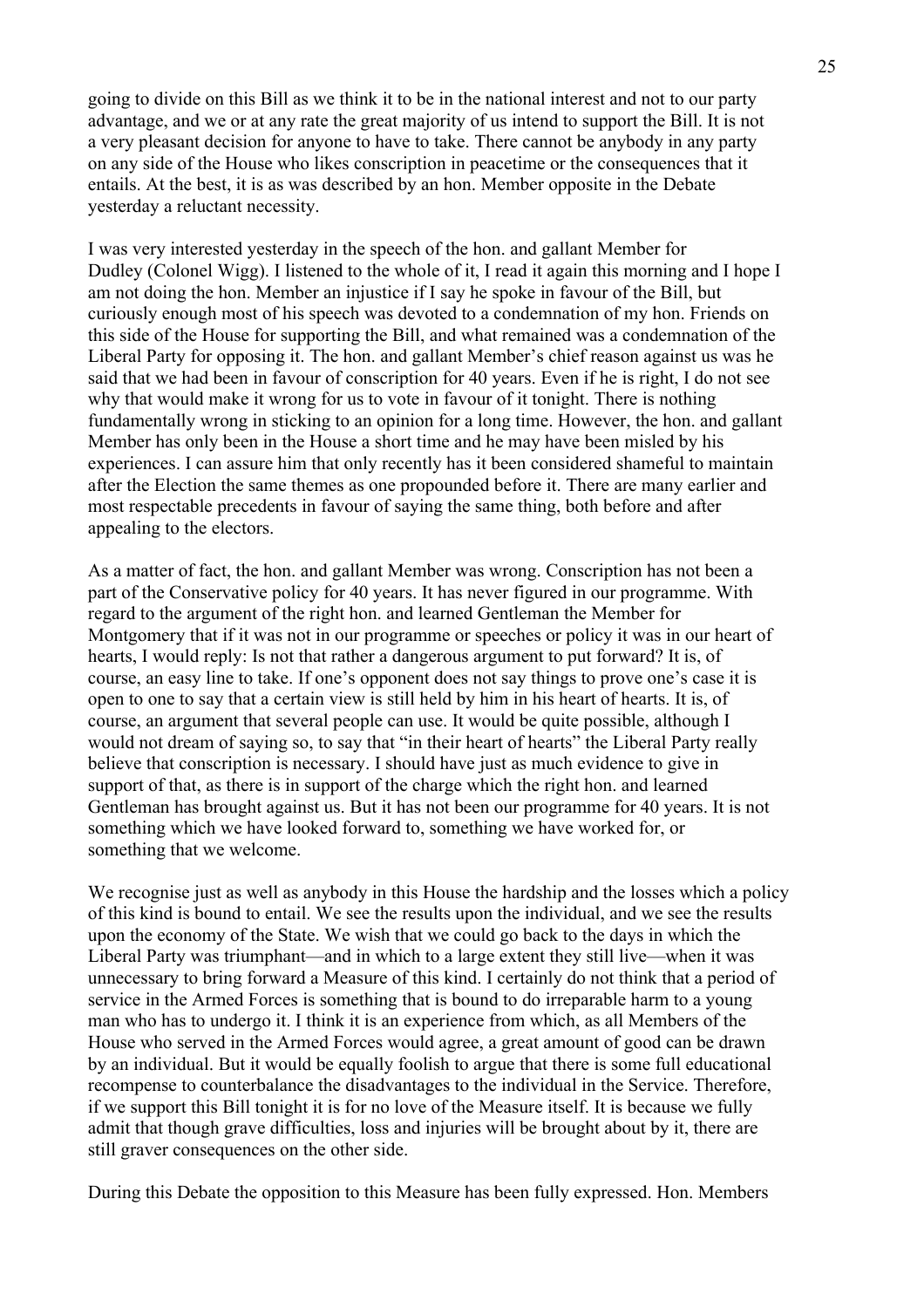have supported it from many different angles, but in the end all roads seem to lead to the "No" Lobby. I am not going to deal with some of the more exotic criticisms of this Measure. An hon. Lady who spoke yesterday objected to the Bill because it did not extend to women. She said that it was placing women, most unfairly, amongst the unprivileged. I am sympathetic with feminism, but I really think there is a point when feminism, merges into folly. But there have been certain broad principles of objection to this Bill on which I wish to say a few words. In the first place, there are those who are genuine objectors to compulsory military service on conscientious grounds. They have opposed conscription in peace and war. They have opposed conscription, whether it has been brought in by a Tory Government or a Labour Government; they have opposed it whether their position was popular or unpopular; and they have been prepared, in some cases, to pay heavily, politically speaking, for their opposition. For those people, I and I think everyone in the House has very sincere respect even if we cannot agree with then judgment. To them, I only say this that to my mind the only reason why they are still able to urge in this House views of that kind is because on two occasions the majority of the people of this country have taken a different view.

I understand their point of view, but I cannot understand those people who, while prepared to admit that compulsory service may be morally right in wartime, are also prepared to insist that it is morally wrong in peace. I can see the difference between conscription in peace and conscription in war. I can see the difference in the weight of the argument and I can see the argument that the burden is far more onerous in peace while the reasons for it are less obvious and that the alternative course appears more promising and more possible. But I cannot see the difference between the two on the question of ethics. I cannot see that it is right to do it, as long as it may be too late and wrong to do it if it is done in time to avert danger or disaster.

There was another group who did not object to conscription in itself, but as we were told objected to conscription in support of a foreign policy with which they did not agree. The most prominent exponent of that particular theory was the hon. Member for Gateshead (Mr. Zilliacus). I noticed one hon. Member opposite in a speech yesterday tried to dissuade the hon. Member from his course by the threat that, if and when the hon. Member for Gateshead became Foreign Secretary, he might be reminded of the attitude he was now taking. That was ineffective, largely, I think, because the hon. Member for Gateshead realises that under any Government of which he is likely to be a member, the opportunities for reminding Ministers of previous inconvenient statements will be limited and the results will be discouraging—painfully so. I regard the doctrine advanced by the hon. Member as a most dangerous doctrine. If you are to oppose conscription because you disagree with the foreign policy of the Government, why stop there? Why not oppose all armed forces of any kind? Indeed, such a policy would be much more logical and it would be no more dangerous, because to my mind there is only one thing worse than a bad foreign policy which is strongly supported and that is a bad foreign policy which is weakly supported. The first may possibly lead to war; the second will lead inevitably to defeat. I will say no more upon that particular branch of the objectors because it has been dealt with very effectively by the hon. Gentleman the Member for East Coventry (Mr. Crossman). His reproof must have been felt far more strongly by the hon. Member for Gateshead and his friends than anything I could say. He and the hon. Member for East Coventry were, so recently, in close juxtaposition, both politically and, indeed, in those days, physically. Both literally and figuratively it appears to us, looking from this side of the House, that during the last few months the hon. Member for East Coventry has made a considerable movement to the Right.

Now I come to that third class of opponents of this Bill who I think have been much the most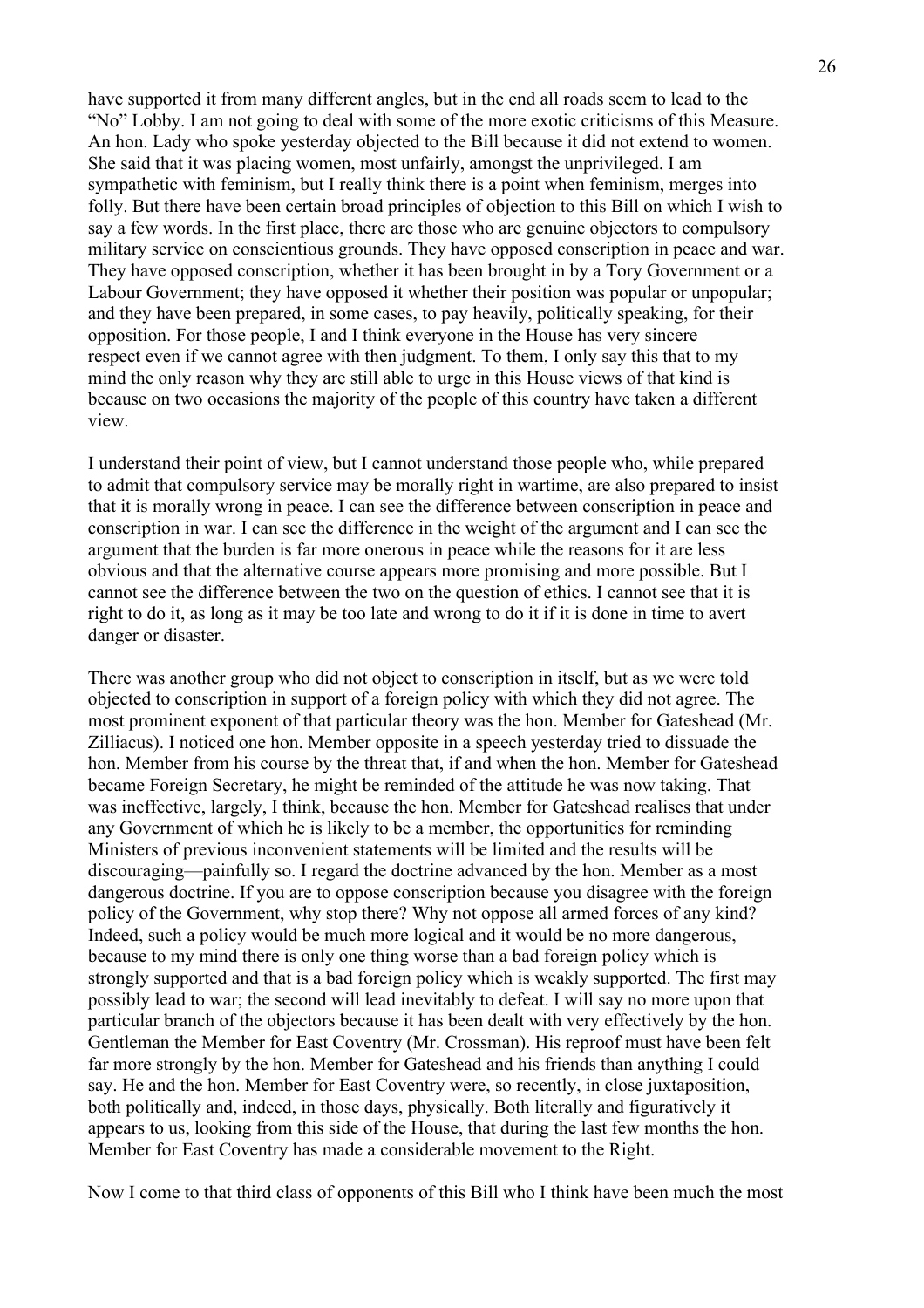formidable in this Debate, and for whom I myself have most sympathy. They are the people who, however much they may dislike a measure of conscription, are prepared to accept it, if they are convinced that it is necessary and practicable, and if they are shown, as they are entitled to be shown, that the objects for which this Measure is asked are reasonable, and that this is the only practicable way of obtaining the numbers that are required. That group which, I think, includes most of us in this House—want and are entitled to have an answer to certain very important questions. We are entitled to know in some detail what are the strategic requirements of this country during the period to be covered by this Bill. We are entitled to know how those requirements are affected in terms of manpower, weapons and tactics by the latest developments in the science of war. We are entitled to know whether all other means of meeting these necessities has been fully exploited, and whether conscription will give us not only the numbers that are required but the type and composition of the forces that are necessary.

Those are formidable questions, and in a Debate of this kind they deserve a detailed answer. It is our complaint that the Debate has been so arranged that no attempt has been made or will be made to answer those questions until the eleventh hour tonight. This Debate was opened by the Minister of Labour. He gave an admirable exposition of the contents of this Bill. By the way, I disagree with an hon. Friend of mine who charged the Minister of Labour with reading. On several occasions I noticed him lifting his head and taking his eyes off the script, and I must warn him that if he goes on like that, he will run a very great risk of being regarded as a "scab" by his more conventional colleagues.

I am sure the right hon. Gentleman will not pretend that he attempted during his speech to deal with the kind of questions to which I have been referring, and which, incidentally, have entered into nine-tenths of all the speeches delivered up to now. His contribution was clearly one that had to be made, and he explained with great clarity important points in the Bill. He dealt with the position of conscientious objectors, claims for reinstatement, and the machinery for postponement, but it is not on questions of that kind that support of or opposition to the Second reading of this Bill will be built. By and large, I think most people, if they were convinced of the necessity of the Measure at all, are prepared to accept a Bill of this kind, and what the House really needs is some authoritative statement upon the real questions which are agitating it. So far the only contribution we have had on questions of higher strategic importance has been a discussion between the hon. Member for Aston (Mr. Wyatt) and Captain Liddell Hart, appearing by kind permission of the hon. Member for Rushcliffe (Mrs. Paton). It was a plucky bout, in which the hon. Member for Aston fought himself to a standstill, but it is no substitute for the kind of argument to which this House is entitled.

I wish the Minister of Defence had found it possible to open the Debate. Not so long ago, I heard him speaking on the subject of finance. I thought then that he had better stick to defence. I regret that through illness I was unable to listen to the speech he made last week on defence, but I read it all through and I began to think that I was wrong. But at any rate the right hon. Gentleman could have given us some lead. He could have obtained from the same organisation that on the other occasion, supplied him with his roneoed impromptus about the Tory Party some considered judgment on the military future. To this side, at any rate, it would have been comparatively new. I realise that he has been making the same speech at gatherings on many occasions, but he must remember that though the reports of those gatherings are as accurate as and much more prompt than the OFFICIAL REPORT, they are not nearly so detailed, and much of what he had to say would have been of novelty and interest to us.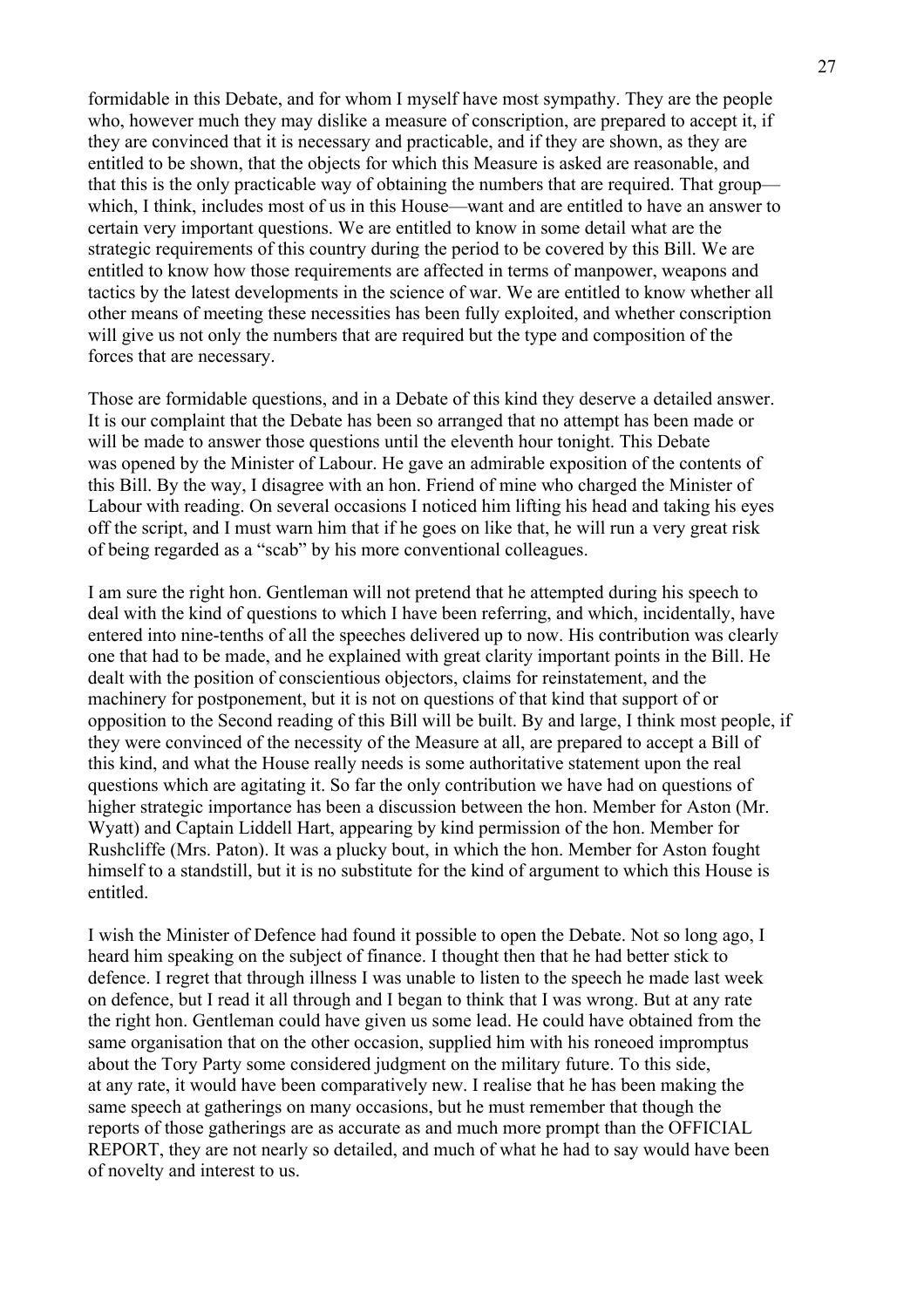But even if the Minister of Defence was unable to open the Debate—if he feels that, like modern generals, he must lead his troops from the rear—would it not have been possible for one of the Defence Ministers, at any rate, to have taken part earlier? They have from time to time been in the House—at any rate we have seen enough of them to convince us that they are at least in London. Yet not one of those whom, I am afraid, the irreverent describe as "Alexander's Ragtime Band", has spoken. There is one point upon which the Secretary of State for Air could have spoken with great authority. A great deal of genuine apprehension has been expressed in the House as to the compatibility of this Measure with our obligations and objects under the United Nations organisation. The right hon. Gentleman the Secretary of State for Air is a great expert on world organisation. He was an expert on the League of Nations, and he is already a great expert on the United Nations; and it would have been an authoritative pronouncement coming from him had he been able to indicate that support of this Bill was in no way inconsistent with support of the United Nations.

We might have had the Secretary of State for War—a more recent convert to the doctrine of conscription. As such, an account of his process of conversion would have been acceptable to the House. He could have told us—and it would have had a very great effect upon us all what hard facts and what inescapable arguments changed the Bourbon of Blackpool into the Moltke of Whitehall.

The Secretary of State for War (Mr. Bellenger) The right hon. Gentleman has made that allegation against me before. I do not know whether he has an official copy of what I said at Blackpool, but if he has, and will do me the honour of reading it, he will find that I have been most consistent in this matter. Indeed, I said at Blackpool that a new National Service Act would be necessary after the war, and the Foreign Secretary referred to that in his reply at Blackpool.

Mr. Stanley I must accept the right hon. Gentleman's statement and apologise to the House that I have been misled by what I believed to be a perfect extract from the speech he made. As soon as I get back I will look up the whole speech. This extract reads as follows: "Are we going to have a continuation of compulsory military conscription? I say that if that is the policy the Labour Party, and especially the trade unions, will never tolerate it. It will result in the lowering of wage standards and labour conditions in industry."

Mr. Bellenger Perhaps the right hon Gentleman will allow me to give a somewhat fuller extract? This is what I said: "Are we going to have a continuation of compulsory military conscription? I hope that Mr. Bevin will give an indication of our long term policy on this issue. Although we recognise that the short term policy will necessitate some continuation of national service for a limited period"—" for which this Bill provides—

#### Mr. James Hudson (Ealing, West) No.

Mr. Bellenger The quotation continues: "—"are we going to have compulsion in our national affairs ostensibly to achieve a national aim?"

Mr. Stanley I am perfectly prepared to leave that explanation to the House. I certainly thought that the temporary extension was the extension that the Government already had, and prolonging it for the period of this Bill did certainly appear to me to be some change of policy. Apparently, however, I am wrong and this is exactly the policy which was put to the Conference at Blackpool and accepted by the Labour Party. I, therefore, apologise unreservedly to the right hon. Gentleman.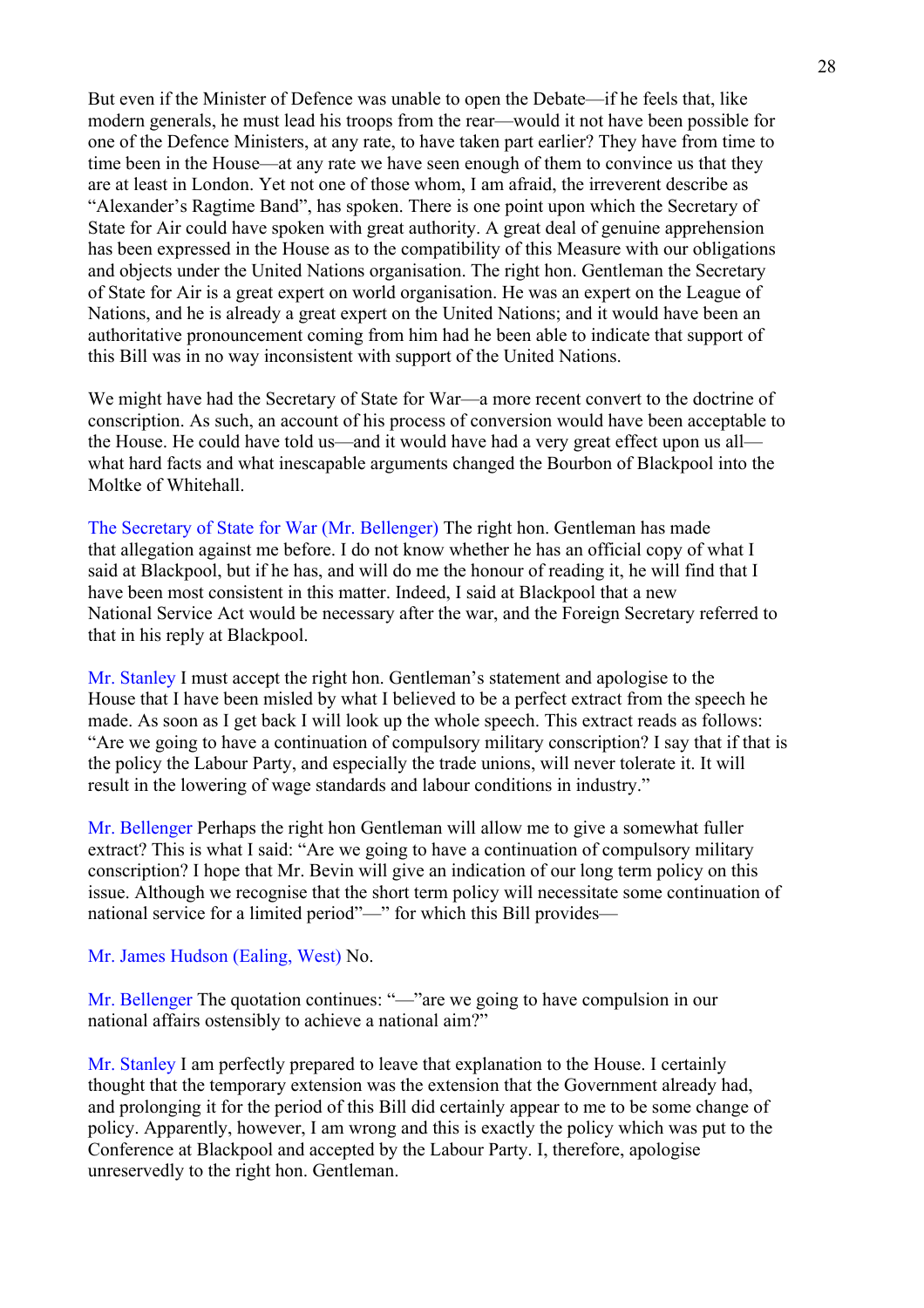I want to put to the right hon. Gentleman the Minister of Defence certain specific questions, in the hope that he will answer them when he winds up the Debate. The first is in regard to the strategic commitments of this country, and the requirements in personnel which will be necessary to carry them out. In ordinary circumstances, I should have had little doubt that the numbers asked for and the numbers procured by this Measure will be fully justified by the obvious commitments. But there is a doubt which, I think, is in the minds of many hon. Members, and that is about the effect of new weapons upon all that the ordinary man thinks and knows about strategic requirements and the necessities of defence. We are told, in many quarters, that the Services which we have long considered essential are now as inadequate and as useless as the archers, pikemen and charioteers of the past. That is a point on which we are surely entitled to some more definite pronouncement by the Government. My belief is that the effect of new weapons is not to abolish all the old methods and requirements of defence. I remember being told in the old days, before the last war, that the advent of air power had made the Army useless, and that the advent of armoured fighting vehicles had made infantry superfluous. Neither of these statements proved to be correct. I still think that it does not mean the abolition of all their functions, although it does mean their roles are altered and their emphasis changed.

That, surely, is something which Members cannot be asked to decide themselves on the very scanty information which they can obtain. It should be a subject on which the Government are prepared to give the frankest and fullest information. We see, of course, the necessity for some restraint in this matter, but there is a danger of too great an insistence on secrecy, which leaves an impression, not that there is a plan which must not be disclosed, but that all the secrecy conceals is a failure to think out the implications of the new weapons. I agree with many hon. Members on the other side who have given reasons why they believe it is possible, if we accept these numbers, to attain them by voluntary means. We are told, "Increase the attractions," but those who put forward this policy have never told us to what extent we have to increase them before they have the result we desire. To expect any services, in the order of the magnitude contemplated under the Government's policy to be attained by voluntary recruitment, is wishful thinking. We are very concerned, granted that this policy of conscription will give the numbers that are required, whether it will give us exactly what we want for defence. Mere numbers do not, in themselves, constitute a satisfactory defence.

The main object, I take it, of this conscription policy is to provide us in the future with adequate reserves. I was at the War Office in the early days of the war, and without any running down of an admirable Service which performed great work, I agree with those who say that under conditions of modern warfare and the difficulty of its technique, the prewar Territorial training is not sufficient and cannot be sufficient to provide fully trained reserves at the outbreak of war. I am not saying it may not be possible in certain directions, but speaking generally, of the Territorial Army as a whole, the amount of time men could afford to take from their ordinary civilian occupations, did not give them a real chance to learn the intricacies of the modern technique. For that reason, I agree that something has to be found to supplement the prewar Territorial Army system.

Wing-Commander Millington Would the right hon. Gentleman say, from his experience, that the conduct of the Territorial soldier in France at the beginning of the war was as good as, or better, or worse than the conduct of the militia, which, I believe, behaved badly?

Mr. Stanley I would not for one moment start to draw comparisons about anyone's behaviour. In any case, it is quite irrelevant, because the militia was started two months before the beginning of the war, and no one considered it was possible by the time the war came, that they could be trained. What I am discussing is whether a force which has been in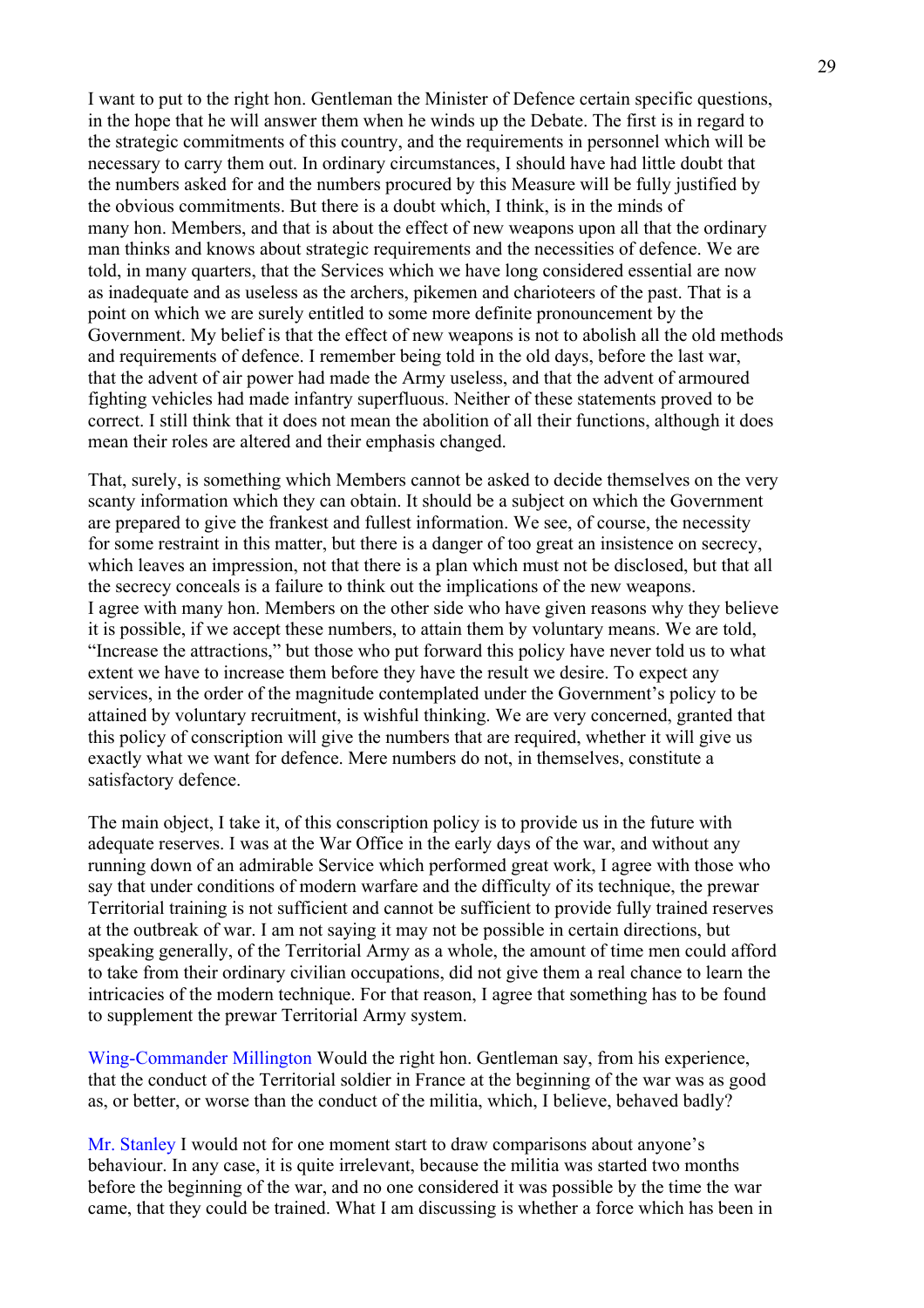existence for many years, the members of which have given themselves wholeheartedly to their training, could, in fact, have been fully trained, or could have been capable of acting as a fully trained force when the war started. As I say, some new system has to be found to supplement the Territorial system. The advantage of the system put forward is obvious. If a man has had a year and a half of continuous training, then the ordinary Territorial training imposed on that, will keep him up to date, and will make him a fully trained reserve. But that depends on one thing. It depends on the basic training of one and a half years and the subsequent training in the Territorial reserve being in the same arm of the Service. Can we be assured that that is going to happen? Take the case of anti-aircraft defence, on which great importance is placed. Are the people in the reserve as anti-aircraft gunners, who are expected to play an important role on the immediate outbreak of war, the same people who have spent one and a half years of their training in the Army in anti-aircraft gunnery? Unless they are, it is clear that this proposal has little if any advantage over the old Territorial system.

Finally, I would ask the right hon. Gentleman to give us the assurance which has been asked for from all sides, that proper use is now being made of the manpower the Services already have. Unless we are certain of that, we are reluctant to give them more in the future. There cannot be any Member of this House who has not heard, in his constituency or elsewhere, stories which seem to point to a considerable waste of time among those now included in the Services. Rightly or wrongly, these stories have raised general disquiet, and I suggest that that disquiet must be allayed. My right hon. Friend the Member for Woodford (Mr. Churchill), speaking yesterday, suggested one way. He suggested the possibility of some kind of Parliamentary committee. What does the right hon. Gentleman think about that? If, for some reason or other, he thinks that that is not a course which he can accept, what alternative has he to offer, because I am certain that this widespread disquiet has got to be allayed? During the Committee stage we shall, of course, deal with many details in the Bill—the choice of Services which will be open to the men called up, whether the conscientious objector gets an advantage over the man who is called up, and so on. We shall want to know whether it may not be necessary to have some tapering-off at the end, just as there is a tapering-off of the pre-Bill conscription in order to get fairness all round. Finally, we shall want to know what opportunities will be given during the one and a half years' service for men to qualify for commissions subsequently in the Reserve. These, and other similar questions, have been put by hon. Members on all sides of the House during the whole of this Debate, and we are, I think, entitled to expect answers to them tonight. Perhaps "expect" is the wrong word, because it indicates a certain amount of confidence, but at all events we hope to get answers tonight.

I think we are entitled to have the information. We are prepared to support this Bill, but we feel that we ought to have the full material upon which the Government which have proposed it have come to their conclusions. These matters are so important that they ought not to be decided merely on Ministerial command, or indeed on personal investigation by private Members. We ought to have the fullest information on which to make up our minds, and I therefore hope that the Minister of Defence this evening will break his usual policy of wordy silence, and give us the whole of the facts, so that we may go into the Lobby tonight not only believing, but knowing, that we are right.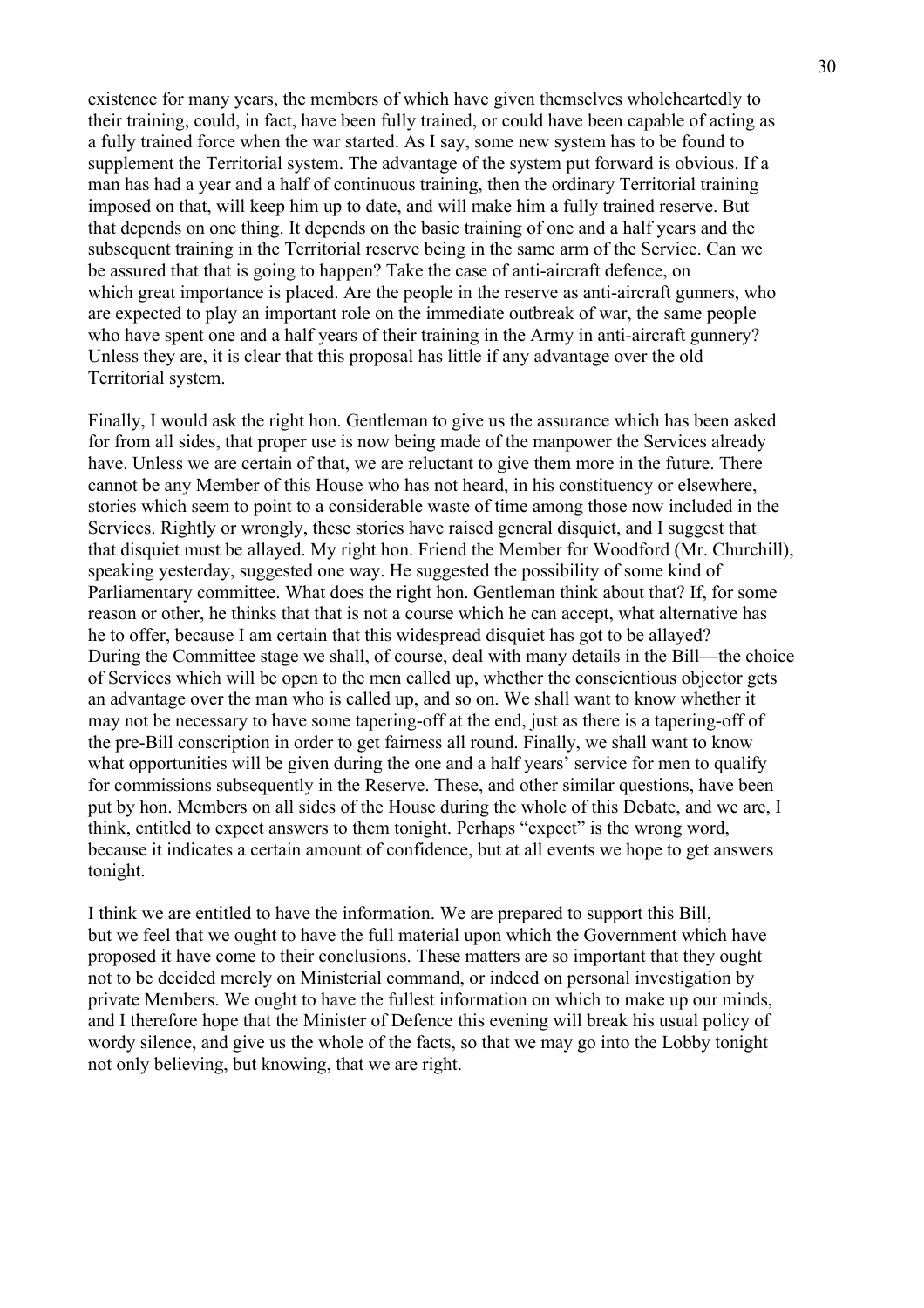39 Mr. Oliver Stanley (Conservative; pro; 35)

1 The house listened with great interest to Stamford's speech, who explained clearly why he can't stand either against or for this bill. I think most people approach this decision with difficulty and hesitation. Except for Mr. Davies and his followers. He has said they are united and definite in their views. If he had no difficulty among the Liberals in the House, he can't say there's such unity among Liberals through the country. If he said that, he would show he hadn't read the "News Chronicle." If he had read it today, he'd have seen the headline that said not all Liberals think alike on this issue. We conservatives could have also made our decision an easy one. I noticed last Sunday's paper was full of major sporting events and a speech by the Attorney General. This speech was full of bitter complaints against the Tories. Those opposite must have learned never to applaud a speech for the AG without waiting for the apology that will follow it. He accused us of putting the party's interests before the nation's and of exploiting the country's difficulties to inconvenience the Socialist government. He dealt in more than generalities. He cited a grave charge to support his views. He said we have encouraged the people to grumble against the blessings which the benevolent Socialists have bestowed upon us. If that were true, it would be very grave, but like most of the things the AG says, it's not.

*No political party in this country is fully unified in its position on this difficult bill [and Labour and the Liberals are misrepresenting how difficult this is by claiming each party is totally unified against conscription]. [The Tory Party is not the evil boogeyman Labour's Attorney General claims it is].*

2 If we were to think only of our party's interest, what an amazing opportunity tonight would be for us. If we chose to oppose this bill we wouldn't simply be causing some petty annoyance to the party opposite. It would be a "first-class parliamentary defeat," and I'd be seeing a lot of my colleagues in this House for the last time. No doubt the Chancellor of the Exchequer will go to the Lobby tonight with a song in his heart, but as he looks at his followers who will soon be no more, the song might be "will you not come back again?" What the AG has said about us is going to be proven wrong on Tuesday. That is very quick to disprove a statement by the AG, and I hope when I see him tonight at the Lobby, he will favour us with a felicitous apology, which he has become so known for. *If the Conservative Party was going to act only in its interest, it would happily vote down this bill.*

3 We're going to take, politically, the hard course tonight. We will divide on this bill because we think it's in the country's interest, and most of us will support it. This isn't a pleasant decision for anyone. No one from any party can like conscription in peacetime or its consequences. At best, it has been described by a Labour MP as a reluctant necessity.

*As Conservatives, we're not taking the easy political road: we'll vote on this issue and most will support conscription because we believe it's in the country's interest.*

4 I was very interested in Mr. Wigg's speech. I listened to it and then read it, and though he supported the bill, most of his speech was a condemnation of Conservatives for supporting it and Liberals for opposing it. His primary complaint was that he says we've favored conscription for 40 years. Even if that's right, I don't see why that makes it wrong for us to vote for it. There's nothing wrong with sticking to an opinion. But Mr. Wigg has only been here for a short time and he may have been misled by his experiences. It has only recently been shameful to maintain one's preelection positions post-election. There are many respectable precedents of doing the same thing preand post-election.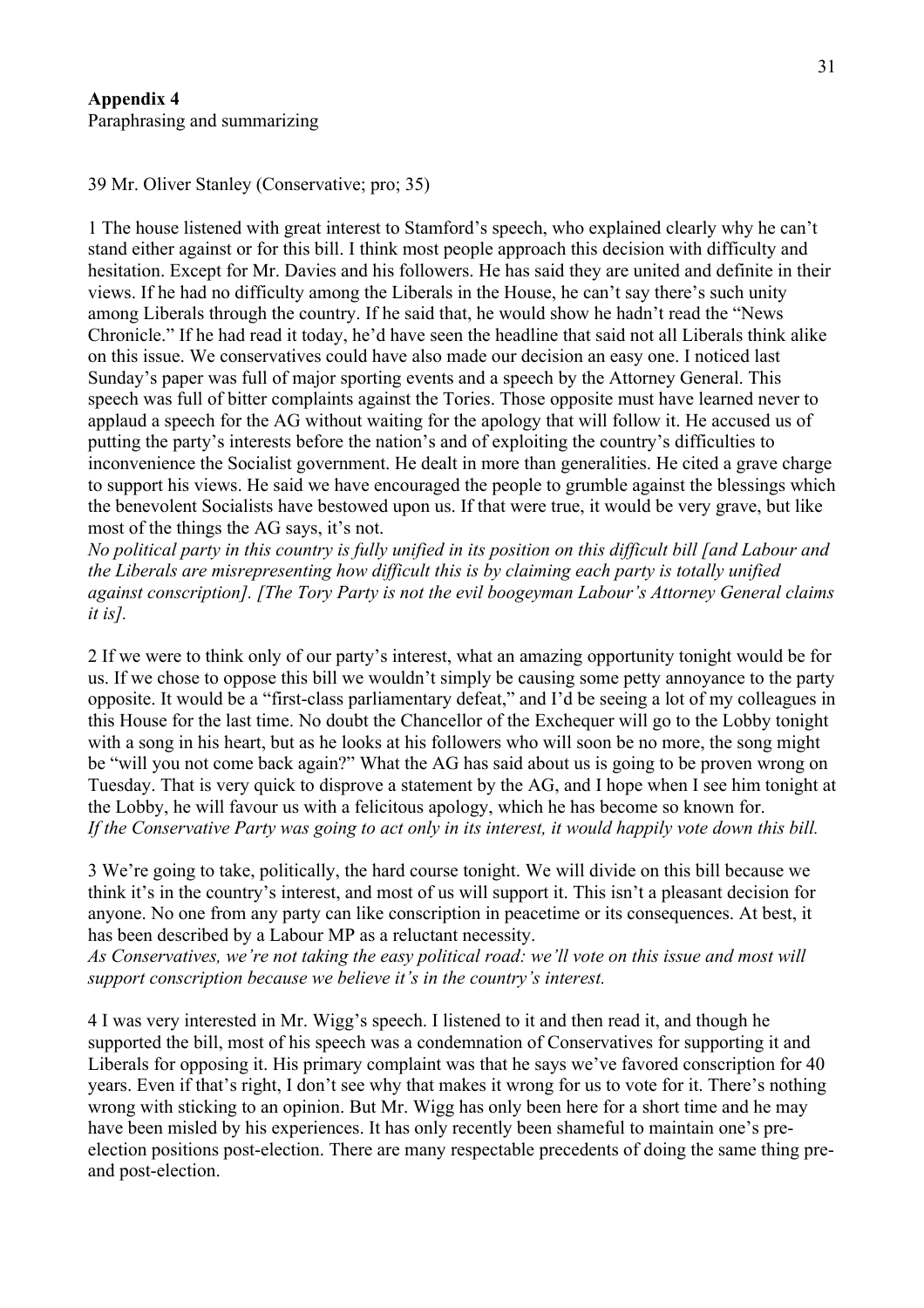*The Conservative Party has not supported conscription for 40 years, and those who claim this are painting a biased picture. [There's nothing wrong with sticking to your principles, unlike some Labour MPs, like Mr. Wigg].*

5 As a matter of fact, Mr. Wigg was wrong. Conscription has not been a Conservative policy for 40 years and it has never figured in our program. Regarding the argument made by the Member for Montgomery that if it wasn't in our policies it was in our hearts, I'd say that was a dangerous argument. It's easy to make. If your opponent doesn't say what you want, you can always say he believes it in his heart of hearts. Several people can use this argument. Even though I'd never dream of doing this, it's possible to say the Liberal Party really believes conscription is necessary. I have just as much evidence for that as what Mr. Wigg charged us with. But it hasn't been in our program for 40 years. It's not something we have looked forward to, worked for, or welcome. *The Conservative Party has not supported conscription for 40 years, and those who claim this are trying to make us look like villains.*

6 We recognize the hardships a policy like this will entail. We see the individual impacts, and the economic ones. We wish we could return to the time when the Liberal Party reigned—a time in which they still live—when this type of measure was unnecessary. I don't think a period of military service will do irreparable harm to a young man. It's an experience from which, as anyone here who has served knows, one can greatly benefit from. It's equally foolish to argue that there is full educational recompense for individuals in the service. Thus we support this measure tonight but we don't love it. Even though this measure will have grave consequences, the consequences of not doing it are greater still.

*This policy will have individual and economic ramifications that we regret but we still need it [so I will support it]. Military service won't harm young men and might even do them some good.* 

7 The opposition to this bill has been fully expressed during this debate. Support has come from many different angles, but they all seem to lead to "No". I wish to say a few words on the broad principles of objection to this bill. There are those who are genuine conscientious objectors to compulsory military service. They oppose conscription in peace and war. They oppose conscription whether instituted by a Tory or Labour government; whether their position was popular or unpopular; and they have been prepared to pay a heavy political price for their opposition. We all must respect these people, even if we don't agree. I think they can only have this view because on two occasions, the majority of people in this country have taken a different view. *Even if we don't agree with them, we must respect those MPs who oppose conscription no matter the situation or electoral consequences; these are genuine conscientious objectors.*

8 I understand their view, but not those who think compulsory service is morally right in war but morally wrong in peace. I can see the difference between these two. I can see that the burden is far more onerous during peace and the reasons for it less obvious, and the alternative course seems more possible and promising. But I cannot see the ethical difference between the two. I can't see how it's right to do it if it's too late [to avoid war] and wrong to do it if it's done in time to avert war.

#### *I do not support the view that conscription is morally right in war but morally wrong in peace; there is no discernible ethical difference.*

9 Another group objects to conscription because they do not wish to support a foreign policy they disagree with. Mr. Zilliacus is the most prominent holder of this view. One member tried to dissuade him from this view by noting that if [Mr. Zilliacus] became foreign secretary, he might be reminded of his current attitude. That was a largely ineffective argument because he knows that opportunities of reminding Ministers of past inconvenient statements are limited and the results discouraging. I regard his doctrine as dangerous. If you oppose conscription because you disagree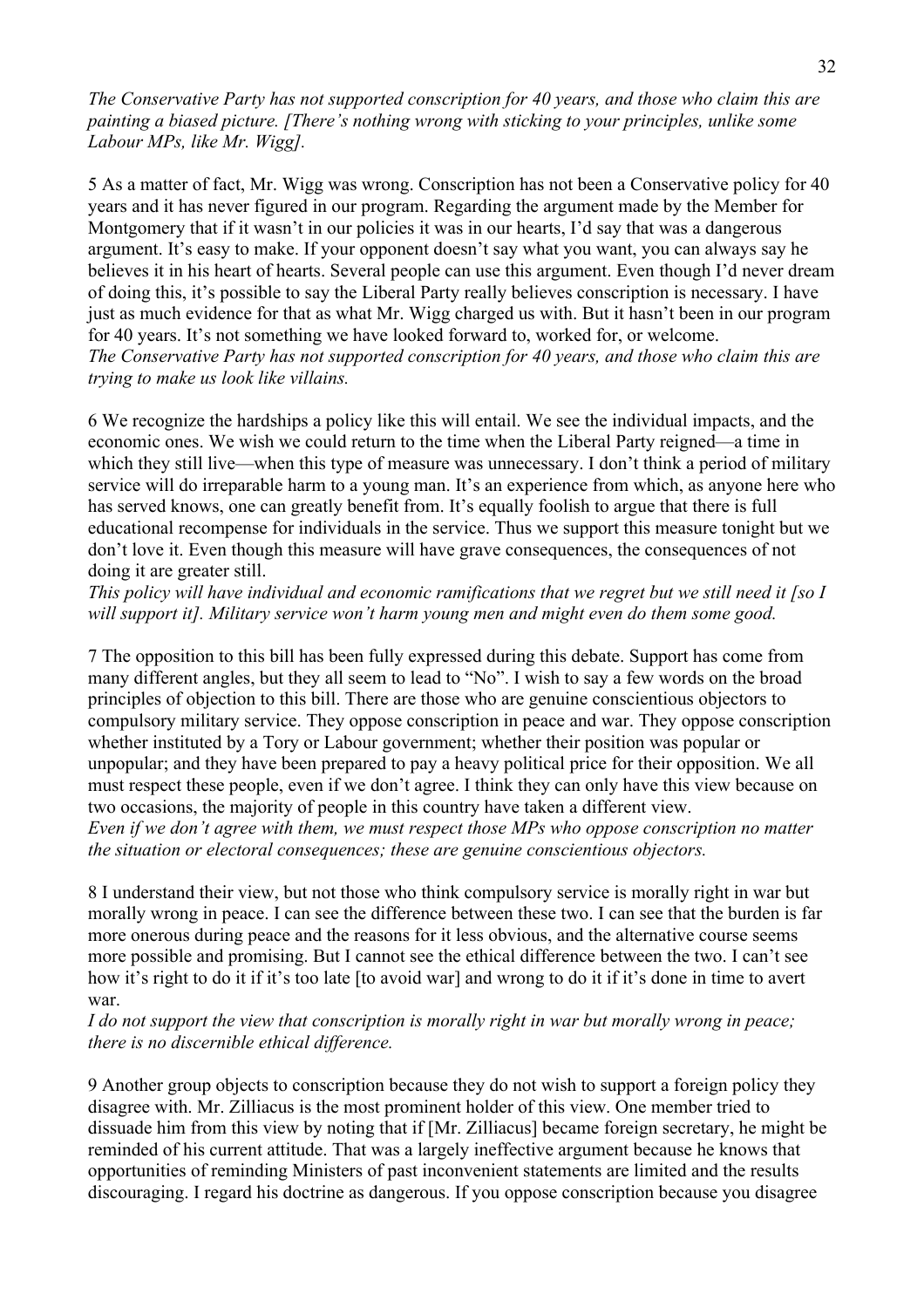with the government's foreign policy, why stop there? Why not oppose all armed forces? Such a policy would be more logical and no more dangerous because there's only one thing worse than a bad foreign policy and that's a bad foreign policy that's weakly supported. The first could lead to war; the second surely to defeat. I will say no more about this type of objector. Mr. Crossman criticized them enough. Mr. Zilliacus and the Member for East Coventry have recently been very politically close. It seems to us that the Member for East Coventry [Crossman] has recently moved sharply rightward.

*I also do not agree with those who refuse to support this bill because they dislike the government's foreign policy. It's dangerous to have a bad foreign policy with a weak army as this will lead to defeat in any conflict.* 

10 Now I come to the third class of opponents, for whom I have much sympathy. They are prepared to accept it—even if they don't like it—if they think it's necessary, and if they are shown the reasons for it are reasonable, and that this is the only way to get the numbers required. This group, which is most of us, are entitled to answers to some important questions. We are entitled to know the strategic requirements of this country. We are entitled to know how manpower, weapons, and the latest technological advances affect those requirements. We are entitled to know whether other means to get the troops have been fully exploited, and whether conscription will give us the numbers and type of force we need.

*I do agree with those that will support this bill if they think it necessary, even if they don't like it. We are entitled to answers to some important questions that will help them decide if it's necessary [and the government hasn't been forthcoming with these answers].*

11 Those are important questions that deserve a detailed answer. We complain that this debate has been structured so we won't get these answers until the 11th hour tonight. Mr. Isaacs opened this debate and he admirably explained the bill. I disagree with my friend who said Mr. Isaacs was reading his speech. On several occasions he lifted his head, and I must warn him that if he keeps doing this, many of his conventional colleagues will view him as a "scab." *The government has purposefully made it difficult for us to get answers to these critical questions.*

12 I'm sure Mr. Isaacs won't pretend that he dealt with these questions during his speech, and which have been asked in 9/10ths of the speeches made. His contribution had to be made, and he clearly explained some important points. He addressed conscientious objectors, claims for reinstatement, and the procedures for postponement, but our support/opposition to this bill doesn't rest on these types of questions. Most, if they're convinced by the necessity for this bill, could accept a bill like this; what is really needed is an authoritative statement on the questions which are agitating the House. Only a few people have discussed the bill's higher strategic importance. It was a plucky exchange, but no substitute for the type of argument this House is entitled to. *The government has not provided us with the answers to the questions that are agitating this House, particularly about its strategic importance.* 

13 I wish the MOD had opened the debate. Recently, I heard him speaking about finance, and thought he should stick to defense. Because I was sick, I couldn't listen to his speech last week on defense but I read it and now think I was wrong [he's not good on defense either]. He could've given us some lead. He could've gotten from the same organization a judgment on our military future. To this side, this would've been new. He's been making the same speech and though reports of these gatherings are as accurate and more prompt that the Official Record, they are not as detailed, and much of what he said would've been interesting to us.

*Again, the government has not provided us with the answers to the questions that are agitating this House.*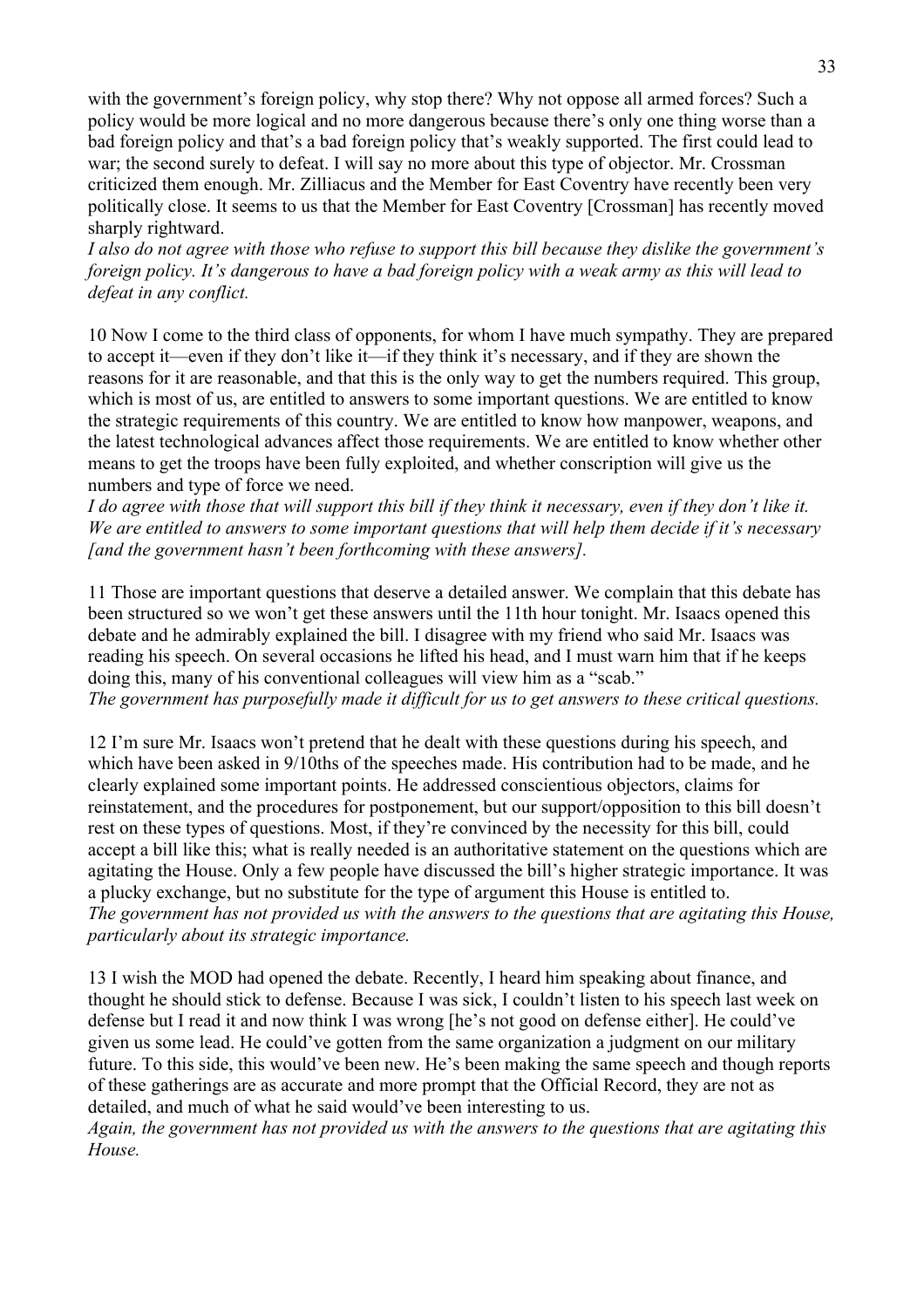14 But even if the MOD couldn't open this debate—if he feels he must lead his troops from the rear—couldn't a defense minister have participated earlier? They have occasionally been in the House. Yet not one of "Alexander's Ragtime Band" has spoken. There is one point on which one, the Secretary of State for Air, could've spoken authoritatively. Much apprehension has been expressed over the compatibility of conscription with our UN obligations. This person is a great expert on the UN. He was an expert of the League too, and already on the UN; it would have been an authoritative pronouncement had he said supporting this bill wasn't inconsistent with support of the UN.

*Important Labour Ministers have ducked their responsibility to speak to us and give us important information [Labour MPs are shirking their responsibilities and not discussing critical questions, like whether this bill is contrary to our UN obligations].* 

15 We might've had the Secretary of State for War, who is a recent conscription supporter. An account of his conversion process would've been acceptable to the House. He could've told us what hard facts changed his opinion [changed him from Bourbon of Blackpool to Moltke of Whitehall]. Interruption. I accept what you say and apologize to the House for being misled by a perfect extract of his speech. He basically said the Labour Party and trade unions would never accept the continuation of conscription because it lowers wages and labor conditions. Interruption. I let the House decide. I thought the government already had a temporary extension, and that prolonging it for this bill wasn't a change of policy. Apparently I'm wrong and this was the policy put forth and accepted by Labour at the Conference at Blackpool. Thus I apologize unreservedly to you. *Some Labour MPs now support conscription but won't share with us the reasons why [the Labour Party is being cagey about the reasons we need conscription]. [Some Labour MPs are flipfloppers].*

16 I want to ask the MOD some specific questions, hoping he answers them when he closes the debate. The first is on our strategic commitments and how many troops we need for them. Normally, I wouldn't doubt the numbers would be justified by our commitments. But me and many others question the effect of new weapons on our defense requirements. We've been told that our current services are as inadequate as the archers and pikemen of the past. We are entitled to more information about this from the Government. I believe that new weapons do not abolish old requirements for defense. I was told, before the last war, that air power made the army useless, and that armored vehicles eliminated the need for infantry. Neither were true. It just means their roles are altered.

*The government has not told us how new military technology changes our defense/troop needs [the Labour government isn't giving us all the information we need to make an informed decision]. [The government's argument that our current military isn't adequate isn't credible].*

17 Members can't be asked to decide this for themselves on the scanty information they can get. The government should be prepared to give the frankest information on this subject. We see the necessity for some restraint on this issue, but there is a danger of too much secrecy, which leaves an impression not that there is a plan that must be kept secret, but "a failure to think out the implications of the new weapons."

*Again, the Labour government is withholding important information we need to make the right decision.*

18 I agree with many Members from the other side that it is possible we can get these numbers [troops] voluntarily. It has been said we should make the army more attractive, but not how much more attractive we must make it before we get the desired results. To expect we can get the numbers the Government says are required voluntarily is wishful thinking. We're very concerned that though conscription might give us the numbers we need, it might not give us "exactly what we want for defense." Mere numbers are not a satisfactory defense.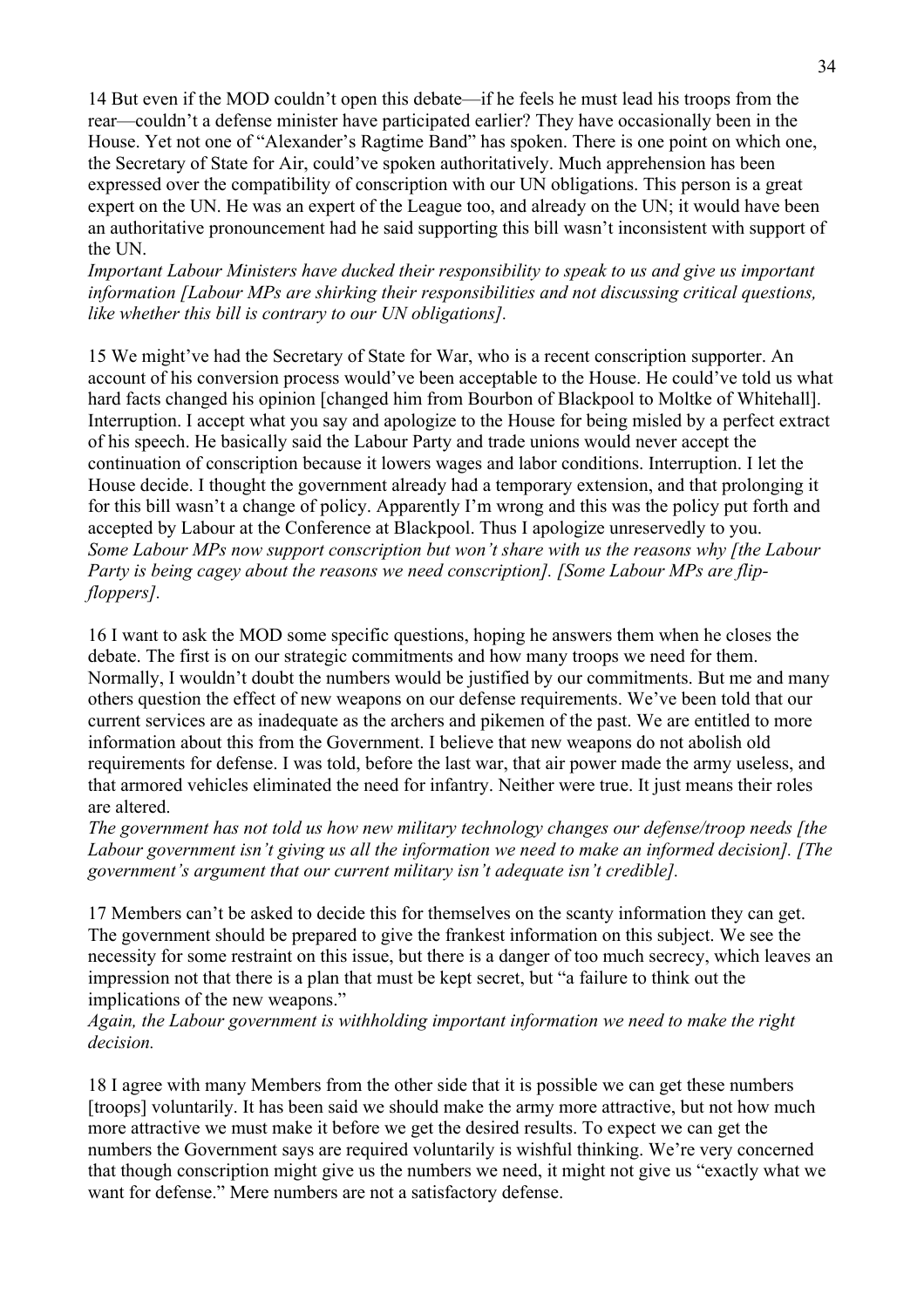*Again, the Labour government is withholding important information we need to make the right decision. [We need more than just more troops to guarantee a strong defense].*

19 The main object of this policy is to get adequate future reserves. I was in the War Office in the early days of WWII and agree that, under the conditions of modern warfare, our prewar Territorial training isn't enough to get fully trained reserves. I'm not saying it's impossible for all tasks, but the amount of time men can take from their occupations doesn't give them a chance to learn the "intricacies of modern technique." Thus we must supplement the prewar Territorial Army. *We need conscription so that we can get adequately trained reserves.*

20 Interruption. I won't compare our soldiers to French ones. This is irrelevant anyway because the militia was only started 2 months before the war began. What I'm discussing is whether a committed force that existed for many years could've been ready for the outbreak of war. As I said, a new system must be found to supplement the Territorial Army. The advantages of the proposed system are obvious. With 1.5 years of training and then upkeep training after that, he will be a fully trained reservist. But this depends on whether the basic and upkeep training are in the same arm of the service. Can we be assured this? Take the case of anti-aircraft defense. Are the anti-aircraft gunners in the reserve the same people who trained in the army for 1.5 years in anti-aircraft gunnery? Unless they are, this proposed system has few advantages.

*Conscription will get us the reservists we need, but we still have some important questions about training that need answering [and the government hasn't yet answered them].*

21 I would ask the right Hon. Gentleman [MOD] to give us an assurance that proper use is being made of the manpower we have. Unless they are, we're reluctant to give them more in future. We have all heard stories of wasted time by those currently in the services. Right or wrong, these stories have raised concern and this concern must be put to rest. Yesterday Mr. Churchill suggested one way. He suggested a parliamentary committee. What do you think about that? If he doesn't think he can accept this, what alternative can he offer?

*The government must confirm we're using our existing manpower as effectively as possible, otherwise we won't vote for you in future. [I'm not convinced Labour is running the military correctly].*

22 During the committee stage, we'll deal with many details of this bill. We will want to know whether we'll need some "tapering off" at the end, just as there is for pre-bill conscription, to get fairness. Finally, we'll also want to know about the opportunities men will have to qualify for commissions once they're in the reserve. These and other questions have already been raised by members on both sides during this debate and we're entitled to expect answers. Expect perhaps is wrong word as it implies confidence; we hope to get answers.

*Critical questions about this bill have been raised and we're entitled to answers [which the government hasn't yet given].*

23 I think we're entitled to have the information. We're prepared to support this bill, but we need all the information the Government used to come to its conclusions. These matters are too important to be decided by Ministerial command, or by personal investigation by members. We must have the fullest information and thus I hope the MOD will break his policy of "wordy silence" and give us all the facts so we can go into the Lobby knowing we are right.

*Conservatives are prepared to support this bill but we need more information from the Labour government [which the government hasn't yet given].*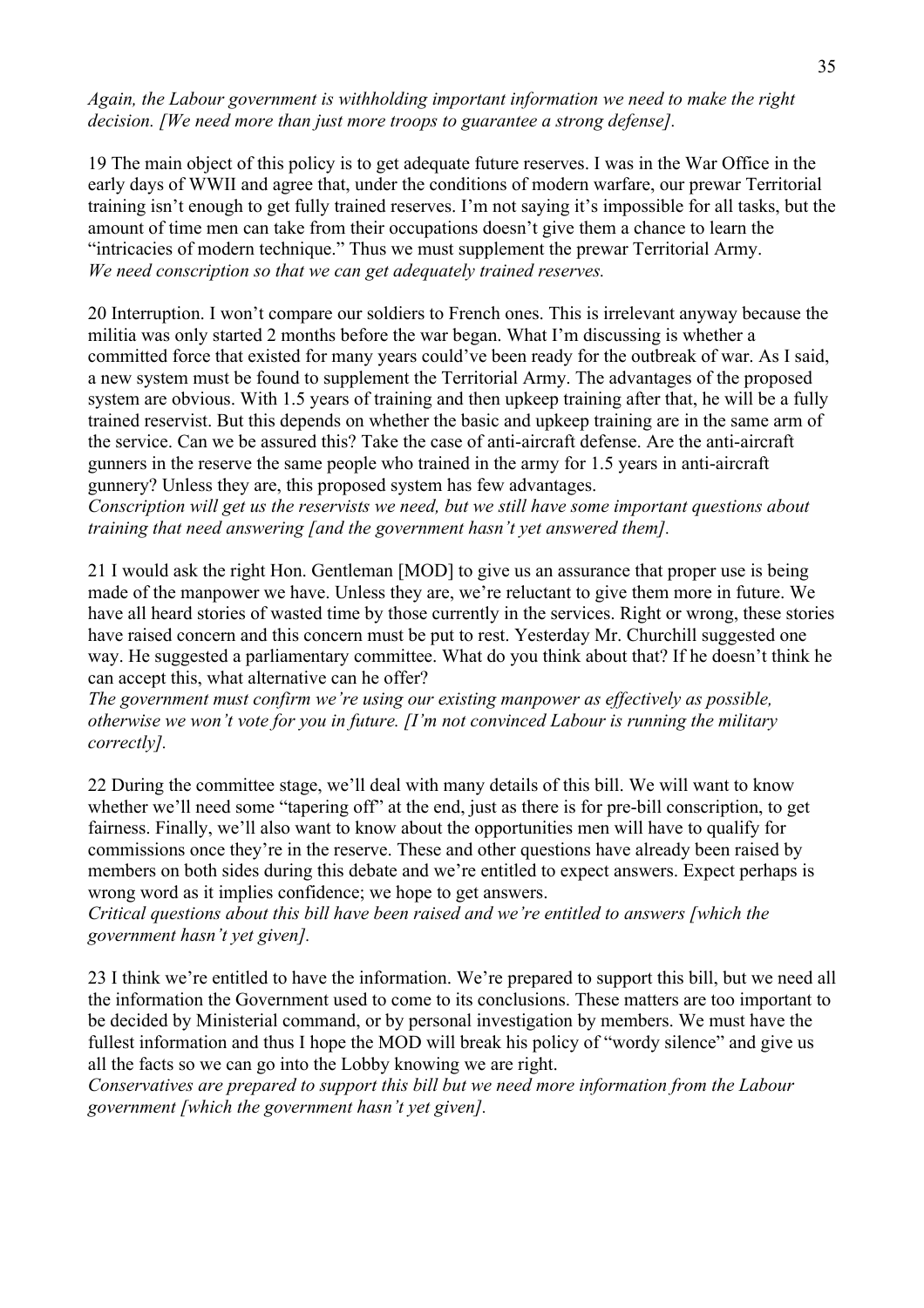# **Appendix 5** Reasons and reasoning chains

Stanley (Conservative) Claim: support the bill

Par 01 No political party in this country is fully unified in its position on this difficult bill [and Labour and the Liberals are misrepresenting how difficult this is by claiming each party is totally unified against conscription]. [The Tory Party is not the evil boogeyman Labour's Attorney General claims it is].

[Reason 105: Conscription is NOT a fundamentally Conservative idea] Reason 121: Opponents are playing politics Reason 14: Conservatives are not bad guys Chain: 121-105

Par 02 If the Conservative Party was going to act only in its interest, it would happily vote down this bill.

Reason 14: Conservatives are not bad guys

Par 03 As Conservatives, we're not taking the easy political road: we'll vote on this issue and most will support conscription because we believe it's in the country's interest. Reason 14: Conservatives are not bad guys Reason 84: Good for the nation Reason 4: Conscription is a military necessity now

Par 04 The Conservative Party has not supported conscription for 40 years, and those who claim this are painting a biased picture. [There's nothing wrong with sticking to your principles, unlike some Labour MPs, like Mr. Wigg].

Reason 105: Conscription is NOT a fundamentally Conservative idea

Par 05 The Conservative Party has not supported conscription for 40 years, and those who claim this are trying to make us look like villains. Reason 105: Conscription is NOT a fundamentally Conservative idea Reason 14: Conservatives are not bad guys Reason 121: Opponents are playing politics Chain: 121-105

Par 06 This policy will have individual and economic ramifications that we regret but we still need it [so I will support it]. Military service won't harm young men and might even do them some good. Reason 260: Even though this bill will have negative repercussions, we still need it

Reason 4: Conscription is a military necessity now Reason 114: The military life will be good for men Chain: 260-4

Par 07 Even if we don't agree with them, we must respect those MPs who oppose conscription no matter the situation or electoral consequences; these are genuine conscientious objectors. Reason 106: I respect conscientious objectors

Par 08 I do not support the view that conscription is morally right in war but morally wrong in peace; there is no discernible ethical difference. N/A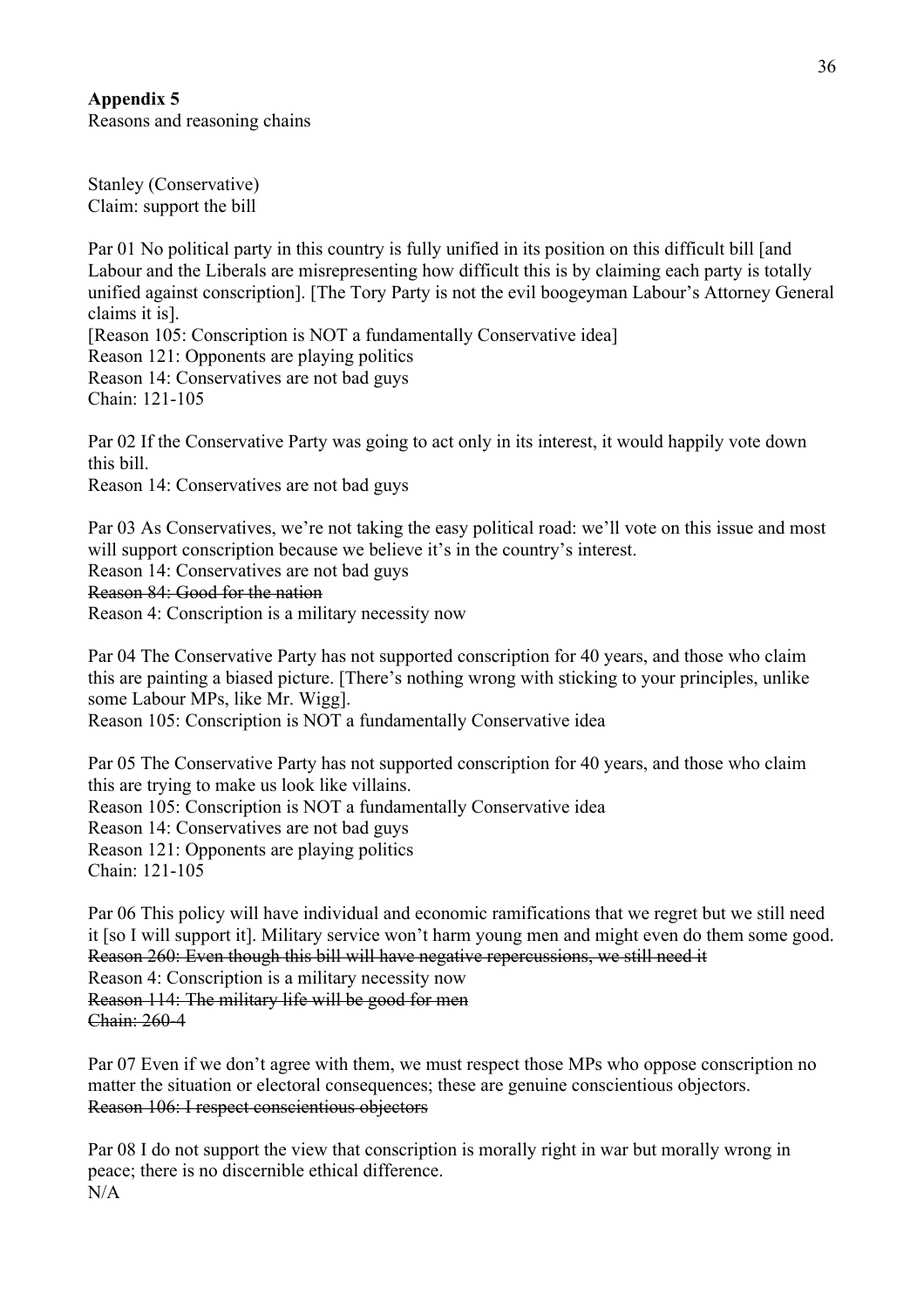Par 09 I also do not agree with those who refuse to support this bill because they dislike the government's foreign policy. It's dangerous to have a bad foreign policy with a weak army as this will lead to defeat in any conflict.

Reason 202: Opposing conscription because you don't like the government's foreign policy is invalid

[Reason 67: We need well-trained army and reserves] Reason 4: Conscription is a military necessity now Chain: 202-4-67

Par 10 I do agree with those that will support this bill if they think it necessary, even if they don't like it. We are entitled to answers to some important questions that will help them decide if it's necessary [and the government hasn't been forthcoming with these answers]. N/A

Par 11 The government has purposefully made it difficult for us to get answers to these critical questions.

 $N/A$ 

Par 12 The government has not provided us with the answers to the questions that are agitating this House, particularly about its strategic importance. N/A

Par 13 Again, the government has not provided us with the answers to the questions that are agitating this House. N/A

Par 14 Important Labour Ministers have ducked their responsibility to speak to us and give us important information [Labour MPs are shirking their responsibilities and not discussing critical questions, like whether this bill is contrary to our UN obligations].  $N/A$ 

Par 15 Some Labour MPs now support conscription but won't share with us the reasons why [the Labour Party is being cagey about the reasons we need conscription]. [Some Labour MPs are flipfloppers].

N/A

Par 16 The government has not told us how new military technology changes our defense/troop needs [the Labour government isn't giving us all the information we need to make an informed decision]. [The government's argument that our current military isn't adequate isn't credible]. Reason 12: We need more troops

Reason 261: New military threats/technology doesn't make army obsolete Chain: 12-261

Par 17 Again, the Labour government is withholding important information we need to make the right decision.  $N/A$ 

Par 18 Again, the Labour government is withholding important information we need to make the right decision. [We need more than just more troops to guarantee a strong defense]. N/A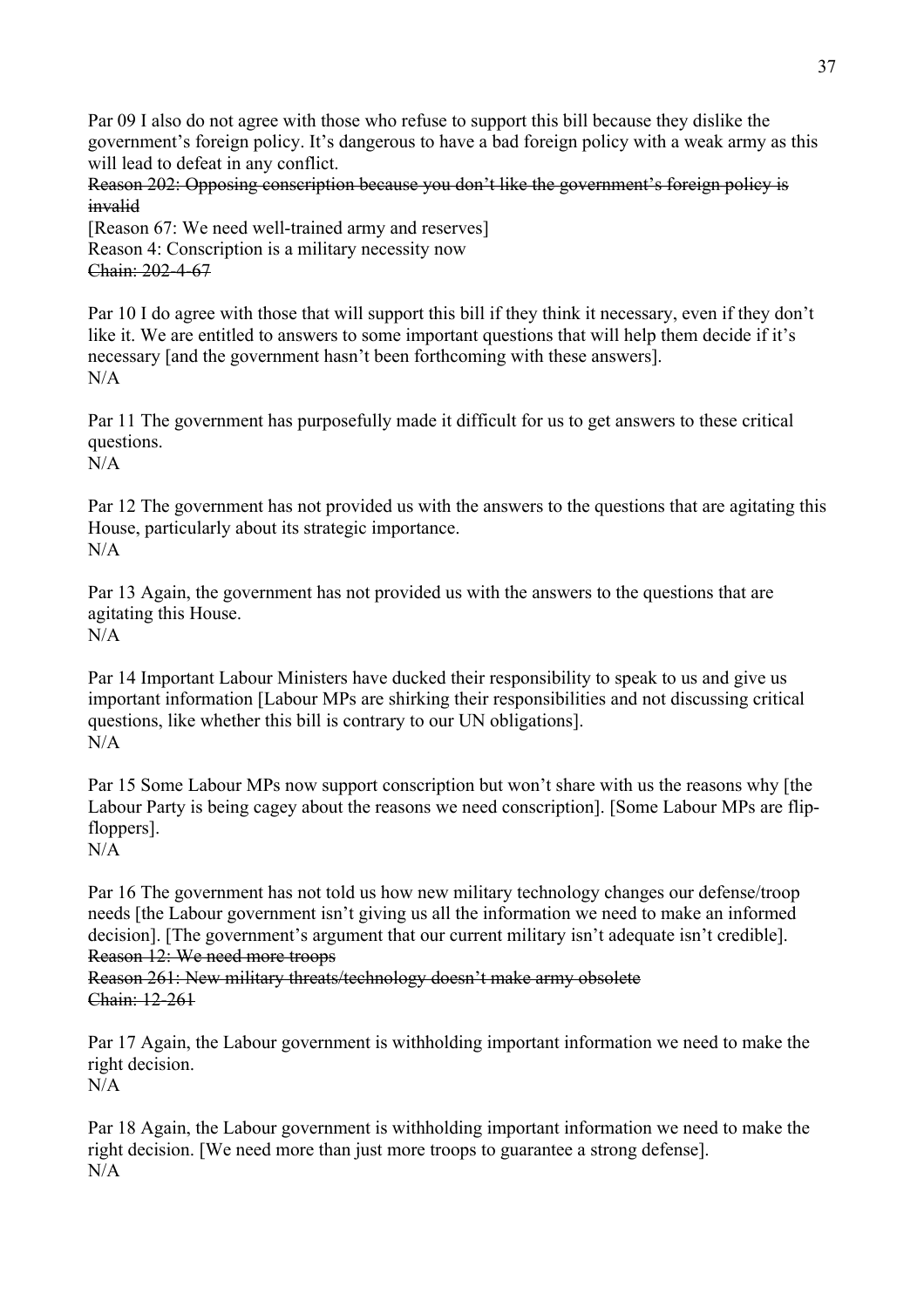Par 19 We need conscription so that we can get adequately trained reserves. Reason 67: We need well-trained army and reserves

Par 20 Conscription will get us the reservists we need, but we still have some important questions about training that need answering [and the government hasn't yet answered them].  $N/A$ 

Par 21 The government must confirm we're using our existing manpower as effectively as possible, otherwise we won't vote for you in future. [I'm not convinced Labour is running the military correctly]. N/A

Par 22 Critical questions about this bill have been raised and we're entitled to answers [which the government hasn't yet given]. N/A

Par 23 Conservatives are prepared to support this bill but we need more information from the Labour government [which the government hasn't yet given]. N/A

\*\*\*

Claim: support the bill Retained chains: 121-105 (used twice)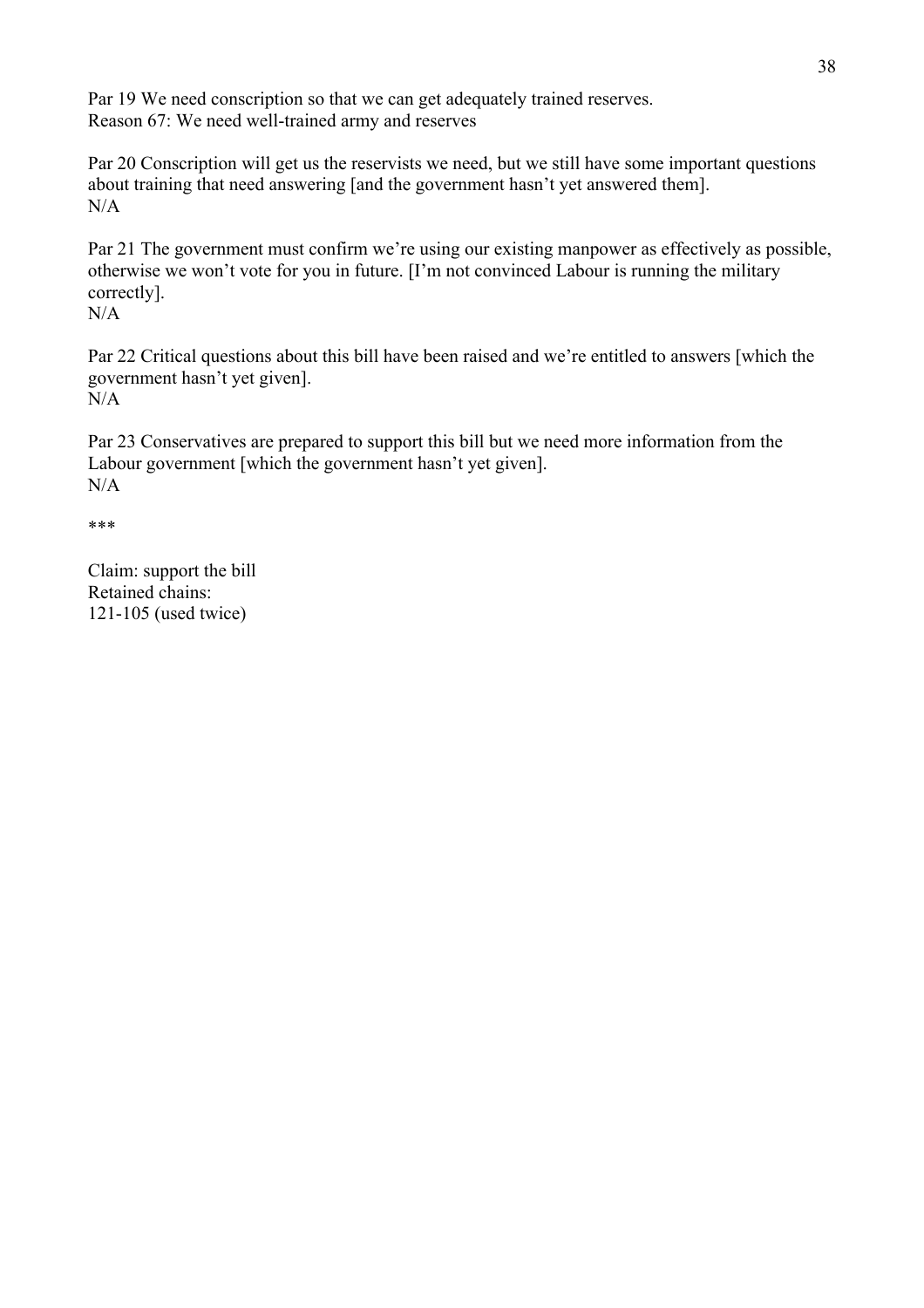## **References**

Benoit, K. et al. forthcoming. Crowd-sourced text analysis: reproducible and agile production of political data. *American Political Science R.*

Bunea, A. and Ibenskas, R. 2015. Quantitative text analysis and the study of EU lobbying and interest groups. *European Union Politics* 16,3: 429–55.

Conway, D. 2013. Methods for collecting large-scale non-expert text coding. SSRN Scholarly Paper ID 2260437.

D'Orazio, V. et al. 2014. Separating the wheat from the chaff: applications of automated document classification using support vector machines. *Political Analysis* 22,2: 224–42.

Feng, V.W., Lin, Z., and Hirst, G. 2014. The impact of deep hierarchical discourse structures in the evaluation of text coherence. *Proc.* of the 25th International Conference on Computational Linguistics.

Freeman, J.B. 1991. *Dialectics and the macrostructure of arguments: a theory of argument structure*. Foris.

Glaser, B.G. and Straus, A.L. 1967. *The discovery of grounded theory: strategies for qualitative research*. Aldine.

Grimmer, J. and Stewart, B.M. 2013. Text as data: the promise and pitfalls of automatic content analysis methods for political texts. *Political Analysis* 21,3: 267–97.

Hjorth et al. 2015. Computers, coders, and voters: comparing automated methods for estimating party positions. *Research and Politics* 2,2: 1–9.

Hornikx, J. and Hahn, U. 2012. Reasoning and argumentation: towards an integrated psychology of argumentation. *Thinking and Reasoning* 18,3: 225–43.

Klebanov, B.B., Diermeier, D., and Beigman, E. 2008. Lexical cohesion analysis of political speech. *Political Analysis* 16,4: 447–63.

Laver, M., Benoit, K., and Garry, J. 2003. Extracting policy positions from political texts using words as data. *American Political Science R.* 97,2: 311–31.

Leeper, T.J. 2013. Crowdsourcing with R and the MTurk API. *The Political Methodologist* 20,2: 2– 7.

Lin, Z., Kan, M.-Y., and Ng, H.T. 2009. Recognizing implicit discourse relations in the Penn Discourse Treebank. *Proc.* of the 2009 Conference on Empirical Methods in Natural Language Processing.

Lin, Z., Ng, H.T., and Kan, M.-Y. 2012. A PDTB-styled end-to-end discourse parser. *Natural Language Engineering* 1,1: 1–35.

Lopez, I.H. 2014. *Dog whistle politics: how coded racial appeals have reinvented racism and wrecked the middle class.* Oxford University Press.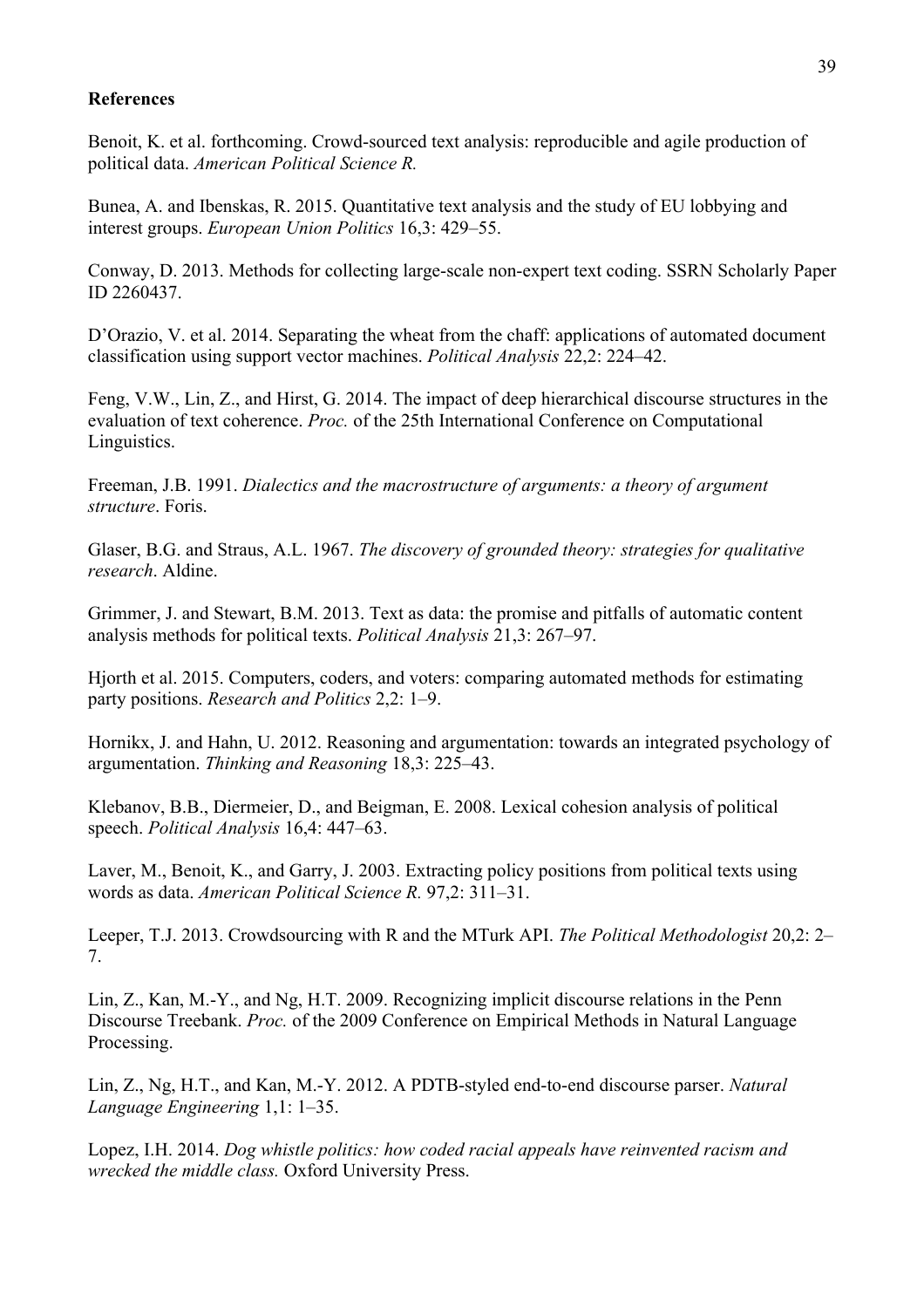Lowe, W. 2008. Understanding Wordscores. *Political Analysis* 16,4: 356–71.

Lucas, C. et al. 2015. Computer-assisted text analysis for comparative politics. *Political Analysis* 23,2: 254–77.

Marinova, D.M. 2016. On the use of crowdsourcing labor markets in research. *Perspectives on Politics* 14,2: 422–31.

Mimno, D. and Bamman, D. 2015. The dog whistle detector: searching for lexical evidence of coded partisan speech. Paper presented at the 6th Annual New Directions in Analyzing Text as Data **Conference** 

Pitler, E. et al. 2008. Easily identifiable discourse relations. *Proc.* of the 22nd International Conference on Computational Linguistics.

Pitler, E., Louis, A., and Nenkova, A. 2009. Automatic sense prediction for implicit discourse relations in text. *Proc.* of the 47th Annual Meeting of the ACL and the 4th IJCNLP of the AFNLP.

Quinn, K.M. et al. 2010. How to analyze political attention with minimal assumptions and costs. *American J. of Political Science* 54,1: 209–28.

Rescher, N. 1978. *Dialectics: A controversy-oriented approach to the theory of knowledge*. Albany: State University of New York Press.

Sizov, G. and Öztürk, P. 2013. Automatic extraction of reasoning chains from textual reports. *Proc. of the TextGraphs-8 Workshop*: 61–9.

Slapin, J.B. and Proksch, S.-O. 2008. A scaling model for estimating time-series party positions from texts. *American J. of Political Science* 52,3: 705–22.

\_\_\_\_\_. 2014. Words as data: content analysis in legislative studies. *Oxford Handbook of Legislative Studies*, ed. S. Martin, T. Saalfeld, and K.W. Strøm. Oxford University Press.

Sniderman, P.M. et al. 1986. Reasoning chains: causal models of policy reasoning in mass publics. *British J. of Political Science* 16,4: 405–30.

Sylvan, D. and Thornton, A. 2016. From Lasswell to Snowden: do all democracies end up as garrison states? Paper presented at the International Studies Association Annual Convention.

Thornton, A and Sylvan, D. 2015. The structure of belief systems on national security: connecting foreign policy analysis and political psychology. Paper presented at the International Studies Association Annual Convention.

Törnberg, A. and Törnberg, P. 2016. Combining CDA and topic modeling: analyzing discursive connections between Islamophobia and anti-feminism on an online forum. *Discourse and Society* 27,4: 401–22.

Toulmin, S. 1958. *The uses of argument*. Cambridge University Press.

Young, L. and Soroka, S. 2012. Affective news: the automated coding of sentiment in political texts. *Political Communication* 29,2: 205–31.